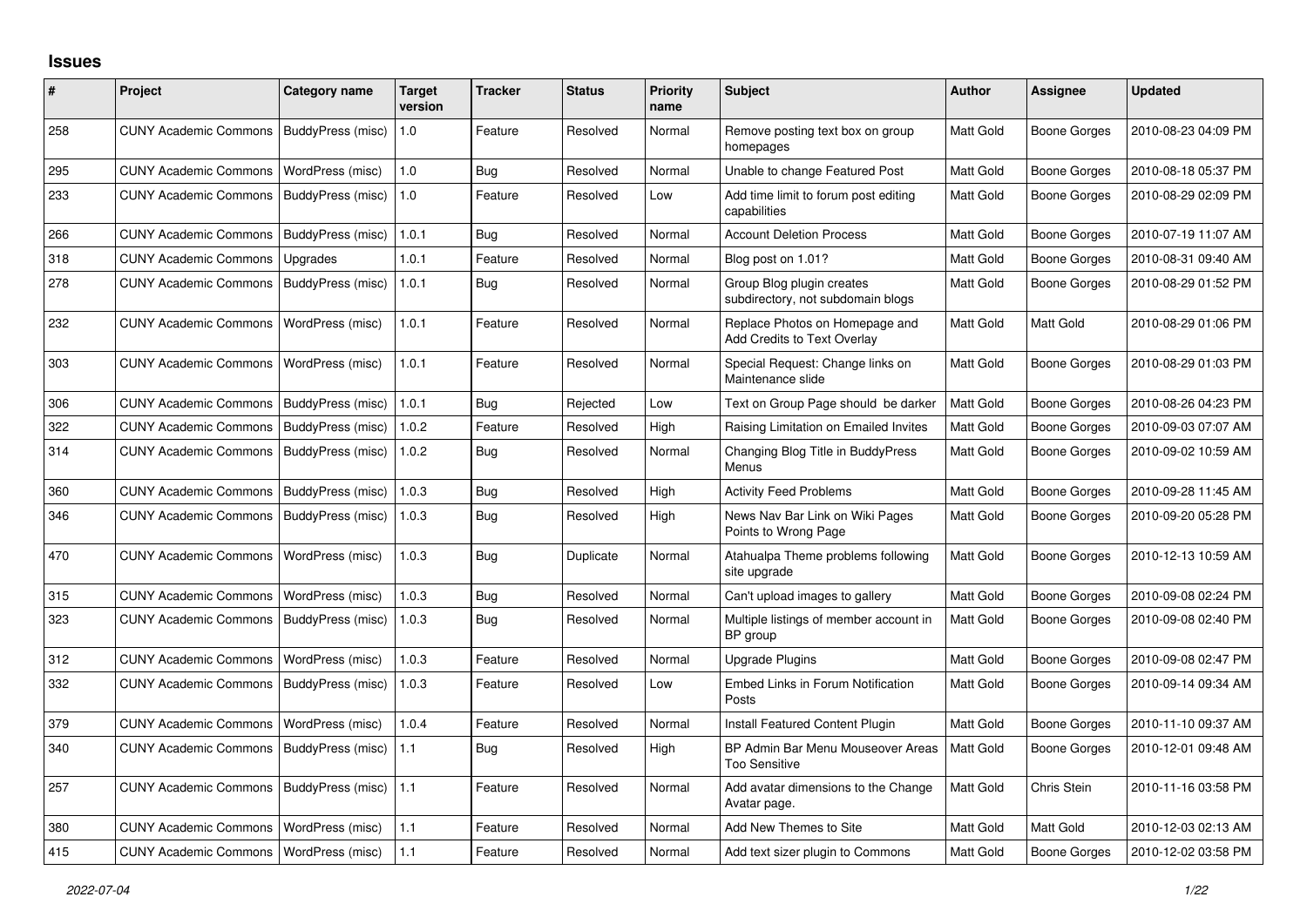| #   | Project                      | Category name     | <b>Target</b><br>version | <b>Tracker</b> | <b>Status</b> | <b>Priority</b><br>name | <b>Subject</b>                                                   | <b>Author</b>    | Assignee            | <b>Updated</b>      |
|-----|------------------------------|-------------------|--------------------------|----------------|---------------|-------------------------|------------------------------------------------------------------|------------------|---------------------|---------------------|
| 399 | <b>CUNY Academic Commons</b> | WordPress (misc)  | 1.1                      | Feature        | Resolved      | Normal                  | Add Widgetize Google Plugin                                      | <b>Matt Gold</b> | Boone Gorges        | 2010-11-23 05:40 PM |
| 236 | <b>CUNY Academic Commons</b> | WordPress (misc)  | 1.1                      | Feature        | Resolved      | Normal                  | Add WooThemes to Site                                            | Matt Gold        | Matt Gold           | 2010-12-03 08:00 AM |
| 282 | <b>CUNY Academic Commons</b> | BuddyPress (misc) | 1.1                      | Feature        | Resolved      | Normal                  | Alter "Kick and Ban" Group<br>Functionality                      | Matt Gold        | Boone Gorges        | 2010-09-08 06:14 PM |
| 361 | <b>CUNY Academic Commons</b> | BuddyPress (misc) | $\vert$ 1.1              | Feature        | Resolved      | Normal                  | Change Wording of Options on Friend<br><b>Request Responses</b>  | Matt Gold        | Chris Stein         | 2010-11-24 01:42 PM |
| 313 | <b>CUNY Academic Commons</b> | WordPress (misc)  | 1.1                      | Feature        | Resolved      | Normal                  | Create Plugin/Widget for Hero Image<br>Space on Commons Homepage | <b>Matt Gold</b> | Ron Rennick         | 2010-10-06 12:41 PM |
| 381 | <b>CUNY Academic Commons</b> | WordPress (misc)  | 1.1                      | Bug            | Resolved      | Normal                  | Cull old themes from site                                        | <b>Matt Gold</b> | Matt Gold           | 2010-12-03 02:06 AM |
| 36  | <b>CUNY Academic Commons</b> | BuddyPress (misc) | 1.1                      | Feature        | Resolved      | Normal                  | Digest Version of Group Forums<br><b>Notification Plugin</b>     | Matt Gold        | Boone Gorges        | 2010-09-26 11:10 AM |
| 387 | <b>CUNY Academic Commons</b> | BuddyPress (misc) | 1.1                      | Bug            | Resolved      | Normal                  | Disable activity replies for group<br>announcements              | Matt Gold        | Boone Gorges        | 2010-11-16 04:20 PM |
| 331 | <b>CUNY Academic Commons</b> | WordPress (misc)  | 1.1                      | Feature        | Resolved      | Normal                  | Edit confirmation page after user sign<br>up.                    | <b>Matt Gold</b> | Chris Stein         | 2010-11-03 11:50 AM |
| 286 | <b>CUNY Academic Commons</b> | WordPress (misc)  | 1.1                      | Feature        | Resolved      | Normal                  | Edit content of account activation email                         | <b>Matt Gold</b> | Boone Gorges        | 2010-12-06 02:03 PM |
| 376 | <b>CUNY Academic Commons</b> | WordPress (misc)  | 1.1                      | <b>Bug</b>     | Resolved      | Normal                  | Errant Subscribe2 Global Posts<br>Notification                   | Matt Gold        | <b>Boone Gorges</b> | 2010-11-16 04:59 PM |
| 393 | <b>CUNY Academic Commons</b> | WordPress (misc)  | 1.1                      | Feature        | Resolved      | Normal                  | Install Category Exlude plugin                                   | Matt Gold        | Chris Stein         | 2010-11-16 04:52 PM |
| 382 | <b>CUNY Academic Commons</b> | WordPress (misc)  | 1.1                      | Feature        | Resolved      | Normal                  | Install Category Page plugin on site                             | Matt Gold        | Matt Gold           | 2010-12-02 02:21 PM |
| 352 | <b>CUNY Academic Commons</b> | BuddyPress (misc) | 1.1                      | <b>Bug</b>     | Resolved      | Normal                  | Member reports problems with avatar<br>cropping                  | Matt Gold        | Boone Gorges        | 2010-11-16 05:07 PM |
| 279 | <b>CUNY Academic Commons</b> | BuddyPress (misc) | 1.1                      | Bug            | Rejected      | Normal                  | Members Report Problems with<br>Notifications                    | <b>Matt Gold</b> | Boone Gorges        | 2010-11-16 04:37 PM |
| 424 | <b>CUNY Academic Commons</b> | WordPress (misc)  | 1.1                      | Feature        | Resolved      | Normal                  | Merge Newthemes branch with Master<br>branch on Git              | <b>Matt Gold</b> | Boone Gorges        | 2010-12-03 07:27 AM |
| 410 | <b>CUNY Academic Commons</b> | WordPress (misc)  | 1.1                      | Support        | Resolved      | Normal                  | Problems embedding audio file                                    | Matt Gold        | Boone Gorges        | 2010-11-23 02:01 PM |
| 319 | <b>CUNY Academic Commons</b> | WordPress (misc)  | 1.1                      | Feature        | Resolved      | Normal                  | Remove "Forums" from Nav Bar                                     | <b>Matt Gold</b> | Boone Gorges        | 2010-09-15 10:44 AM |
| 423 | <b>CUNY Academic Commons</b> | WordPress (misc)  | 1.1                      | Feature        | Resolved      | Normal                  | Remove Unfiltered-MU from Commons<br><b>Plugins</b>              | <b>Matt Gold</b> | Boone Gorges        | 2010-12-02 04:24 PM |
| 296 | <b>CUNY Academic Commons</b> | WordPress (misc)  | 1.1                      | Feature        | Resolved      | Normal                  | Selective plugin activation                                      | Matt Gold        | Boone Gorges        | 2010-12-02 04:17 PM |
| 213 | <b>CUNY Academic Commons</b> |                   | 1.1                      | Bug            | Rejected      | Normal                  | Wiki Style                                                       | Matt Gold        | Chris Stein         | 2010-11-30 04:17 PM |
| 420 | <b>CUNY Academic Commons</b> | WordPress (misc)  | $1.1$                    | Feature        | Resolved      | Normal                  | WP 3.0.2 Update                                                  | Matt Gold        | Boone Gorges        | 2010-12-02 02:04 PM |
| 32  | <b>CUNY Academic Commons</b> | BuddyPress (misc) | 1.1                      | Feature        | Resolved      | Low                     | Add BP External Group Blogs Plugin                               | Matt Gold        | Boone Gorges        | 2010-10-06 05:12 PM |
| 281 | <b>CUNY Academic Commons</b> | BuddyPress (misc) | 1.1                      | Feature        | Resolved      | Low                     | Change "Kick and Ban" terminology in<br>Group Interface          | Matt Gold        | Boone Gorges        | 2010-09-08 06:14 PM |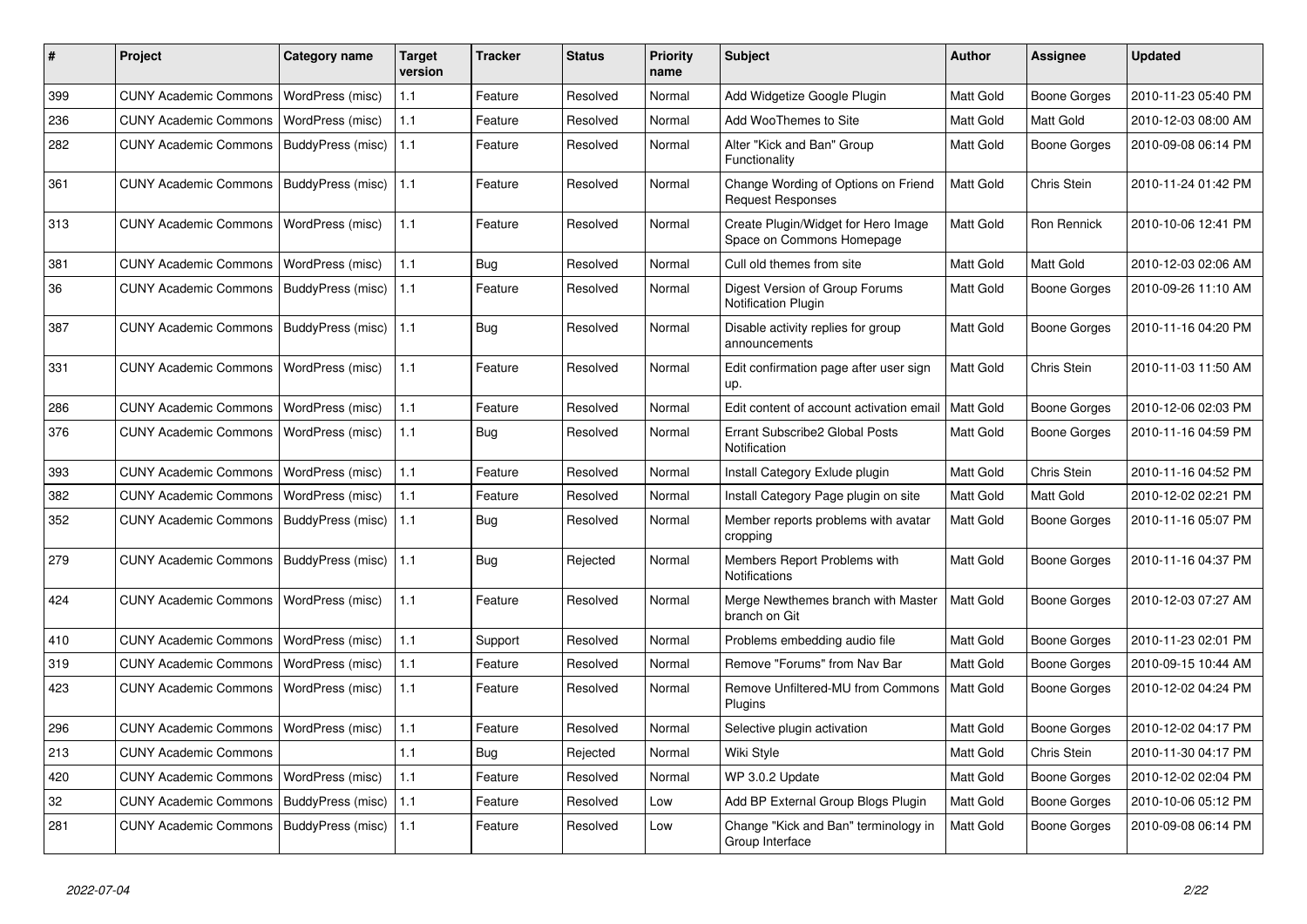| #   | Project                                           | <b>Category name</b>     | <b>Target</b><br>version | <b>Tracker</b> | <b>Status</b> | <b>Priority</b><br>name | Subject                                                                                           | <b>Author</b> | <b>Assignee</b>     | <b>Updated</b>      |
|-----|---------------------------------------------------|--------------------------|--------------------------|----------------|---------------|-------------------------|---------------------------------------------------------------------------------------------------|---------------|---------------------|---------------------|
| 345 | <b>CUNY Academic Commons</b>                      | WordPress (misc)         | 1.1                      | <b>Bug</b>     | Resolved      | Low                     | Order of Comments in Carrington<br>Theme                                                          | Matt Gold     | <b>Boone Gorges</b> | 2010-11-16 04:31 PM |
| 307 | <b>CUNY Academic Commons</b>                      | BuddyPress (misc)        | 1.1                      | Feature        | Resolved      | Low                     | Possible to Change in Group Slug?                                                                 | Matt Gold     | <b>Boone Gorges</b> | 2010-11-20 09:12 AM |
| 193 | <b>CUNY Academic Commons</b>                      | BuddyPress (misc)        | 1.1                      | Feature        | Rejected      | Low                     | Replace "Kick and Ban" terminology on<br>group member admin page with kinder,<br>gentler language | Matt Gold     | <b>Boone Gorges</b> | 2010-07-22 02:38 PM |
| 444 | <b>CUNY Academic Commons</b>                      | WordPress (misc)         | 1.1.1                    | Bug            | Resolved      | High                    | Hero Slides Not Showing Up in Firefox                                                             | Matt Gold     | <b>Boone Gorges</b> | 2010-12-08 08:41 AM |
| 419 | <b>CUNY Academic Commons</b>                      | WordPress (misc)         | 1.1.1                    | <b>Bug</b>     | Resolved      | Normal                  | Blog/Blog Post Featured Content<br><b>Widget Errors</b>                                           | Matt Gold     | <b>CIC Michael</b>  | 2010-12-07 08:14 AM |
| 440 | <b>CUNY Academic Commons</b>                      | WordPress (misc)         | 1.1.1                    | Bug            | Resolved      | Normal                  | Conflict between Image Uploader and<br><b>CAC Featured Content Plugin</b>                         | Matt Gold     | <b>CIC Michael</b>  | 2010-12-08 02:25 PM |
| 436 | <b>CUNY Academic Commons</b>                      | BuddyPress (misc)        | 1.1.1                    | Bug            | Resolved      | Normal                  | Who's Online Widget                                                                               | Matt Gold     | <b>Boone Gorges</b> | 2010-12-07 08:14 AM |
| 457 | <b>CUNY Academic Commons</b>                      | BuddyPress (misc)        | 1.1.2                    | <b>Bug</b>     | Resolved      | High                    | Unable to Upload Documents as<br>Forum Attachments                                                | Matt Gold     | <b>Boone Gorges</b> | 2010-12-10 06:56 PM |
| 476 | <b>CUNY Academic Commons</b>                      | WordPress (misc)         | 1.1.3                    | <b>Bug</b>     | Resolved      | High                    | Limited Email Domains List Empty<br>After Site Upgrade                                            | Matt Gold     | <b>Boone Gorges</b> | 2010-12-13 07:02 PM |
| 458 | <b>CUNY Academic Commons</b>                      | BuddyPress (misc)        | 1.1.3                    | Bug            | Resolved      | Normal                  | Notifications Not Received for Own<br>Messages                                                    | Matt Gold     | <b>Boone Gorges</b> | 2010-12-13 08:28 PM |
| 486 | <b>CUNY Academic Commons</b>                      | <b>BuddyPress (misc)</b> | 1.1.4                    | Feature        | Resolved      | Normal                  | Add "Post Topic" to Group Forum<br>pages                                                          | Matt Gold     | <b>Boone Gorges</b> | 2010-12-16 11:13 AM |
| 482 | <b>CUNY Academic Commons</b>                      | WordPress (misc)         | 1.1.4                    | Bug            | Resolved      | Normal                  | BP Admin Bar Display Error                                                                        | Matt Gold     | <b>Boone Gorges</b> | 2010-12-16 08:45 AM |
| 489 | <b>CUNY Academic Commons</b>                      | WordPress (misc)         | 1.1.4                    | Feature        | Resolved      | Normal                  | Drag and Drop Ordering on Gallery<br>Post Plugin                                                  | Matt Gold     | Ron Rennick         | 2010-12-18 08:13 PM |
| 453 | <b>CUNY Academic Commons</b>                      | WordPress (misc)         | 1.1.4                    | Bug            | Rejected      | Normal                  | Error with Sidebar Manager of "The<br>Station" WooTheme                                           | Matt Gold     | <b>Boone Gorges</b> | 2010-12-18 04:51 PM |
| 475 | <b>CUNY Academic Commons</b>                      | WordPress (misc)         | 1.1.4                    | Feature        | Rejected      | Normal                  | Move Critical Plugins to mu-plugins                                                               | Matt Gold     | <b>Boone Gorges</b> | 2010-12-18 08:56 PM |
| 449 | <b>CUNY Academic Commons</b>                      | WordPress (misc)         | 1.1.4                    | Bug            | Rejected      | Normal                  | WooThemes displaying category list in<br>nav                                                      | Matt Gold     | Chris Stein         | 2010-12-16 02:03 PM |
| 496 | <b>CUNY Academic Commons</b>                      | WordPress (misc)         | 1.1.5                    | Feature        | Resolved      | Normal                  | Add wp-resume Plugin to Site                                                                      | Matt Gold     | <b>Boone Gorges</b> | 2010-12-20 10:09 AM |
| 276 | <b>CUNY Academic Commons</b>                      | Wiki                     | 1.1.5                    | Feature        | Resolved      | Normal                  | Install PDF_Book extension for<br>MediaWiki                                                       | Matt Gold     | Boone Gorges        | 2010-12-20 10:59 AM |
| 507 | CUNY Academic Commons   BuddyPress (misc)   1.1.6 |                          |                          | <b>Bug</b>     | Resolved      | High                    | Invite Anyone Rejects CUNY Email<br>Addresses                                                     | Matt Gold     | Boone Gorges        | 2010-12-21 11:26 AM |
| 503 | CUNY Academic Commons   WordPress (misc)          |                          | 1.1.6                    | <b>Bug</b>     | Resolved      | Normal                  | <b>Explore and Possibly Remove</b><br><b>WP-Cron Reminder</b>                                     | Matt Gold     | Boone Gorges        | 2010-12-21 11:55 AM |
| 499 | CUNY Academic Commons   WordPress (misc)          |                          | 1.1.6                    | Bug            | Resolved      | Normal                  | Help with Atahualpa Issues                                                                        | Matt Gold     | scott voth          | 2010-12-21 07:30 PM |
| 527 | <b>CUNY Academic Commons</b>                      | BuddyPress (misc)        | 1.1.7                    | Bug            | Resolved      | Low                     | BP Admin Bar Doesn't Show up on<br>Cityscape Theme                                                | Matt Gold     | <b>Boone Gorges</b> | 2011-01-04 03:39 PM |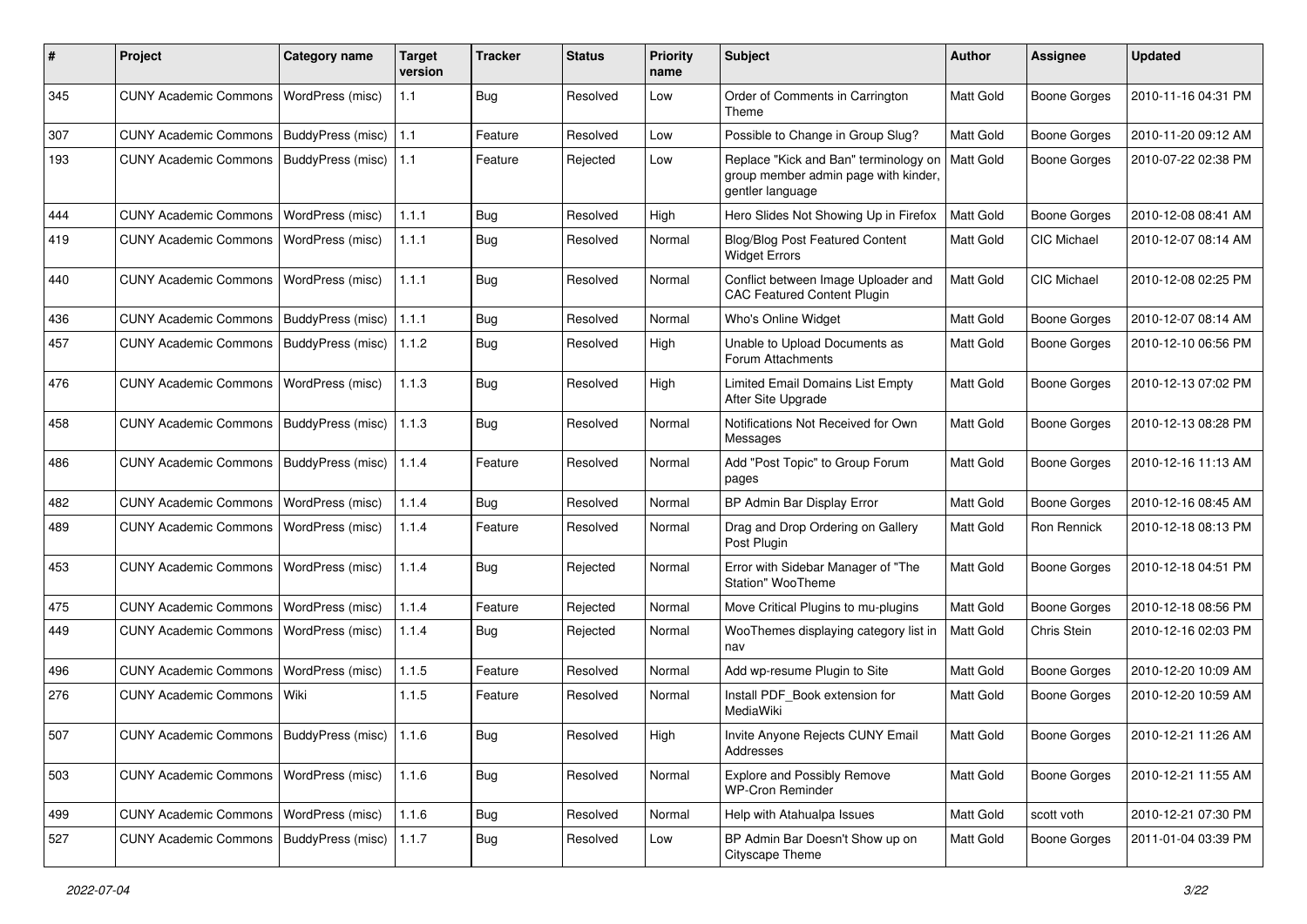| #   | <b>Project</b>                            | Category name     | <b>Target</b><br>version | <b>Tracker</b> | <b>Status</b> | <b>Priority</b><br>name | <b>Subject</b>                                                                                  | Author           | Assignee            | <b>Updated</b>      |
|-----|-------------------------------------------|-------------------|--------------------------|----------------|---------------|-------------------------|-------------------------------------------------------------------------------------------------|------------------|---------------------|---------------------|
| 531 | CUNY Academic Commons   BuddyPress (misc) |                   | 1.1.7                    | <b>Bug</b>     | Resolved      | Low                     | Member reports problems with avatar<br>cropping                                                 | Matt Gold        | Boone Gorges        | 2011-01-04 05:10 PM |
| 513 | <b>CUNY Academic Commons</b>              | WordPress (misc)  | 1.1.7                    | Feature        | Resolved      | Low                     | Plugin Request: Install meebo me                                                                | Matt Gold        | Boone Gorges        | 2011-01-04 05:56 PM |
| 509 | <b>CUNY Academic Commons</b>              | WordPress (misc)  | 1.1.7                    | Bug            | Resolved      | Low                     | User reports problem with Google<br>Calendar widget                                             | Matt Gold        | Boone Gorges        | 2011-01-04 06:17 PM |
| 544 | <b>CUNY Academic Commons</b>              | WordPress (misc)  | 1.1.8                    | Feature        | Resolved      | Normal                  | Add Elegant Themes themepack to<br>site                                                         | Matt Gold        | Matt Gold           | 2011-01-25 01:40 AM |
| 546 | <b>CUNY Academic Commons</b>              | BuddyPress (misc) | 1.1.8                    | Bug            | Resolved      | Normal                  | Add Group/Group Blog Author Syncing<br>on an Automated Basis to the Group<br><b>Blog Plugin</b> | Matt Gold        | Boone Gorges        | 2011-02-03 08:44 AM |
| 547 | <b>CUNY Academic Commons</b>              | WordPress (misc)  | 1.1.8                    | Feature        | Resolved      | Normal                  | Add new themes                                                                                  | Matt Gold        | Matt Gold           | 2011-01-27 01:52 PM |
| 540 | <b>CUNY Academic Commons</b>              | BuddyPress (misc) | 1.1.8                    | Bug            | Resolved      | Normal                  | Long BP Group Doc Names Hide<br><b>Edit/Delete Options</b>                                      | <b>Matt Gold</b> | Boone Gorges        | 2011-02-02 10:58 AM |
| 533 | <b>CUNY Academic Commons</b>              | BuddyPress (misc) | 1.1.8                    | <b>Bug</b>     | Resolved      | Normal                  | Minor CSS issue on group page                                                                   | Matt Gold        | Boone Gorges        | 2011-02-02 09:44 AM |
| 538 | <b>CUNY Academic Commons</b>              | BuddyPress (misc) | 1.1.8                    | Bug            | Resolved      | Normal                  | News feed assigns incorrect trackback<br>origins                                                | <b>Matt Gold</b> | Boone Gorges        | 2011-02-02 11:22 AM |
| 545 | <b>CUNY Academic Commons</b>              | WordPress (misc)  | 1.1.8                    | Bug            | Resolved      | Normal                  | <b>Test Elegant Themes</b>                                                                      | Matt Gold        | Matt Gold           | 2011-01-25 01:41 AM |
| 568 | <b>CUNY Academic Commons</b>              | BuddyPress (misc) | 1.1.10                   | Bug            | Resolved      | High                    | Member reports trouble uploading<br>documents to groups                                         | <b>Matt Gold</b> | Boone Gorges        | 2011-02-10 02:33 PM |
| 574 | <b>CUNY Academic Commons</b>              | BuddyPress (misc) | 1.1.10                   | Bug            | Resolved      | High                    | Members unable to read documents<br>posted to groups                                            | Matt Gold        | <b>Boone Gorges</b> | 2011-02-10 03:01 PM |
| 534 | <b>CUNY Academic Commons</b>              | WordPress (misc)  | 1.1.10                   | Feature        | Resolved      | Normal                  | Add an apple-touch-icon.pgn of the<br>CUNY Favicon.ico to the root directory<br>at 114x114      | Matt Gold        | Matt Gold           | 2011-03-08 07:34 AM |
| 566 | <b>CUNY Academic Commons</b>              | WordPress (misc)  | 1.1.10                   | Feature        | Resolved      | Normal                  | Add The Morning After Theme                                                                     | Matt Gold        | Matt Gold           | 2011-02-06 11:40 PM |
| 567 | <b>CUNY Academic Commons</b>              | WordPress (misc)  | 1.1.10                   | Feature        | Resolved      | Normal                  | Add WPFolio and Bibliotype Themes                                                               | <b>Matt Gold</b> | Matt Gold           | 2011-02-21 04:16 PM |
| 564 | <b>CUNY Academic Commons</b>              | WordPress (misc)  | 1.1.10                   | Feature        | Rejected      | Normal                  | <b>Email Subscription Plugin for</b><br>WordPress blogs                                         | Matt Gold        | <b>Boone Gorges</b> | 2011-02-18 12:04 AM |
| 613 | <b>CUNY Academic Commons</b>              | BuddyPress (misc) | 1.1.10                   | Bug            | Resolved      | Normal                  | Member reports group blog / group<br>member syncing                                             | <b>Matt Gold</b> | Boone Gorges        | 2011-03-03 09:26 AM |
| 612 | <b>CUNY Academic Commons</b>              | BuddyPress (misc) | 1.1.10                   | <b>Bug</b>     | Resolved      | Normal                  | Member reports trouble uploading<br>documents to groups                                         | Matt Gold        | Boone Gorges        | 2011-03-07 10:12 PM |
| 605 | <b>CUNY Academic Commons</b>              | BuddyPress (misc) | 1.1.10                   | Bug            | Rejected      | Normal                  | Member search on Group Invite Page<br>Not Working                                               | Matt Gold        | Boone Gorges        | 2011-02-24 11:41 PM |
| 553 | <b>CUNY Academic Commons</b>              | WordPress (misc)  | 1.1.10                   | Bug            | Rejected      | Normal                  | Wonky Hero Slide Overlays                                                                       | Matt Gold        | Boone Gorges        | 2011-02-28 05:44 PM |
| 606 | <b>CUNY Academic Commons</b>              | BuddyPress (misc) | 1.1.10                   | <b>Bug</b>     | Rejected      | Low                     | Avatars don't show up in list of<br>members on group invite tool                                | Matt Gold        | <b>Boone Gorges</b> | 2011-02-24 11:47 PM |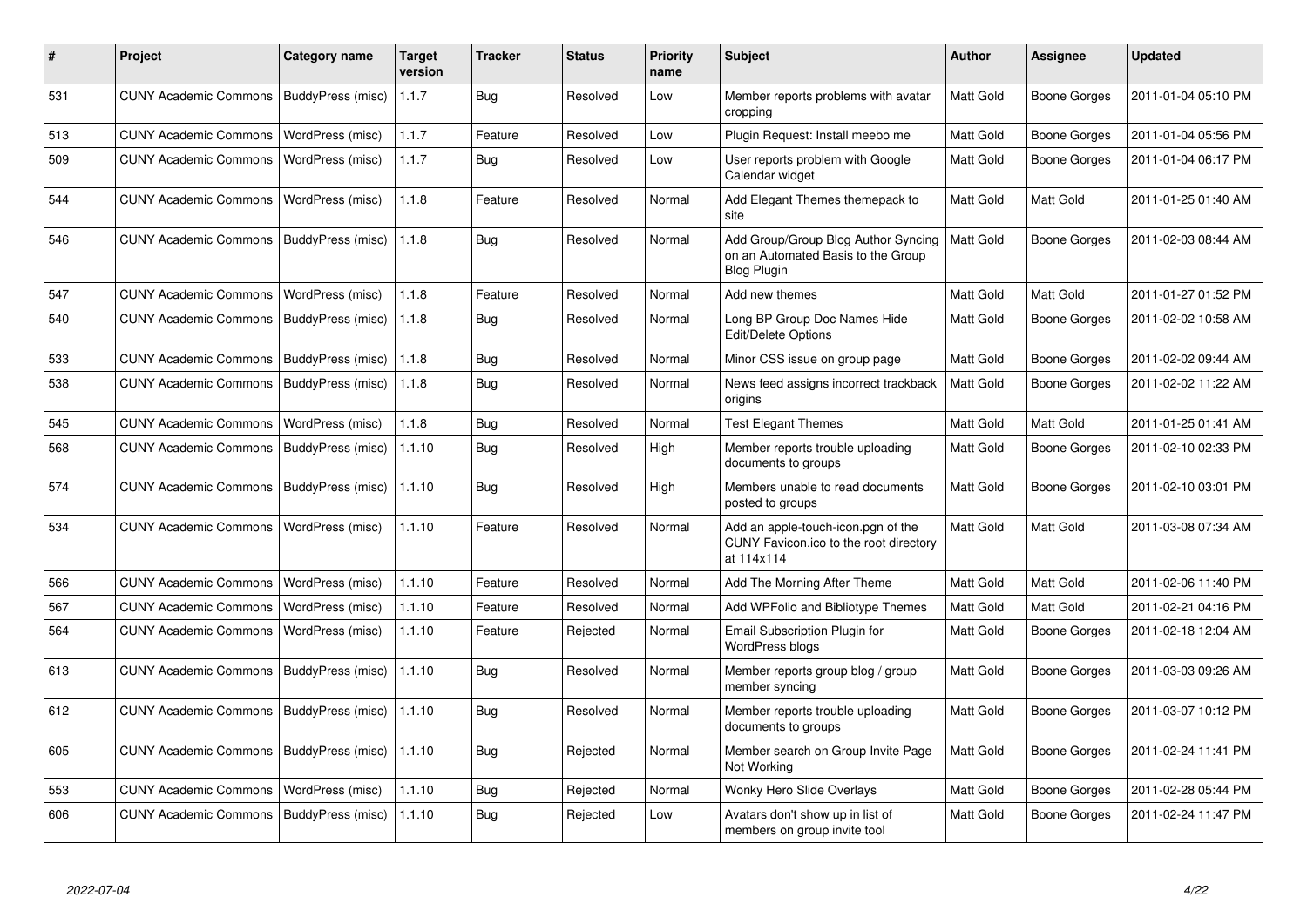| #   | <b>Project</b>                            | Category name     | <b>Target</b><br>version | <b>Tracker</b> | <b>Status</b> | <b>Priority</b><br>name | <b>Subject</b>                                                                                     | <b>Author</b>    | <b>Assignee</b>     | <b>Updated</b>      |
|-----|-------------------------------------------|-------------------|--------------------------|----------------|---------------|-------------------------|----------------------------------------------------------------------------------------------------|------------------|---------------------|---------------------|
| 614 | CUNY Academic Commons   BuddyPress (misc) |                   | 1.1.10                   | Bug            | Rejected      | Low                     | Log out button on BP Admin bar<br>covers logo                                                      | Matt Gold        | Boone Gorges        | 2011-03-04 05:58 PM |
| 638 | CUNY Academic Commons                     | BuddyPress (misc) | 1.1.11                   | Bug            | Resolved      | Normal                  | Email Notifications Include Odd<br>Characters                                                      | <b>Matt Gold</b> | Boone Gorges        | 2011-03-16 11:06 AM |
| 639 | <b>CUNY Academic Commons</b>              | WordPress (misc)  | 1.1.11                   | Feature        | Resolved      | Low                     | Consider WP Comment Remix Plugin                                                                   | Matt Gold        | Boone Gorges        | 2011-03-17 05:43 PM |
| 647 | <b>CUNY Academic Commons</b>              | WordPress (misc)  | 1.2                      | Feature        | Resolved      | Normal                  | <b>Add Antisnews Theme</b>                                                                         | Matt Gold        | Boone Gorges        | 2011-03-26 07:58 PM |
| 699 | <b>CUNY Academic Commons</b>              | WordPress (misc)  | 1.2                      | Feature        | Resolved      | Normal                  | Add BTCNew Plugin to the Commons                                                                   | Matt Gold        | Raymond Hoh         | 2011-04-24 04:15 PM |
| 640 | <b>CUNY Academic Commons</b>              | WordPress (misc)  | 1.2                      | Feature        | Resolved      | Normal                  | Add Clean Home Theme to Site                                                                       | <b>Matt Gold</b> | Matt Gold           | 2011-04-20 06:55 PM |
| 349 | <b>CUNY Academic Commons</b>              | BuddyPress (misc) | 1.2                      | Feature        | Resolved      | Normal                  | Add explanatory note to Group Send<br><b>Invites Page</b>                                          | <b>Matt Gold</b> | <b>Boone Gorges</b> | 2011-03-08 08:44 PM |
| 627 | <b>CUNY Academic Commons</b>              | BuddyPress (misc) | 1.2                      | Feature        | Resolved      | Normal                  | Add LaTeX support for BP Group<br>Forums                                                           | Matt Gold        | Boone Gorges        | 2011-05-09 05:21 PM |
| 539 | CUNY Academic Commons                     | BuddyPress (misc) | 1.2                      | Feature        | Rejected      | Normal                  | Allow document category names to be<br>edited                                                      | <b>Matt Gold</b> | Boone Gorges        | 2011-01-24 12:52 PM |
| 623 | CUNY Academic Commons   BuddyPress (misc) |                   | 1.2                      | Feature        | Resolved      | Normal                  | <b>BuddyPress Docs: Move</b><br>Paste-from-Word Icon Into Top Row of<br>Tiny-MCE icons             | Matt Gold        | Boone Gorges        | 2011-02-28 06:33 PM |
| 510 | <b>CUNY Academic Commons</b>              | BuddyPress (misc) | 1.2                      | Feature        | Resolved      | Normal                  | Change group slug placement on<br>group admin menu                                                 | <b>Matt Gold</b> | Boone Gorges        | 2011-02-21 04:51 PM |
| 428 | CUNY Academic Commons   BuddyPress (misc) |                   | 1.2                      | Feature        | Resolved      | Normal                  | Consider adding Log Out button to BP<br>Admin Bar                                                  | <b>Matt Gold</b> | Boone Gorges        | 2010-12-22 12:12 PM |
| 629 | <b>CUNY Academic Commons</b>              | BuddyPress (misc) | 1.2                      | Feature        | Resolved      | Normal                  | Create Required Profile Field to Define<br><b>User Status</b>                                      | <b>Matt Gold</b> | Matt Gold           | 2011-03-17 06:34 PM |
| 348 | CUNY Academic Commons   BuddyPress (misc) |                   | 1.2                      | Feature        | Resolved      | Normal                  | Create status marker to show which<br>invited group members have already<br>received group invites | Matt Gold        | Boone Gorges        | 2011-03-08 09:08 PM |
| 425 | <b>CUNY Academic Commons</b>              | WordPress (misc)  | 1.2                      | Feature        | Resolved      | Normal                  | Edit "Not Found" text on new blogs                                                                 | <b>Matt Gold</b> | Raymond Hoh         | 2011-04-26 08:16 AM |
| 595 | <b>CUNY Academic Commons</b>              | Upgrades          | 1.2                      | Feature        | Resolved      | Normal                  | Formalize Browser/OS Testing<br>procedures                                                         | <b>Matt Gold</b> | Boone Gorges        | 2011-04-20 06:40 PM |
| 501 | <b>CUNY Academic Commons</b>              | WordPress (misc)  | 1.2                      | Feature        | Resolved      | Normal                  | Install WP Site Template Plugin                                                                    | <b>Matt Gold</b> | Boone Gorges        | 2011-03-16 03:31 PM |
| 350 | <b>CUNY Academic Commons</b>              | BuddyPress (misc) | 1.2                      | Feature        | Resolved      | Normal                  | Move "Send Invites" Button                                                                         | <b>Matt Gold</b> | <b>Boone Gorges</b> | 2010-12-20 11:29 AM |
| 378 | <b>CUNY Academic Commons</b>              | WordPress (misc)  | 1.2                      | Bug            | Duplicate     | Normal                  | New blog post notification by email for<br>private blogs                                           | <b>Matt Gold</b> | Boone Gorges        | 2011-02-18 01:46 PM |
| 427 | <b>CUNY Academic Commons</b>              | WordPress (misc)  | 1.2                      | Feature        | Resolved      | Normal                  | Remove Ability to Post Status Updates<br>from Edit Profile Page                                    | Matt Gold        | Boone Gorges        | 2010-12-22 12:16 PM |
| 492 | <b>CUNY Academic Commons</b>              | WordPress (misc)  | 1.2                      | Feature        | Resolved      | Normal                  | Upgrade CommentPress to latest<br>edition                                                          | Matt Gold        | Boone Gorges        | 2011-03-08 09:23 PM |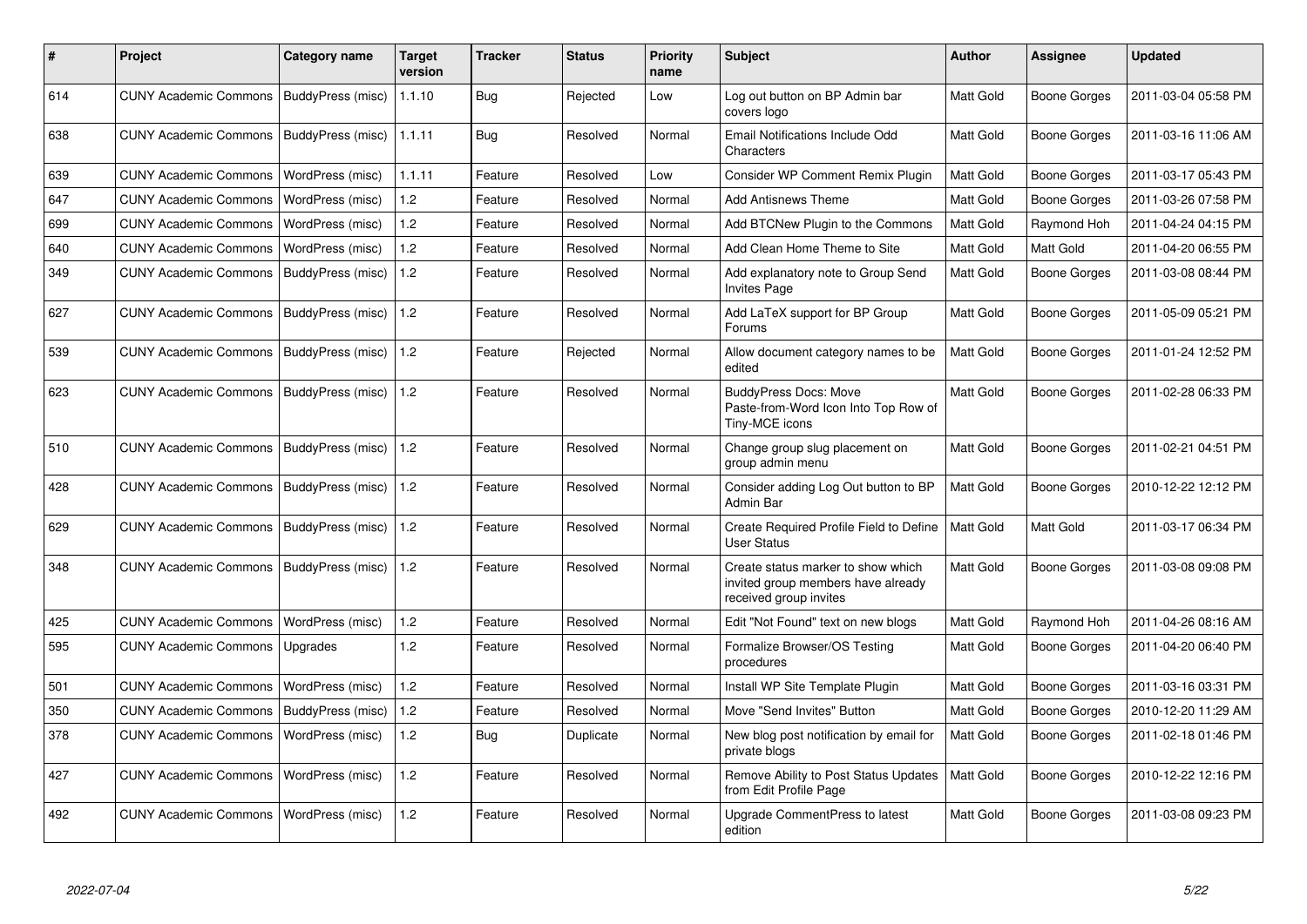| ∦   | Project                                           | <b>Category name</b>    | <b>Target</b><br>version | Tracker    | <b>Status</b> | <b>Priority</b><br>name | <b>Subject</b>                                                                                     | Author           | Assignee            | <b>Updated</b>      |
|-----|---------------------------------------------------|-------------------------|--------------------------|------------|---------------|-------------------------|----------------------------------------------------------------------------------------------------|------------------|---------------------|---------------------|
| 646 | <b>CUNY Academic Commons</b>                      | BuddyPress (misc)       | 1.2                      | Bug        | Resolved      | Low                     | Change Error Message Non Logged-In<br>Users See When Authorized Page is<br>Requested Without Login | Matt Gold        | <b>Boone Gorges</b> | 2011-03-22 10:28 AM |
| 656 | <b>CUNY Academic Commons</b>                      | BuddyPress (misc)       | 1.2                      | Bug        | Resolved      | Low                     | <b>Conflicting Email Subscription</b><br>Messages                                                  | Matt Gold        | <b>Boone Gorges</b> | 2011-04-10 10:10 PM |
| 660 | <b>CUNY Academic Commons</b>                      | BuddyPress (misc)       | 1.2                      | Bug        | Resolved      | Low                     | HTML Markup appears in activity<br>comment                                                         | <b>Matt Gold</b> | Boone Gorges        | 2011-04-04 02:39 PM |
| 661 | <b>CUNY Academic Commons</b>                      | BuddyPress (misc)       | 1.2                      | <b>Bug</b> | Resolved      | Low                     | HTML Special Characters Appear in<br><b>Email Notification Text</b>                                | Matt Gold        | Raymond Hoh         | 2011-05-04 08:55 AM |
| 526 | <b>CUNY Academic Commons</b>                      | WordPress (misc)        | 1.2                      | <b>Bug</b> | Resolved      | Low                     | Next/Previous Links Don't Appear on<br>All Hero Slides                                             | Matt Gold        | Raymond Hoh         | 2011-04-22 03:56 AM |
| 362 | <b>CUNY Academic Commons</b>                      | BuddyPress (misc)       | 1.2                      | Feature    | Resolved      | Low                     | Require Confirmation on Leaving a<br>Group                                                         | Matt Gold        | <b>Boone Gorges</b> | 2011-02-21 02:51 PM |
| 705 | <b>CUNY Academic Commons</b>                      | WordPress (misc)        | 1.2.1                    | Feature    | Resolved      | Normal                  | A way to mass upload files?                                                                        | Matt Gold        | Boone Gorges        | 2011-04-27 12:04 AM |
| 727 | <b>CUNY Academic Commons</b>                      | WordPress (misc)        | 1.2.1                    | Bug        | Resolved      | Normal                  | Add The Erudite Theme                                                                              | Matt Gold        | Raymond Hoh         | 2011-05-01 05:02 AM |
| 711 | <b>CUNY Academic Commons</b>                      | WordPress (misc)        | 1.2.1                    | Feature    | Resolved      | Normal                  | Add Twitter Blackbird Pie Plugin                                                                   | Matt Gold        | <b>Boone Gorges</b> | 2011-05-04 10:17 AM |
| 710 | <b>CUNY Academic Commons</b>                      | WordPress (misc)        | 1.2.1                    | Bug        | Resolved      | Normal                  | Flickr Photo Album Plugin Doesn't<br>Activate                                                      | Matt Gold        | <b>Boone Gorges</b> | 2011-05-08 04:56 PM |
| 628 | <b>CUNY Academic Commons</b>                      | Wiki                    | 1.2.1                    | Bug        | Resolved      | Normal                  | LaTeX support for MediaWiki                                                                        | Matt Gold        | Boone Gorges        | 2011-05-11 09:50 PM |
| 731 | <b>CUNY Academic Commons</b>                      | BuddyPress (misc)       | 1.2.1                    | Bug        | Resolved      | Normal                  | Member reports a problem posting to a<br>private group                                             | Matt Gold        | <b>Boone Gorges</b> | 2011-05-03 07:10 PM |
| 704 | <b>CUNY Academic Commons</b>                      | WordPress (misc)        | 1.2.1                    | Feature    | Resolved      | Normal                  | Plugin Request: Widget that displays<br>randomized images and captions                             | Matt Gold        | <b>Boone Gorges</b> | 2011-05-04 11:22 AM |
| 657 | <b>CUNY Academic Commons</b>                      | WordPress (misc)        | 1.2.1                    | Bug        | Resolved      | Normal                  | Problems with WordPress Wiki Plugin                                                                | Matt Gold        | <b>Boone Gorges</b> | 2011-05-11 11:29 AM |
| 706 | <b>CUNY Academic Commons</b>                      | <b>WordPress (misc)</b> | 1.2.1                    | Feature    | Resolved      | Normal                  | Random Header Image                                                                                | Matt Gold        | <b>Boone Gorges</b> | 2011-05-04 01:26 PM |
| 707 | <b>CUNY Academic Commons</b>                      | <b>WordPress (misc)</b> | 1.2.1                    | Feature    | Resolved      | Normal                  | Simple Site Visit Counter Plugin for<br>Blogs                                                      | Matt Gold        | Boone Gorges        | 2011-05-04 11:13 AM |
| 724 | <b>CUNY Academic Commons</b>                      | BuddyPress (misc)       | 1.2.1                    | Bug        | Rejected      | Normal                  | Word Limit on Email Notifications of<br>Forum Posts?                                               | Matt Gold        | Boone Gorges        | 2011-05-11 12:04 PM |
| 709 | <b>CUNY Academic Commons</b>                      | WordPress (misc)        | 1.2.1                    | Feature    | Rejected      | Low                     | Add Inspiration Theme to Site                                                                      | Matt Gold        | Boone Gorges        | 2011-04-28 08:15 PM |
| 775 | <b>CUNY Academic Commons</b>                      | <b>WordPress (misc)</b> | 1.2.2                    | <b>Bug</b> | Rejected      | Normal                  | Hit Counter Plugin Problem                                                                         | Matt Gold        | <b>Boone Gorges</b> | 2011-05-28 08:42 AM |
| 778 | CUNY Academic Commons   BuddyPress (misc)   1.2.2 |                         |                          | <b>Bug</b> | Resolved      | Normal                  | Private BP Docs Comment Notification   Matt Gold<br>in RSS Feed                                    |                  | <b>Boone Gorges</b> | 2011-06-02 09:29 AM |
| 782 | CUNY Academic Commons   BuddyPress (misc)         |                         | 1.2.3                    | Feature    | Resolved      | Normal                  | Add Captcha Plugin                                                                                 | Matt Gold        | <b>Boone Gorges</b> | 2011-06-06 10:37 AM |
| 747 | <b>CUNY Academic Commons</b>                      | WordPress (misc)        | 1.2.3                    | Feature    | Resolved      | Normal                  | Find rich-stats plugin for WordPress                                                               | Matt Gold        | <b>Boone Gorges</b> | 2011-06-02 09:19 AM |
| 786 | CUNY Academic Commons   WordPress (misc)          |                         | 1.2.3                    | Bug        | Resolved      | Normal                  | Hero Image Slider Overlay Display on<br>ΙE                                                         | Matt Gold        | Boone Gorges        | 2011-06-06 09:51 AM |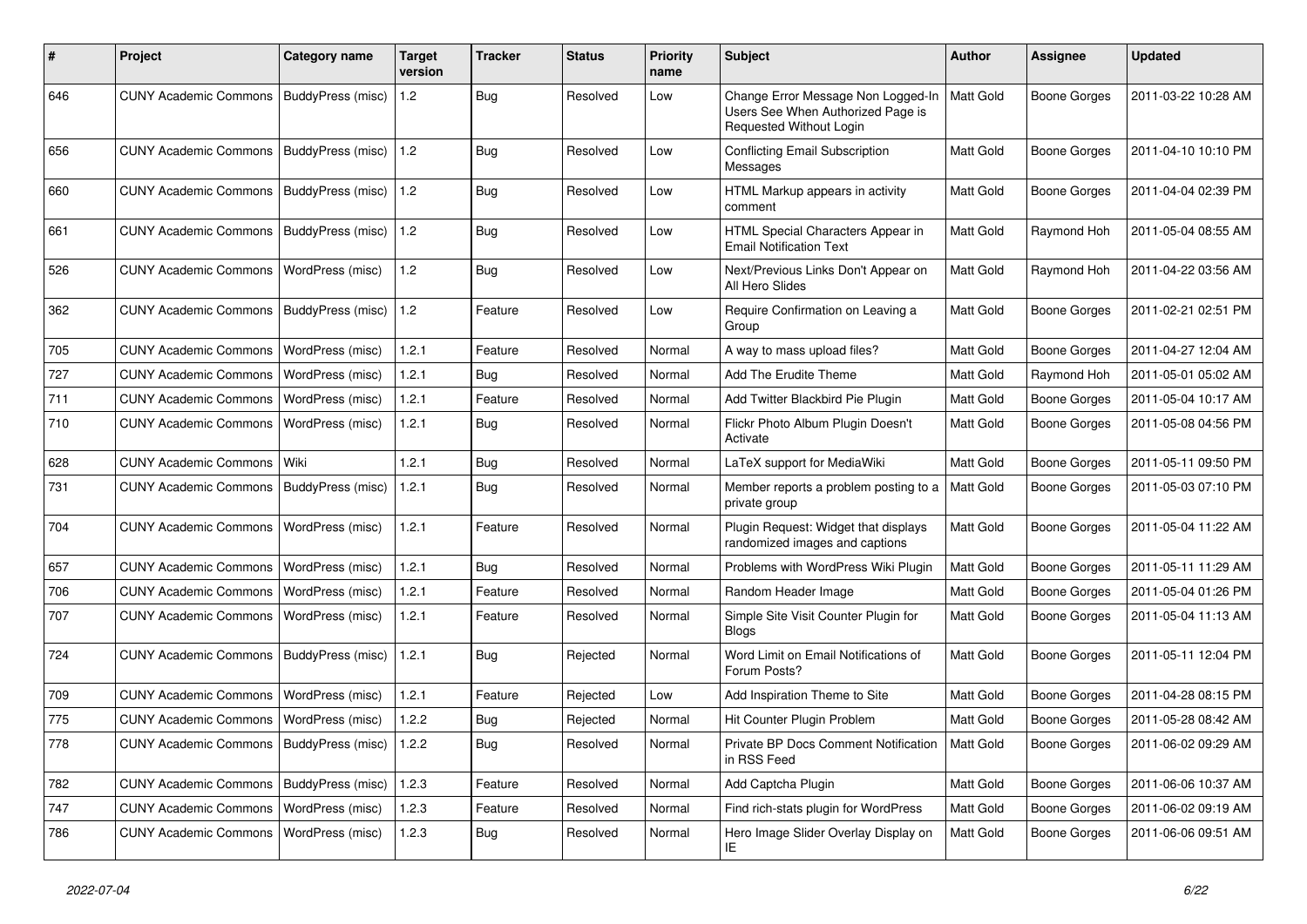| #    | <b>Project</b>                                    | <b>Category name</b>     | <b>Target</b><br>version | <b>Tracker</b> | <b>Status</b> | <b>Priority</b><br>name | Subject                                                                           | <b>Author</b> | <b>Assignee</b>     | <b>Updated</b>      |
|------|---------------------------------------------------|--------------------------|--------------------------|----------------|---------------|-------------------------|-----------------------------------------------------------------------------------|---------------|---------------------|---------------------|
| 789  | <b>CUNY Academic Commons</b>                      | WordPress (misc)         | 1.2.3                    | <b>Bug</b>     | Resolved      | Normal                  | Remove Sitemeter from Footer                                                      | Matt Gold     | <b>Boone Gorges</b> | 2011-06-06 09:41 AM |
| 763  | <b>CUNY Academic Commons</b>                      | BuddyPress (misc)        | 1.2.3                    | Bug            | Resolved      | Low                     | Resaving BP Docs Preferences on<br>Same Setting Produces Unclear Error<br>Message | Matt Gold     | <b>Boone Gorges</b> | 2011-06-02 09:19 AM |
| 796  | <b>CUNY Academic Commons</b>                      | Wiki                     | 1.2.4                    | Bug            | Resolved      | Normal                  | BP Admin Bar Header Margin                                                        | Matt Gold     | Raymond Hoh         | 2011-06-07 02:37 PM |
| 806  | <b>CUNY Academic Commons</b>                      | <b>BuddyPress (misc)</b> | 1.2.4                    | <b>Bug</b>     | Resolved      | Normal                  | BP Docs Notification Throttling Issues                                            | Matt Gold     | <b>Boone Gorges</b> | 2011-06-08 12:17 PM |
| 783  | <b>CUNY Academic Commons</b>                      | BuddyPress (misc)        | 1.2.4                    | <b>Bug</b>     | Resolved      | Normal                  | <b>Broken Avatar Images</b>                                                       | Matt Gold     | <b>Boone Gorges</b> | 2011-06-06 02:49 PM |
| 810  | <b>CUNY Academic Commons</b>                      | BuddyPress (misc)        | 1.2.4                    | <b>Bug</b>     | Resolved      | Normal                  | Can't see all blogs in "My Blogs"                                                 | Matt Gold     | <b>Boone Gorges</b> | 2011-07-12 10:51 PM |
| 908  | <b>CUNY Academic Commons</b>                      | BuddyPress (misc)        | 1.2.4                    | <b>Bug</b>     | Resolved      | Normal                  | Free a BP Doc from Locked Status                                                  | Matt Gold     | <b>Boone Gorges</b> | 2011-07-02 11:15 PM |
| 842  | <b>CUNY Academic Commons</b>                      | WordPress (misc)         | 1.2.4                    | <b>Bug</b>     | Resolved      | Normal                  | Problems adding a user to a blog                                                  | Matt Gold     | <b>Boone Gorges</b> | 2011-07-08 01:34 PM |
| 950  | <b>CUNY Academic Commons</b>                      | BuddyPress (misc)        | 1.2.4                    | Bug            | Rejected      | Normal                  | Spam/Moderation Issue                                                             | Matt Gold     | <b>Boone Gorges</b> | 2011-07-11 09:15 AM |
| 905  | <b>CUNY Academic Commons</b>                      | BuddyPress (misc)        | 1.2.4                    | <b>Bug</b>     | Resolved      | Low                     | <b>BP Docs Authentication Issue</b>                                               | Matt Gold     | <b>Boone Gorges</b> | 2011-07-12 01:39 PM |
| 809  | <b>CUNY Academic Commons</b>                      | WordPress (misc)         | 1.2.4                    | Bug            | Resolved      | Low                     | Extra padding on bottom of footer                                                 | Matt Gold     | <b>Boone Gorges</b> | 2011-07-12 03:23 PM |
| 856  | <b>CUNY Academic Commons</b>                      | BuddyPress (misc)        | 1.2.4                    | <b>Bug</b>     | Resolved      | Low                     | Text-alignment issue on group                                                     | Matt Gold     | Raymond Hoh         | 2011-06-22 10:02 PM |
| 1104 | <b>CUNY Academic Commons</b>                      | WordPress (misc)         | 1.2.4.2                  | Bug            | Resolved      | Normal                  | Remove WordPress Counter Plugin                                                   | Matt Gold     | <b>Boone Gorges</b> | 2011-10-31 11:00 AM |
| 773  | <b>CUNY Academic Commons</b>                      | WordPress (misc)         | 1.2.4.2                  | Feature        | Resolved      | Low                     | <b>Adjust Featured Content Widget</b><br>Default Images                           | Matt Gold     | <b>Boone Gorges</b> | 2011-11-02 01:44 AM |
| 1068 | <b>CUNY Academic Commons</b>                      | WordPress (misc)         | 1.2.5                    | Bug            | Rejected      | High                    | Notification of Update in a Private<br>Group Shows up in Public Feed              | Matt Gold     | <b>Boone Gorges</b> | 2011-07-21 11:27 PM |
| 1178 | <b>CUNY Academic Commons</b>                      | WordPress (misc)         | 1.2.5                    | Feature        | Resolved      | Normal                  | Add "Chunk" Theme to the Commons                                                  | Matt Gold     | <b>Boone Gorges</b> | 2011-11-14 08:25 PM |
| 1074 | <b>CUNY Academic Commons</b>                      | WordPress (misc)         | 1.2.5                    | Feature        | Resolved      | Normal                  | Add Facebook Page Photo Gallery<br>plugin                                         | Matt Gold     | <b>Boone Gorges</b> | 2011-09-12 06:11 PM |
| 1073 | <b>CUNY Academic Commons</b>                      | WordPress (misc)         | 1.2.5                    | Feature        | Resolved      | Normal                  | Add Google Plus One Plugin                                                        | Matt Gold     | <b>Boone Gorges</b> | 2011-09-12 06:06 PM |
| 1130 | <b>CUNY Academic Commons</b>                      | WordPress (misc)         | 1.2.5                    | Feature        | Resolved      | Normal                  | Add PressWork Theme                                                               | Matt Gold     | <b>Boone Gorges</b> | 2011-11-14 08:11 PM |
| 1075 | <b>CUNY Academic Commons</b>                      | WordPress (misc)         | 1.2.5                    | Feature        | Resolved      | Normal                  | Add Spam Free WordPress plugin                                                    | Matt Gold     | <b>Boone Gorges</b> | 2011-09-12 06:08 PM |
| 1188 | <b>CUNY Academic Commons</b>                      | WordPress (misc)         | 1.2.5                    | Feature        | Resolved      | Normal                  | Add Text Expander Plugin                                                          | Matt Gold     | <b>Boone Gorges</b> | 2011-11-14 08:21 PM |
| 1093 | <b>CUNY Academic Commons</b>                      | WordPress (misc)         | 1.2.5                    | Feature        | Resolved      | Normal                  | Add WP-SyntaxEvolved Plugin                                                       | Matt Gold     | <b>Boone Gorges</b> | 2011-09-12 06:13 PM |
| 1321 | <b>CUNY Academic Commons</b>                      | BuddyPress (misc)        | 1.2.5                    | Bug            | Duplicate     | Normal                  | BP Doc Comment Doesn't Show Up on<br>Doc (but does appear in group stream)        | Matt Gold     | <b>Boone Gorges</b> | 2011-11-04 08:04 AM |
| 735  | CUNY Academic Commons   BuddyPress (misc)   1.2.5 |                          |                          | Feature        | Resolved      | Normal                  | BP Docs - Include Check-Box to Avoid<br><b>Email Notifications of Minor Edits</b> | Matt Gold     | <b>Boone Gorges</b> | 2011-07-24 11:34 AM |
| 992  | CUNY Academic Commons   BuddyPress (misc)   1.2.5 |                          |                          | Bug            | Resolved      | Normal                  | BP Docs comments show up on WP<br>Dashboard                                       | Matt Gold     | Boone Gorges        | 2011-07-19 02:17 PM |
| 1324 | <b>CUNY Academic Commons</b>                      | WordPress (misc)         | 1.2.5                    | Feature        | Resolved      | Normal                  | Change link on main nav bar for "Help"                                            | Matt Gold     | <b>Boone Gorges</b> | 2011-11-04 12:08 PM |
| 1117 | CUNY Academic Commons   BuddyPress (misc)         |                          | 1.2.5                    | <b>Bug</b>     | Resolved      | Normal                  | Character Display Error in Feed                                                   | Matt Gold     | <b>Boone Gorges</b> | 2011-09-12 06:29 PM |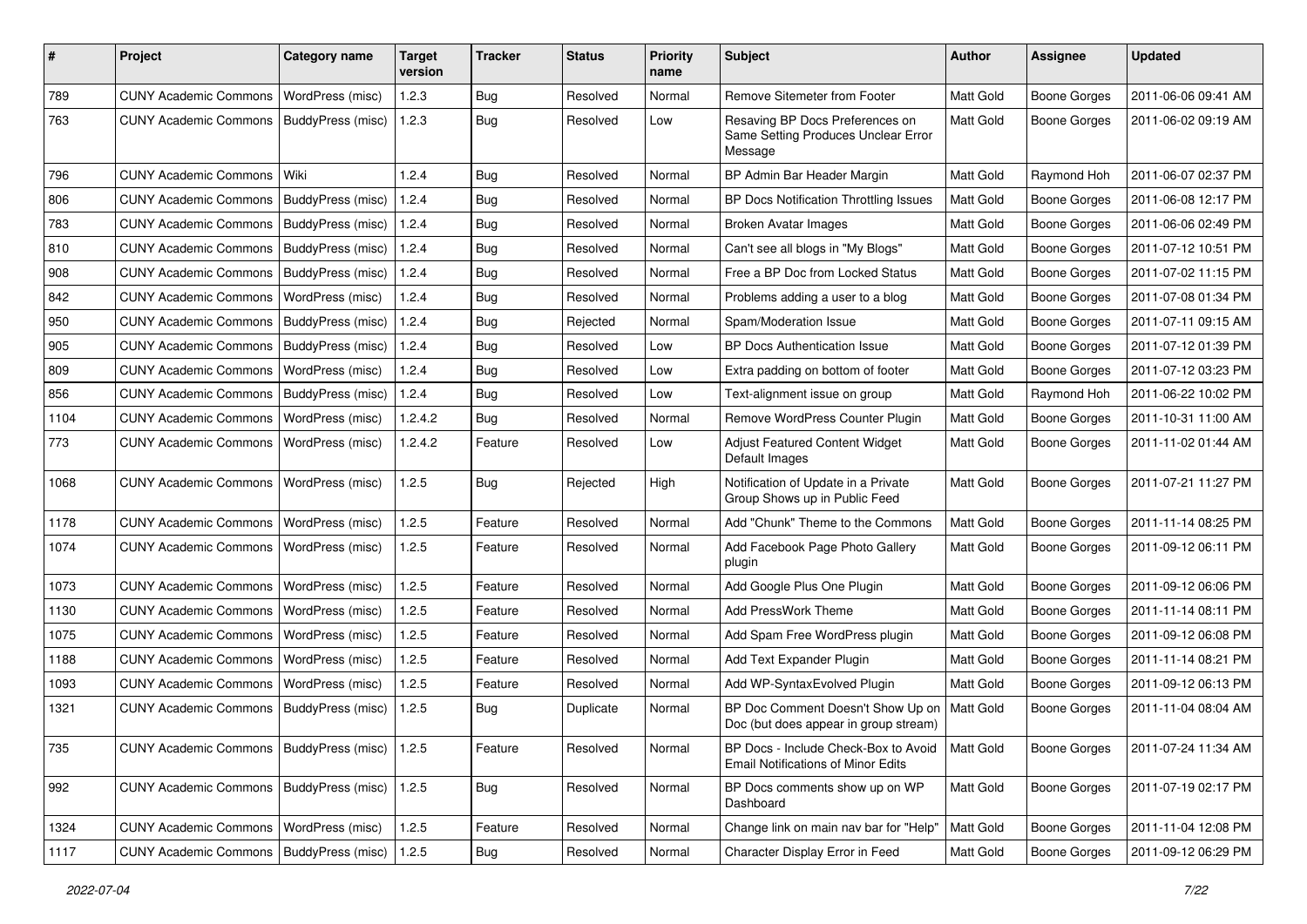| #    | Project                                  | <b>Category name</b>  | <b>Target</b><br>version | <b>Tracker</b> | <b>Status</b> | <b>Priority</b><br>name | <b>Subject</b>                                                                     | <b>Author</b> | <b>Assignee</b>     | <b>Updated</b>      |
|------|------------------------------------------|-----------------------|--------------------------|----------------|---------------|-------------------------|------------------------------------------------------------------------------------|---------------|---------------------|---------------------|
| 1144 | <b>CUNY Academic Commons</b>             | WordPress (misc)      | 1.2.5                    | Feature        | Resolved      | Normal                  | Install Brunelleschi Theme                                                         | Matt Gold     | Matt Gold           | 2011-11-14 08:16 PM |
| 1067 | <b>CUNY Academic Commons</b>             | WordPress (misc)      | 1.2.5                    | Bug            | Rejected      | Normal                  | <b>Install Disable Trackbacks</b>                                                  | Matt Gold     | <b>Boone Gorges</b> | 2011-07-22 12:05 AM |
| 1069 | <b>CUNY Academic Commons</b>             | WordPress (misc)      | 1.2.5                    | Feature        | Resolved      | Normal                  | Install ThreatToCreativity Theme                                                   | Matt Gold     | <b>Matt Gold</b>    | 2011-11-14 08:14 PM |
| 1143 | <b>CUNY Academic Commons</b>             | BuddyPress (misc)     | 1.2.5                    | Bug            | Resolved      | Normal                  | Notifications of Old Posts                                                         | Matt Gold     |                     | 2011-08-30 09:56 PM |
| 1162 | <b>CUNY Academic Commons</b>             | BuddyPress (misc)     | 1.2.5                    | Feature        | Resolved      | Normal                  | Organization of "My Blogs" Dropdown<br>on Nav Bar                                  | Matt Gold     | <b>Boone Gorges</b> | 2011-09-14 01:24 AM |
| 1325 | <b>CUNY Academic Commons</b>             | WordPress (misc)      | 1.2.5                    | Feature        | Resolved      | Normal                  | Remove hard-coded copyright notice<br>from WooThemes                               | Matt Gold     | <b>Boone Gorges</b> | 2011-11-15 08:49 AM |
| 991  | <b>CUNY Academic Commons</b>             | WordPress (misc)      | 1.2.5                    | Bug            | Resolved      | Normal                  | <b>Update FeedWordPress</b>                                                        | Matt Gold     | <b>Boone Gorges</b> | 2011-07-19 11:37 AM |
| 1145 | <b>CUNY Academic Commons</b>             | BuddyPress (misc)     | 1.2.5                    | Bug            | Resolved      | Low                     | Alert Box on Group Join                                                            | Matt Gold     | <b>Boone Gorges</b> | 2011-09-12 05:56 PM |
| 993  | <b>CUNY Academic Commons</b>             | BuddyPress (misc)     | 1.2.5                    | <b>Bug</b>     | Resolved      | Low                     | <b>BP Docs Notification Issue</b>                                                  | Matt Gold     | <b>Boone Gorges</b> | 2011-07-20 12:10 AM |
| 1371 | <b>CUNY Academic Commons</b>             | WordPress (misc)      | 1.2.6                    | Support        | Resolved      | Normal                  | Not allowed to create accounts for<br>Non-CUNY Members                             | Matt Gold     | <b>Boone Gorges</b> | 2011-11-21 02:49 PM |
| 1400 | <b>CUNY Academic Commons</b>             | BuddyPress (misc)     | 1.2.7                    | Bug            | Resolved      | Normal                  | Firefox Login Caching Issue                                                        | Matt Gold     | <b>Boone Gorges</b> | 2011-12-06 05:53 PM |
| 1380 | <b>CUNY Academic Commons</b>             | WordPress (misc)      | 1.2.7                    | Bug            | Resolved      | Low                     | Page background color not set lon<br>login page                                    | Matt Gold     | <b>Boone Gorges</b> | 2011-11-28 07:44 PM |
| 1418 | <b>CUNY Academic Commons</b>             | Wiki                  | 1.3                      | Bug            | Resolved      | High                    | Don't see BP Admin Bar on cdev Wiki<br>page                                        | Matt Gold     | <b>Boone Gorges</b> | 2011-12-09 08:58 AM |
| 1344 | <b>CUNY Academic Commons</b>             | BuddyPress (misc)     | 1.3                      | Bug            | Resolved      | Normal                  | Activity Feed Items not Appearing in<br>Group                                      | Matt Gold     | <b>Boone Gorges</b> | 2011-11-14 11:26 AM |
| 1437 | <b>CUNY Academic Commons</b>             | WordPress (misc)      | 1.3                      | Feature        | Resolved      | Normal                  | Add FD Footnotes Plugin                                                            | Matt Gold     | <b>Boone Gorges</b> | 2011-12-14 01:00 PM |
| 325  | <b>CUNY Academic Commons</b>             | BuddyPress (misc)     | 1.3                      | Feature        | Resolved      | Normal                  | Add folder hierarchies to Group<br>Documents plugin                                | Matt Gold     | <b>Boone Gorges</b> | 2011-05-23 01:33 AM |
| 1146 | <b>CUNY Academic Commons</b>             | WordPress (misc)      | 1.3                      | Feature        | Resolved      | Normal                  | Add Shaken Grid Theme to Site                                                      | Matt Gold     | <b>Matt Gold</b>    | 2011-11-28 03:27 PM |
| 1419 | <b>CUNY Academic Commons</b>             | Wiki                  | 1.3                      | <b>Bug</b>     | Rejected      | Normal                  | Ajax autosuggest on wiki tags not<br>working                                       | Matt Gold     | <b>Boone Gorges</b> | 2011-12-12 03:51 PM |
| 532  | <b>CUNY Academic Commons</b>             | BuddyPress (misc)     | 1.3                      | Feature        | Resolved      | Normal                  | Allow members to paste in a group of<br>email addresses when sending invites       | Matt Gold     | <b>Boone Gorges</b> | 2011-09-13 01:12 PM |
| 1412 | <b>CUNY Academic Commons</b>             | BuddyPress (misc)     | 1.3                      | Bug            | Resolved      | Normal                  | Alter text on pop-up message about<br>role field                                   | Matt Gold     | <b>Boone Gorges</b> | 2011-12-08 12:58 PM |
| 1134 | CUNY Academic Commons   WordPress (misc) |                       | $1.3$                    | Feature        | Resolved      | Normal                  | Build Flexibility for Image Choices into<br><b>Featured Content Widget</b>         | Matt Gold     | Boone Gorges        | 2011-11-30 02:27 AM |
| 1132 | CUNY Academic Commons   WordPress (misc) |                       | $1.3$                    | Feature        | Rejected      | Normal                  | Consider adding a forum plugin for<br>blogs                                        | Matt Gold     | Boone Gorges        | 2011-11-17 10:51 PM |
| 1345 | <b>CUNY Academic Commons</b>             | BuddyPress (misc) 1.3 |                          | Bug            | Resolved      | Normal                  | <b>Consider Adding BuddyPress Group</b><br>for Community Admins and Mods<br>Plugin | Matt Gold     | Boone Gorges        | 2011-11-28 03:17 PM |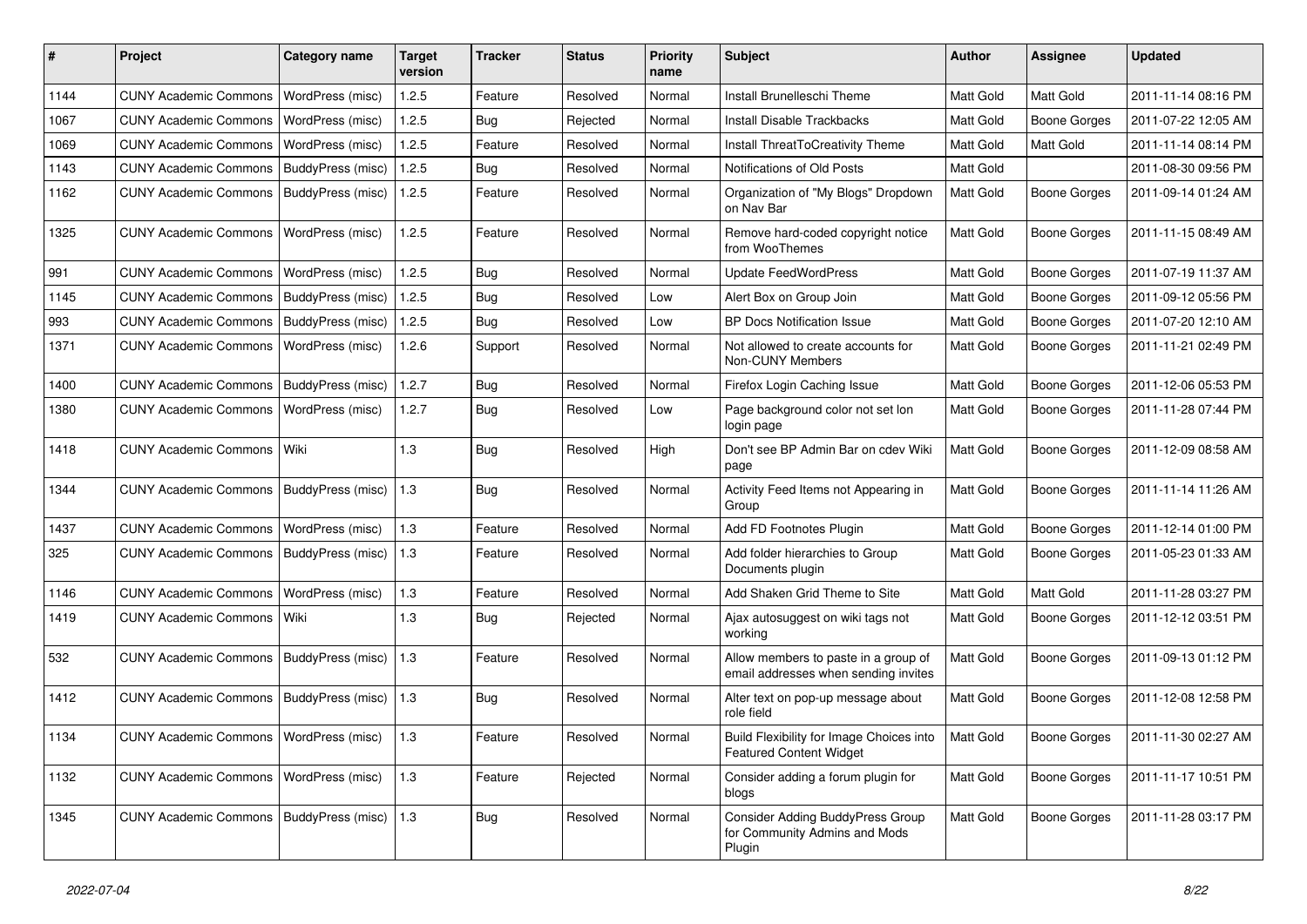| #    | Project                                   | <b>Category name</b>     | <b>Target</b><br>version | Tracker    | <b>Status</b> | <b>Priority</b><br>name | <b>Subject</b>                                                                     | <b>Author</b> | <b>Assignee</b>     | <b>Updated</b>      |
|------|-------------------------------------------|--------------------------|--------------------------|------------|---------------|-------------------------|------------------------------------------------------------------------------------|---------------|---------------------|---------------------|
| 774  | <b>CUNY Academic Commons</b>              | BuddyPress (misc)        | 1.3                      | Feature    | Resolved      | Normal                  | Consider Allowing Email to Be Sent<br><b>Between Unfriended Members</b>            | Matt Gold     | <b>Boone Gorges</b> | 2011-06-16 04:06 PM |
| 649  | <b>CUNY Academic Commons</b>              | <b>BuddyPress (misc)</b> | 1.3                      | Feature    | Resolved      | Normal                  | Create Copy All button for BuddyPress<br>Docs                                      | Matt Gold     | Boone Gorges        | 2011-09-13 11:59 AM |
| 643  | <b>CUNY Academic Commons</b>              | BuddyPress (misc)        | 1.3                      | Feature    | Resolved      | Normal                  | Create Mechanism to Require People<br>to Fill Out New Identity Profile Field       | Matt Gold     | <b>Boone Gorges</b> | 2011-10-19 01:50 PM |
| 1329 | <b>CUNY Academic Commons</b>              | WordPress (misc)         | 1.3                      | Feature    | Resolved      | Normal                  | Create Plugin to Make it Easier to Add<br>Users to a Blog                          | Matt Gold     | <b>Boone Gorges</b> | 2011-12-15 08:43 AM |
| 746  | <b>CUNY Academic Commons</b>              | BuddyPress (misc)        | $1.3$                    | Bug        | Resolved      | Normal                  | Create Pop-Up Login Overlay                                                        | Matt Gold     | Raymond Hoh         | 2011-05-16 06:32 PM |
| 648  | <b>CUNY Academic Commons</b>              | BuddyPress (misc)        | 1.3                      | Feature    | Resolved      | Normal                  | Create Print functionality for<br><b>BuddyPress Docs</b>                           | Matt Gold     | <b>Boone Gorges</b> | 2011-07-19 11:46 AM |
| 771  | <b>CUNY Academic Commons</b>              | WordPress (misc)         | 1.3                      | Feature    | Rejected      | Normal                  | Create Tool to Display Users in Order<br>of ID# in Dashboard                       | Matt Gold     | <b>Boone Gorges</b> | 2011-05-24 08:57 AM |
| 557  | <b>CUNY Academic Commons</b>              | BuddyPress (misc)        | 1.3                      | Feature    | Rejected      | Normal                  | Denied Size and Extension Alerts on<br>Forum posts                                 | Matt Gold     | <b>Boone Gorges</b> | 2011-06-17 02:58 PM |
| 1256 | <b>CUNY Academic Commons</b>              | BuddyPress (misc)        | 1.3                      | Feature    | Resolved      | Normal                  | Enable BP Docs by default on<br>Commons groups                                     | Matt Gold     | <b>Boone Gorges</b> | 2011-11-15 02:27 PM |
| 1106 | <b>CUNY Academic Commons</b>              | WordPress (misc)         | 1.3                      | Feature    | Resolved      | Normal                  | <b>Extended Super Admins</b>                                                       | Matt Gold     | <b>Boone Gorges</b> | 2011-11-15 02:06 PM |
| 761  | <b>CUNY Academic Commons</b>              | WordPress (misc)         | 1.3                      | <b>Bug</b> | Resolved      | Normal                  | Implement "Send a Comment"<br>Function                                             | Matt Gold     | <b>Boone Gorges</b> | 2011-06-02 04:51 PM |
| 764  | <b>CUNY Academic Commons</b>              | WordPress (misc)         | 1.3                      | Feature    | Resolved      | Normal                  | Install "Email Users" Plugin                                                       | Matt Gold     | <b>Boone Gorges</b> | 2011-09-13 11:35 AM |
| 697  | <b>CUNY Academic Commons</b>              | BuddyPress (misc)        | 1.3                      | Feature    | Resolved      | Normal                  | Member request: Indented text in<br>Forum Posts                                    | Matt Gold     | <b>Boone Gorges</b> | 2011-09-13 03:29 PM |
| 487  | <b>CUNY Academic Commons</b>              | WordPress (misc)         | 1.3                      | Bug        | Resolved      | Normal                  | Replace Backtype Connect with<br>something that works                              | Matt Gold     | <b>Boone Gorges</b> | 2011-05-26 08:47 AM |
| 1394 | <b>CUNY Academic Commons</b>              | BuddyPress (misc)        | 1.3                      | Feature    | Rejected      | Normal                  | Update Filters to include new BP<br>Profile roles                                  | Matt Gold     | Boone Gorges        | 2011-12-09 07:11 AM |
| 906  | <b>CUNY Academic Commons</b>              | BuddyPress (misc)        | 1.3                      | Feature    | Resolved      | Low                     | Allow users to edit BP Doc comments                                                | Matt Gold     | <b>Boone Gorges</b> | 2011-09-14 01:27 AM |
| 343  | <b>CUNY Academic Commons</b>              | Wiki                     | 1.3                      | <b>Bug</b> | Resolved      | Low                     | <b>FCKEditor Preferences</b>                                                       | Matt Gold     | <b>Boone Gorges</b> | 2011-11-30 11:55 AM |
| 1440 | <b>CUNY Academic Commons</b>              | WordPress (misc)         | 1.3.1                    | Feature    | Resolved      | Normal                  | Add Custom Sidebar Plugin                                                          | Matt Gold     | <b>Boone Gorges</b> | 2011-12-15 02:46 PM |
| 1439 | <b>CUNY Academic Commons</b>              | WordPress (misc)         | 1.3.1                    | Feature    | Resolved      | Normal                  | Add WP Hide Post Plugin                                                            | Matt Gold     | <b>Boone Gorges</b> | 2011-12-15 02:50 PM |
| 1438 | CUNY Academic Commons   WordPress (misc)  |                          | 1.3.1                    | Feature    | Resolved      | Normal                  | Add WP-Print Plugin                                                                | Matt Gold     | <b>Boone Gorges</b> | 2011-12-15 02:49 PM |
| 1459 | <b>CUNY Academic Commons</b>              | WordPress (misc)         | 1.3.1                    | Feature    | Resolved      | Normal                  | Create "no image" option for featured<br>blog posts on featured homepage<br>widget | Matt Gold     | Boone Gorges        | 2011-12-19 11:25 AM |
| 1455 | CUNY Academic Commons   BuddyPress (misc) |                          | 1.3.1                    | Bug        | Resolved      | Normal                  | Errant error message on Groups page                                                | Matt Gold     | <b>Boone Gorges</b> | 2011-12-16 02:05 PM |
| 1451 | CUNY Academic Commons   BuddyPress (misc) |                          | 1.3.1                    | <b>Bug</b> | Resolved      | Normal                  | Social Media Profile Icons Not<br>Showing Up Automatically?                        | Matt Gold     | <b>Boone Gorges</b> | 2011-12-15 07:06 PM |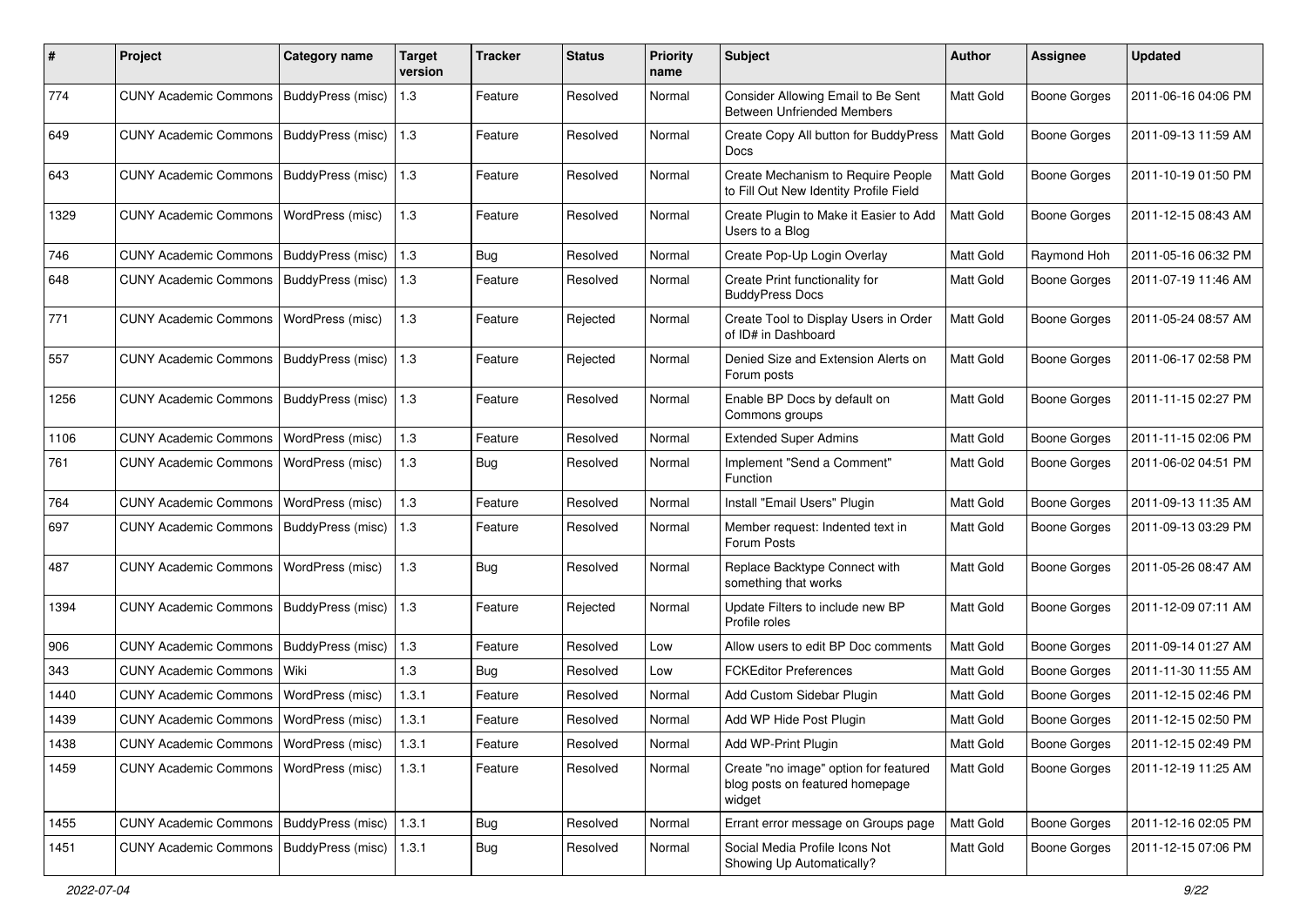| #    | <b>Project</b>                           | Category name     | <b>Target</b><br>version | <b>Tracker</b> | <b>Status</b> | Priority<br>name | <b>Subject</b>                                                | <b>Author</b> | Assignee            | <b>Updated</b>      |
|------|------------------------------------------|-------------------|--------------------------|----------------|---------------|------------------|---------------------------------------------------------------|---------------|---------------------|---------------------|
| 1464 | <b>CUNY Academic Commons</b>             | Upgrades          | 1.3.1                    | <b>Bug</b>     | Rejected      | Normal           | UserVoice Account linked to wrong<br>account                  | Matt Gold     | <b>Boone Gorges</b> | 2011-12-19 09:40 AM |
| 1472 | CUNY Academic Commons   WordPress (misc) |                   | 1.3.2                    | Feature        | Resolved      | Normal           | Update/Activate Akismet with newly<br>purchased cuny-wide key | Matt Gold     | Boone Gorges        | 2012-01-14 08:59 AM |
| 1507 | <b>CUNY Academic Commons</b>             | BuddyPress (misc) | 1.3.3                    | Feature        | Resolved      | Normal           | Add Custom Sidebar Plugin                                     | Matt Gold     | <b>Boone Gorges</b> | 2012-01-10 07:30 PM |
| 1487 | <b>CUNY Academic Commons</b>             | BuddyPress (misc) | 1.3.3                    | Feature        | Resolved      | Normal           | Bug when using Featured Widget to<br>display a page           | Matt Gold     | Boone Gorges        | 2012-01-10 10:05 PM |
| 1477 | <b>CUNY Academic Commons</b>             | WordPress (misc)  | 1.3.3                    | Feature        | Resolved      | Normal           | Expand recent blog post listing on<br>homepage                | Matt Gold     | Boone Gorges        | 2012-01-10 06:09 PM |
| 1503 | <b>CUNY Academic Commons</b>             | BuddyPress (misc) | 1.3.3                    | Bug            | Resolved      | Normal           | File list not showing file descriptions                       | Matt Gold     | Boone Gorges        | 2012-01-10 07:28 PM |
| 1483 | <b>CUNY Academic Commons</b>             | WordPress (misc)  | 1.3.3                    | <b>Bug</b>     | Resolved      | Normal           | News page not showing posts from<br>News blog                 | Matt Gold     | Boone Gorges        | 2012-01-10 06:55 PM |
| 1482 | <b>CUNY Academic Commons</b>             | WordPress (misc)  | 1.3.3                    | Bug            | Resolved      | Normal           | News page twitter feed error                                  | Matt Gold     | Boone Gorges        | 2012-01-10 06:53 PM |
| 1498 | <b>CUNY Academic Commons</b>             | BuddyPress (misc) | 1.3.3                    | Bug            | Resolved      | Normal           | Non-Logged in User Redirect Feature<br>not working            | Matt Gold     | <b>Boone Gorges</b> | 2012-01-11 04:57 PM |
| 1488 | <b>CUNY Academic Commons</b>             | BuddyPress (misc) | 1.3.3                    | Bug            | Resolved      | Normal           | Unable to edit forum post                                     | Matt Gold     | Boone Gorges        | 2012-01-10 07:20 PM |
| 1495 | <b>CUNY Academic Commons</b>             | BuddyPress (misc) | 1.3.3                    | <b>Bug</b>     | Rejected      | Low              | Newest Member Filter on homepage<br>not working               | Matt Gold     | Boone Gorges        | 2011-12-22 11:29 AM |
| 1531 | <b>CUNY Academic Commons</b>             | WordPress (misc)  | 1.3.4                    | <b>Bug</b>     | Resolved      | Urgent           | Commons Only Viewable to Logged-In<br>Viewers                 | Matt Gold     | Boone Gorges        | 2012-01-12 12:50 AM |
| 1541 | <b>CUNY Academic Commons</b>             | WordPress (misc)  | 1.3.4                    | Feature        | Resolved      | Normal           | Add UserVoice embed code                                      | Matt Gold     | <b>Boone Gorges</b> | 2012-01-13 10:17 AM |
| 1547 | <b>CUNY Academic Commons</b>             | WordPress (misc)  | 1.3.5                    | <b>Bug</b>     | Resolved      | High             | Spam Registrations                                            | Matt Gold     | <b>Boone Gorges</b> | 2012-01-16 08:23 PM |
| 1549 | <b>CUNY Academic Commons</b>             | WordPress (misc)  | 1.3.5                    | Bug            | Resolved      | Normal           | Add SOPA Protest Plugin                                       | Matt Gold     | Boone Gorges        | 2012-01-17 06:19 PM |
| 1551 | <b>CUNY Academic Commons</b>             | WordPress (misc)  | 1.3.5                    | <b>Bug</b>     | Resolved      | Normal           | Create Front-Page SOPA Protest page                           | Matt Gold     | <b>Boone Gorges</b> | 2012-01-17 09:32 PM |
| 1545 | <b>CUNY Academic Commons</b>             | BuddyPress (misc) | 1.3.5                    | Bug            | Resolved      | Normal           | Problem with BP Doc Comment Edit<br>Icon in Forums            | Matt Gold     | Boone Gorges        | 2012-01-16 06:14 PM |
| 1546 | <b>CUNY Academic Commons</b>             | BuddyPress (misc) | 1.3.5                    | Bug            | Resolved      | Low              | Unable to view comparative document<br>history in BP Docs     | Matt Gold     | <b>Boone Gorges</b> | 2012-01-17 06:13 PM |
| 1550 | <b>CUNY Academic Commons</b>             | WordPress (misc)  | 1.3.5.1                  | Feature        | Resolved      | Normal           | Please add Simplicity Theme to<br>Commons                     | Matt Gold     | Boone Gorges        | 2012-01-18 09:58 AM |
| 1558 | <b>CUNY Academic Commons</b>             | BuddyPress (misc) | 1.3.6                    | Bug            | Resolved      | Normal           | Login Issues                                                  | Matt Gold     | Boone Gorges        | 2012-02-08 06:40 PM |
| 1556 | <b>CUNY Academic Commons</b>             | BuddyPress (misc) | 1.3.6                    | Feature        | Rejected      | Normal           | New option for College profile field                          | Matt Gold     | <b>Boone Gorges</b> | 2012-01-19 08:12 AM |
| 1554 | <b>CUNY Academic Commons</b>             | WordPress (misc)  | 1.3.6                    | Bug            | Resolved      | Normal           | User reports infinite redirect issue on<br>blog               | Matt Gold     | Boone Gorges        | 2012-01-19 07:58 AM |
| 1571 | <b>CUNY Academic Commons</b>             | BuddyPress (misc) | 1.3.6                    | Bug            | Resolved      | Low              | Non-CUNY Sign-Up Code Pages<br>Published                      | Matt Gold     | <b>Boone Gorges</b> | 2012-02-08 04:46 PM |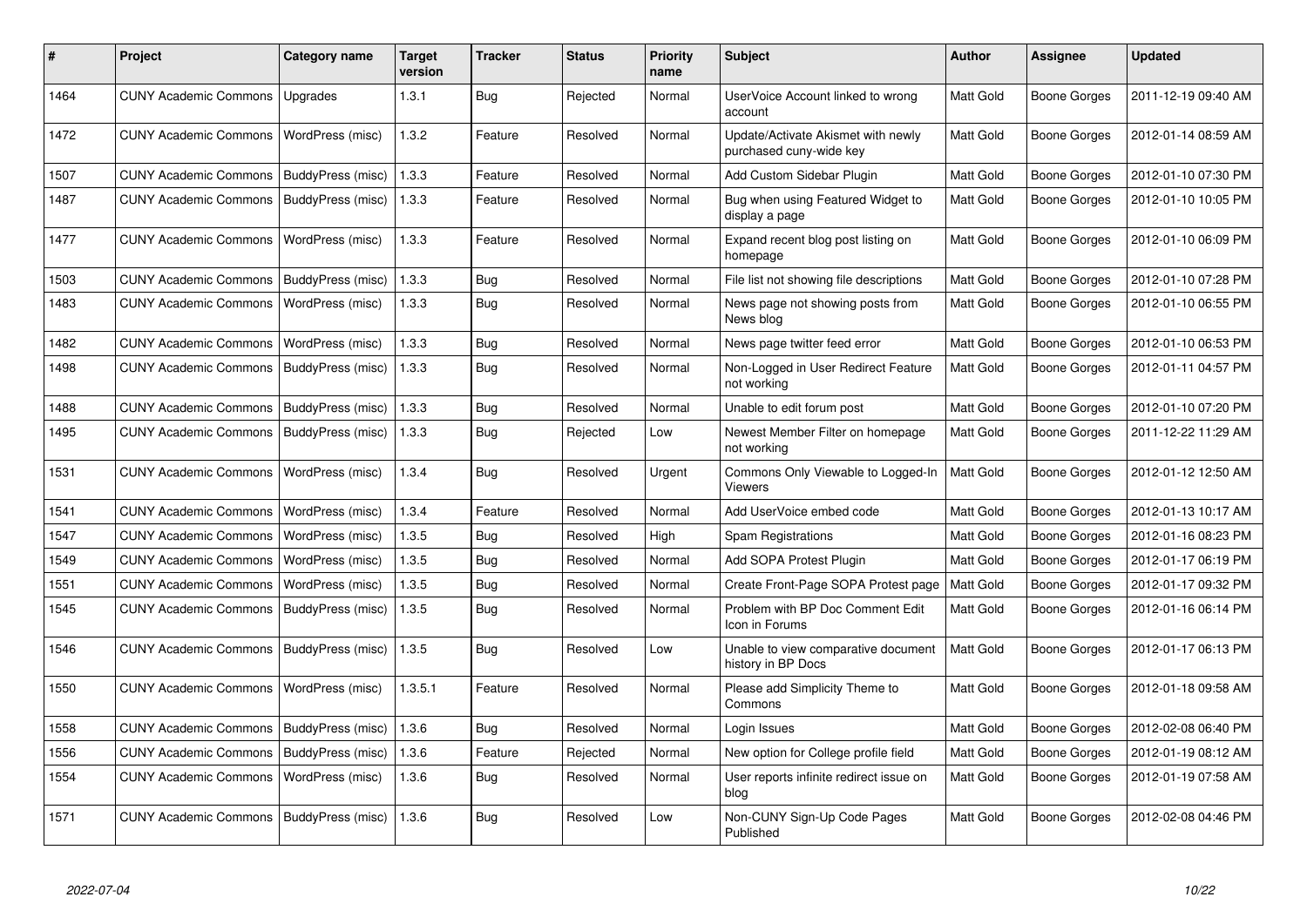| #    | Project                                   | <b>Category name</b> | <b>Target</b><br>version | <b>Tracker</b> | <b>Status</b> | <b>Priority</b><br>name | <b>Subject</b>                                                                        | <b>Author</b>    | <b>Assignee</b>     | <b>Updated</b>      |
|------|-------------------------------------------|----------------------|--------------------------|----------------|---------------|-------------------------|---------------------------------------------------------------------------------------|------------------|---------------------|---------------------|
| 1555 | <b>CUNY Academic Commons</b>              | BuddyPress (misc)    | 1.3.6                    | <b>Bug</b>     | Resolved      | Low                     | Sticky forum post shows up twice in<br>post listings                                  | Matt Gold        | <b>Boone Gorges</b> | 2012-02-08 06:44 PM |
| 1640 | <b>CUNY Academic Commons</b>              | WordPress (misc)     | 1.3.7                    | Feature        | Resolved      | Urgent                  | Add Jetpack plugin                                                                    | Matt Gold        | <b>Boone Gorges</b> | 2012-02-21 02:30 PM |
| 1639 | <b>CUNY Academic Commons</b>              | WordPress (misc)     | 1.3.7                    | Feature        | Resolved      | Urgent                  | Add WP-Cumulus Plugin                                                                 | Matt Gold        | <b>Boone Gorges</b> | 2012-02-21 02:32 PM |
| 1641 | <b>CUNY Academic Commons</b>              | WordPress (misc)     | 1.3.7                    | Feature        | Resolved      | Urgent                  | Create shortcode to embed fora.tv<br>videos                                           | Matt Gold        | <b>Boone Gorges</b> | 2012-02-21 05:22 PM |
| 1638 | <b>CUNY Academic Commons</b>              | WordPress (misc)     | 1.3.7                    | Feature        | Rejected      | Urgent                  | Make Clean Child Theme Available<br>only to ARC blog                                  | Matt Gold        | <b>Boone Gorges</b> | 2012-02-21 02:39 PM |
| 1473 | <b>CUNY Academic Commons</b>              | WordPress (misc)     | 1.3.7                    | Outreach       | Resolved      | Normal                  | Create News Blog Post on Akismet for<br><b>CUNY</b>                                   | Matt Gold        | Matt Gold           | 2012-02-08 08:31 PM |
| 1616 | <b>CUNY Academic Commons</b>              | BuddyPress (misc)    | 1.3.7                    | Bug            | Resolved      | Low                     | BP Docs timeout issue                                                                 | Matt Gold        | <b>Boone Gorges</b> | 2012-02-21 03:23 PM |
| 1637 | <b>CUNY Academic Commons</b>              | WordPress (misc)     | 1.3.7.1                  | Feature        | Resolved      | Urgent                  | Add Clean Child Theme for ARC<br>Project                                              | Matt Gold        | <b>Boone Gorges</b> | 2012-02-21 06:13 PM |
| 1648 | <b>CUNY Academic Commons</b>              | BuddyPress (misc)    | 1.3.9                    | Feature        | Resolved      | Urgent                  | Add Password Protect WordPress<br>Plugin                                              | Matt Gold        |                     | 2012-02-24 10:22 AM |
| 1663 | <b>CUNY Academic Commons</b>              | BuddyPress (misc)    | 1.3.9                    | Support        | Resolved      | Normal                  | Please add info on Private --> Public<br>Group Announcement Functionality to<br>Codex | Matt Gold        | Sarah Morgano       | 2012-03-01 10:26 AM |
| 1754 | <b>CUNY Academic Commons</b>              | WordPress (misc)     | 1.3.10                   | <b>Bug</b>     | Resolved      | High                    | Members receiving dev site comment<br>spam                                            | Matt Gold        | <b>Boone Gorges</b> | 2012-03-20 01:05 PM |
| 1657 | <b>CUNY Academic Commons</b>              | BuddyPress (misc)    | 1.3.10                   | Bug            | Resolved      | Normal                  | Caching Issues                                                                        | Matt Gold        |                     | 2012-04-04 10:17 AM |
| 1794 | <b>CUNY Academic Commons</b>              | BuddyPress (misc)    | 1.3.10                   | <b>Bug</b>     | Resolved      | Normal                  | Remove "Notice anything new"<br>notification                                          | Matt Gold        | <b>Boone Gorges</b> | 2012-03-29 09:45 PM |
| 1672 | <b>CUNY Academic Commons</b>              | BuddyPress (misc)    | 1.3.11                   | Bug            | Resolved      | Normal                  | Activity replies in groups                                                            | Matt Gold        | <b>Boone Gorges</b> | 2012-04-04 09:37 AM |
| 1809 | <b>CUNY Academic Commons</b>              | WordPress (misc)     | 1.3.11                   | Feature        | Resolved      | Normal                  | Add CataBlog Plugin                                                                   | Matt Gold        | <b>Boone Gorges</b> | 2012-04-04 10:03 AM |
| 1784 | <b>CUNY Academic Commons</b>              | BuddyPress (misc)    | 1.3.11                   | Bug            | Resolved      | Normal                  | Date/Content Problems on Forum<br>digest emails                                       | Matt Gold        | <b>Boone Gorges</b> | 2012-04-03 08:28 PM |
| 1808 | <b>CUNY Academic Commons</b>              | WordPress (misc)     | 1.3.11                   | Bug            | Resolved      | Normal                  | New title page titles                                                                 | Matt Gold        | <b>Boone Gorges</b> | 2012-04-04 08:39 AM |
| 1614 | <b>CUNY Academic Commons</b>              | BuddyPress (misc)    | 1.3.11                   | Bug            | Resolved      | Normal                  | Non-CUNY Sign-Up Code Disappears<br><b>After Creation</b>                             | Matt Gold        | <b>Boone Gorges</b> | 2012-04-05 01:50 AM |
| 1812 | <b>CUNY Academic Commons</b>              | WordPress (misc)     | 1.3.11                   | Feature        | Resolved      | Normal                  | Please remove Catablog plugin                                                         | <b>Matt Gold</b> | <b>Boone Gorges</b> | 2012-04-05 07:36 PM |
| 1802 | CUNY Academic Commons   WordPress (misc)  |                      | 1.3.11                   | Bug            | Resolved      | Low                     | Incorrect Page Title on Blogs Page                                                    | Matt Gold        | <b>Boone Gorges</b> | 2012-04-03 08:28 PM |
| 1818 | <b>CUNY Academic Commons</b>              | WordPress (misc)     | 1.3.12                   | Feature        | Resolved      | High                    | Add news announcement scroll plugin                                                   | Matt Gold        | Boone Gorges        | 2012-04-09 03:15 PM |
| 1561 | <b>CUNY Academic Commons</b>              | WordPress (misc)     | 1.3.12                   | Outreach       | Resolved      | Normal                  | Add Social Media Icons back to top of<br>side column of News page                     | Matt Gold        | <b>Boone Gorges</b> | 2012-04-12 04:39 PM |
| 1560 | CUNY Academic Commons   BuddyPress (misc) |                      | 1.3.12                   | Outreach       | Resolved      | Normal                  | Add social media icons/info to About<br>page and Contact Us page                      | Matt Gold        | Boone Gorges        | 2012-04-12 09:07 AM |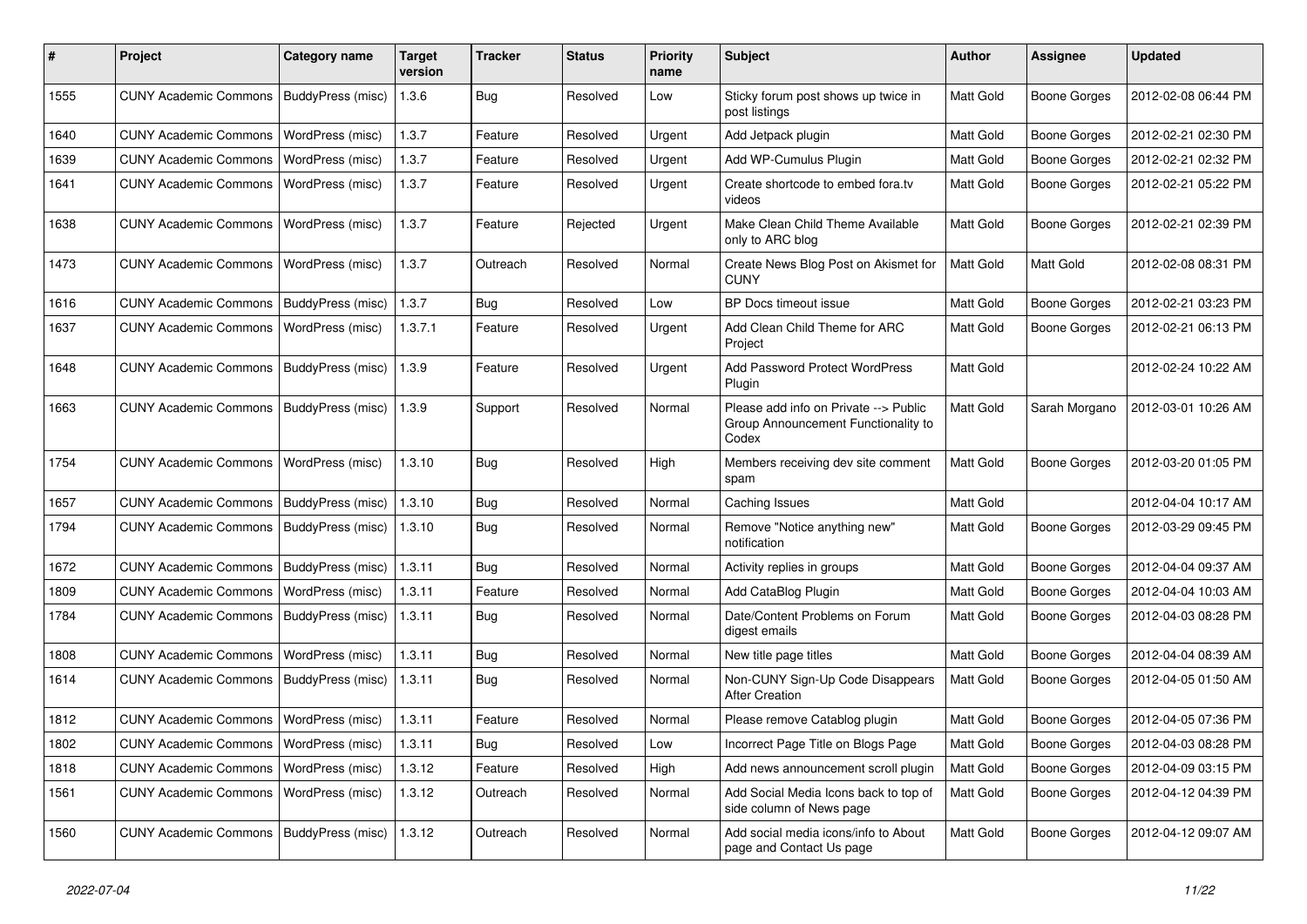| #    | Project                                         | <b>Category name</b>    | <b>Target</b><br>version | <b>Tracker</b> | <b>Status</b> | <b>Priority</b><br>name | <b>Subject</b>                                                       | Author           | Assignee            | <b>Updated</b>      |
|------|-------------------------------------------------|-------------------------|--------------------------|----------------|---------------|-------------------------|----------------------------------------------------------------------|------------------|---------------------|---------------------|
| 1889 | <b>CUNY Academic Commons</b>                    | WordPress (misc)        | 1.3.13                   | Feature        | Resolved      | Normal                  | Add jQuery Lightbox plugin                                           | Matt Gold        | <b>Boone Gorges</b> | 2012-05-17 11:11 AM |
| 1863 | <b>CUNY Academic Commons</b>                    | WordPress (misc)        | 1.3.13                   | Feature        | Resolved      | Normal                  | Add WP Publication Repository plugin                                 | Matt Gold        | <b>Boone Gorges</b> | 2012-05-10 01:57 AM |
| 1462 | <b>CUNY Academic Commons</b>                    | WordPress (misc)        | 1.3.13                   | Support        | Resolved      | Normal                  | Allowing registration by cuny.tv<br>domains                          | Matt Gold        | Boone Gorges        | 2012-05-02 12:16 PM |
| 1912 | <b>CUNY Academic Commons</b>                    | WordPress (misc)        | 1.3.13                   | Bug            | Resolved      | Normal                  | Install the VéritéCo Timeline Plugin                                 | Matt Gold        | <b>Boone Gorges</b> | 2012-05-23 04:13 PM |
| 1911 | <b>CUNY Academic Commons</b>                    | WordPress (misc)        | 1.3.13                   | Feature        | Resolved      | Normal                  | <b>Install TheThe Tabs and Accordions</b><br>Plugin                  | Matt Gold        | <b>Boone Gorges</b> | 2012-05-23 04:13 PM |
| 1885 | <b>CUNY Academic Commons</b>                    | WordPress (misc)        | 1.3.13                   | Bug            | Resolved      | Normal                  | TinyMCE button error                                                 | Matt Gold        | Boone Gorges        | 2012-05-17 11:15 AM |
| 1872 | <b>CUNY Academic Commons</b>                    | WordPress (misc)        | 1.3.13                   | Bug            | Resolved      | Normal                  | Update Woo Framework                                                 | Matt Gold        | <b>Boone Gorges</b> | 2012-05-22 11:36 AM |
| 1881 | <b>CUNY Academic Commons</b>                    | BuddyPress (misc)       | 1.3.13                   | <b>Bug</b>     | Resolved      | Low                     | Double forum notification received                                   | Matt Gold        | <b>Boone Gorges</b> | 2012-05-22 02:51 PM |
| 1859 | <b>CUNY Academic Commons</b>                    | BuddyPress (misc)       | 1.3.13                   | <b>Bug</b>     | Resolved      | Low                     | Orthographical error on page in the<br>sign-up process               | Matt Gold        | Boone Gorges        | 2012-05-02 11:43 AM |
| 1197 | <b>CUNY Academic Commons</b>                    |                         | 1.3.13                   | Feature        | Resolved      | Low                     | Remove Quotation Marks from Email<br>Notifications of Uploaded Files | Matt Gold        | <b>Boone Gorges</b> | 2012-04-16 03:11 PM |
| 1886 | <b>CUNY Academic Commons</b>                    | WordPress (misc)        | 1.3.13                   | Bug            | Rejected      | Low                     | Test reliability of firestats plugin                                 | Matt Gold        | Boone Gorges        | 2012-05-09 09:37 PM |
| 1916 | <b>CUNY Academic Commons</b>                    | WordPress (misc)        | 1.3.14                   | Bug            | Resolved      | High                    | Images Breaking on Help Blog and<br><b>Ground Control</b>            | Matt Gold        | Boone Gorges        | 2012-05-26 07:54 PM |
| 1934 | <b>CUNY Academic Commons</b>                    | WordPress (misc)        | 1.3.14                   | Feature        | Resolved      | Normal                  | Add Q and A Plugin                                                   | Matt Gold        | Boone Gorges        | 2012-06-12 09:12 AM |
| 1933 | <b>CUNY Academic Commons</b>                    | WordPress (misc)        | 1.3.14                   | Feature        | Resolved      | Normal                  | Add WP-Markdown Plugin                                               | Matt Gold        | <b>Boone Gorges</b> | 2012-06-12 08:56 AM |
| 1930 | <b>CUNY Academic Commons</b>                    | WordPress (misc)        | 1.3.14                   | Feature        | Resolved      | Normal                  | <b>Install CollabPress</b>                                           | Matt Gold        | <b>Boone Gorges</b> | 2012-06-12 08:44 AM |
| 1953 | <b>CUNY Academic Commons</b>                    | BuddyPress (misc)       | 1.3.15                   | <b>Bug</b>     | Resolved      | Normal                  | Email forum notification formatting<br>issue                         | Matt Gold        | Boone Gorges        | 2012-06-21 03:32 PM |
| 1995 | <b>CUNY Academic Commons</b>                    | WordPress (misc)        | 1.3.17                   | Bug            | Rejected      | High                    | Featured Content Box Only Rendering<br>on Login                      | Matt Gold        | Boone Gorges        | 2012-07-15 10:21 AM |
| 2007 | <b>CUNY Academic Commons</b>                    | WordPress (misc)        | 1.3.17                   | Feature        | Resolved      | Normal                  | Add Events Manager Plugin                                            | Matt Gold        | <b>Boone Gorges</b> | 2012-07-30 09:19 AM |
| 1411 | <b>CUNY Academic Commons</b>                    | BuddyPress (misc)       | 1.3.17                   | Feature        | Resolved      | Low                     | <b>Deleting Docs</b>                                                 | Matt Gold        | <b>Boone Gorges</b> | 2012-07-02 12:43 PM |
| 1990 | <b>CUNY Academic Commons</b>                    | BuddyPress (misc)       | 1.3.17                   | Bug            | Resolved      | Low                     | In Forum post list, member avatar<br>partially obscures member name  | Matt Gold        | <b>Boone Gorges</b> | 2012-07-29 08:42 PM |
| 2019 | <b>CUNY Academic Commons</b>                    | WordPress (misc)        | 1.4                      | Bug            | Resolved      | High                    | Unable to Add New User to Blog                                       | Matt Gold        | <b>Boone Gorges</b> | 2012-08-08 04:21 PM |
| 2018 | CUNY Academic Commons   WordPress (misc)        |                         | 1.4                      | <b>Bug</b>     | Resolved      | High                    | WP Nav Bar Overflow                                                  | <b>Matt Gold</b> | Boone Gorges        | 2012-08-06 12:58 PM |
| 1199 | CUNY Academic Commons   BuddyPress (misc)       |                         | 1.4                      | Feature        | Resolved      | Normal                  | Add Option for Open Text Field to BP<br>Profile Checkbox Fields      | Matt Gold        | Boone Gorges        | 2012-08-01 05:23 PM |
| 1504 | CUNY Academic Commons   BuddyPress (misc)   1.4 |                         |                          | Feature        | Resolved      | Normal                  | Allow members to choose multiple<br>colleges on Profile pages        | Matt Gold        | Boone Gorges        | 2012-08-01 03:34 PM |
| 1505 | <b>CUNY Academic Commons</b>                    | BuddyPress (misc)   1.4 |                          | Feature        | Duplicate     | Normal                  | Allow members to clear past status<br>updates                        | Matt Gold        | Boone Gorges        | 2012-04-06 04:42 PM |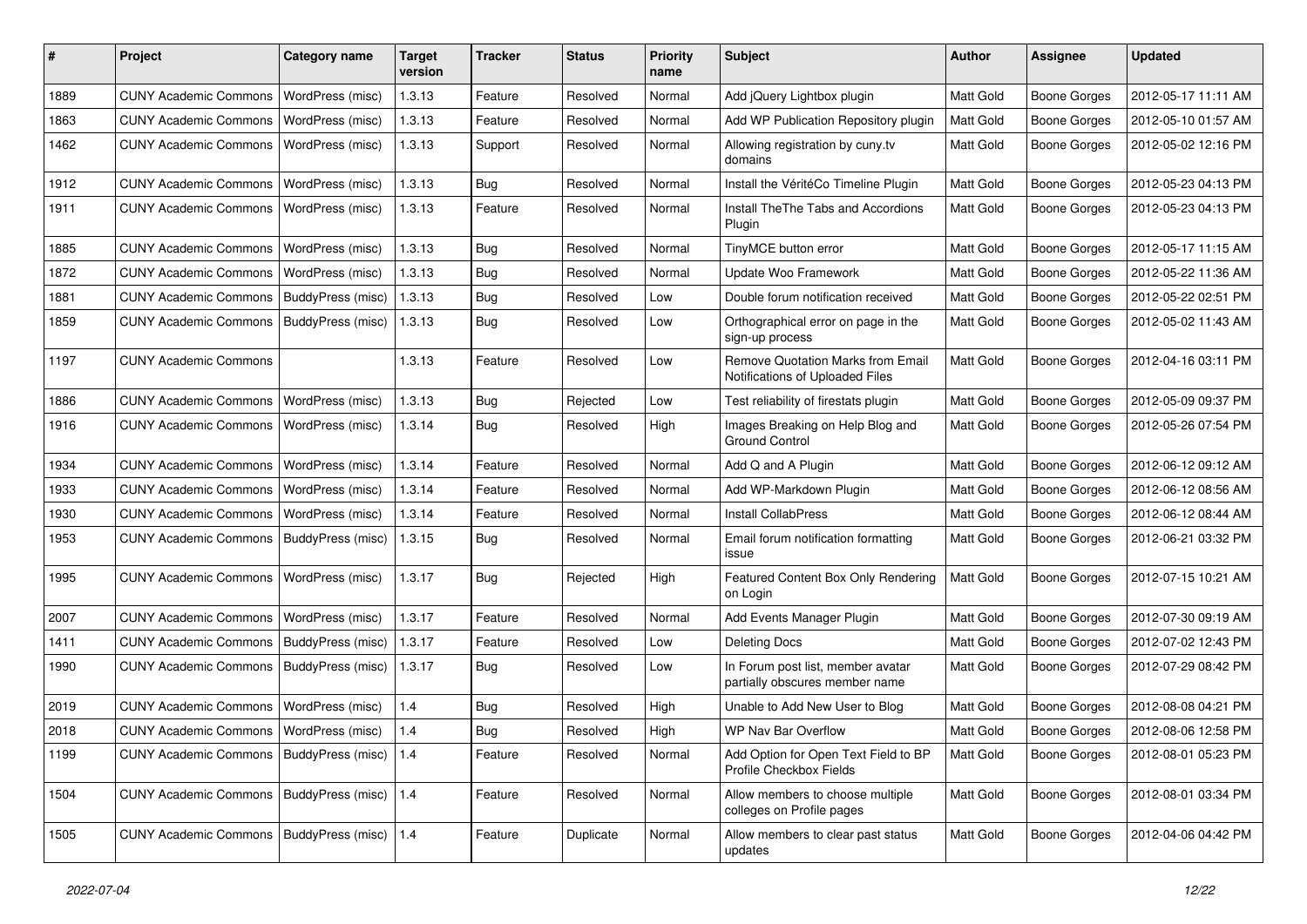| #    | Project                      | <b>Category name</b>    | <b>Target</b><br>version | <b>Tracker</b> | <b>Status</b> | Priority<br>name | <b>Subject</b>                                                                      | <b>Author</b> | <b>Assignee</b>     | <b>Updated</b>      |
|------|------------------------------|-------------------------|--------------------------|----------------|---------------|------------------|-------------------------------------------------------------------------------------|---------------|---------------------|---------------------|
| 1557 | <b>CUNY Academic Commons</b> | WordPress (misc)        | 1.4                      | Feature        | Resolved      | Normal           | Confirmation Message on Adding New<br>Users to Blog                                 | Matt Gold     | <b>Boone Gorges</b> | 2012-05-31 01:53 AM |
| 120  | <b>CUNY Academic Commons</b> | BuddyPress (misc)       | 1.4                      | Feature        | Resolved      | Normal           | <b>Consider Adding Privacy Options</b><br>Plugin for Profiles                       | Matt Gold     | <b>Boone Gorges</b> | 2015-11-12 01:02 AM |
| 1629 | <b>CUNY Academic Commons</b> | BuddyPress (misc)       | 1.4                      | Support        | Resolved      | Normal           | Deleting Group Announcements                                                        | Matt Gold     | Dominic Giglio      | 2012-07-16 12:26 PM |
| 1867 | <b>CUNY Academic Commons</b> | WordPress (misc)        | 1.4                      | Feature        | Resolved      | Normal           | Homepage redesign join/login/tour<br>space                                          | Matt Gold     | Raymond Hoh         | 2012-08-07 01:49 PM |
| 1979 | <b>CUNY Academic Commons</b> | BuddyPress (misc)   1.4 |                          | Bug            | Rejected      | Normal           | Received two notifications of an activity<br>update                                 | Matt Gold     | <b>Boone Gorges</b> | 2012-07-12 10:43 AM |
| 1390 | <b>CUNY Academic Commons</b> | BuddyPress (misc)   1.4 |                          | Feature        | Resolved      | Normal           | Show "Kitchen Sink" by Default in<br><b>TinyMCE</b>                                 | Matt Gold     | Dominic Giglio      | 2012-02-28 10:37 AM |
| 2008 | <b>CUNY Academic Commons</b> | BuddyPress (misc)       | 1.4                      | Feature        | Resolved      | Normal           | Show Recently Active Users on<br>Commons Homepage                                   | Matt Gold     | Raymond Hoh         | 2012-08-01 05:23 PM |
| 1999 | <b>CUNY Academic Commons</b> | WordPress (misc)        | 1.4                      | Feature        | Resolved      | Normal           | Update Registration Page                                                            | Matt Gold     | <b>Boone Gorges</b> | 2012-08-01 08:11 AM |
| 2015 | <b>CUNY Academic Commons</b> | WordPress (misc)        | 1.4                      | Feature        | Resolved      | Low              | <b>Add Minimatica Theme</b>                                                         | Matt Gold     | <b>Boone Gorges</b> | 2012-08-06 01:33 PM |
| 1457 | <b>CUNY Academic Commons</b> | BuddyPress (misc)       | 1.4                      | Feature        | Resolved      | Low              | Allow people to clear old status<br>updates                                         | Matt Gold     | Dominic Giglio      | 2012-04-24 10:35 AM |
| 1401 | <b>CUNY Academic Commons</b> | BuddyPress (misc)       | 1.4                      | Bug            | Resolved      | Low              | Avoiding really long blog names                                                     | Matt Gold     | Dominic Giglio      | 2012-07-16 01:02 PM |
| 1623 | <b>CUNY Academic Commons</b> | WordPress (misc)        | 1.4                      | Feature        | Resolved      | Low              | Install Anthologize                                                                 | Matt Gold     | <b>Boone Gorges</b> | 2012-08-01 03:25 PM |
| 2036 | <b>CUNY Academic Commons</b> | WordPress (misc)        | 1.4.1                    | Bug            | Resolved      | Normal           | Drop-down styling error                                                             | Matt Gold     | Raymond Hoh         | 2012-08-11 01:31 PM |
| 2034 | <b>CUNY Academic Commons</b> | WordPress (misc)        | 1.4.2                    | Bug            | Resolved      | Urgent           | Spacing issue on reply-by-email                                                     | Matt Gold     | Raymond Hoh         | 2012-08-13 02:41 PM |
| 2038 | <b>CUNY Academic Commons</b> | WordPress (misc)        | 1.4.2                    | Bug            | Resolved      | Normal           | Fixing homepage spacing                                                             | Matt Gold     | Matt Gold           | 2012-08-13 10:12 PM |
| 2040 | <b>CUNY Academic Commons</b> | BuddyPress (misc)       | 1.4.2                    | <b>Bug</b>     | Resolved      | Normal           | RBE on BP Docs Edits?                                                               | Matt Gold     | <b>Boone Gorges</b> | 2012-08-14 08:13 AM |
| 2043 | <b>CUNY Academic Commons</b> | WordPress (misc)        | 1.4.2                    | <b>Bug</b>     | Rejected      | Low              | Site Title Character Limit?                                                         | Matt Gold     | Boone Gorges        | 2012-08-13 01:02 PM |
| 2041 | <b>CUNY Academic Commons</b> | BuddyPress (misc)       | 1.4.2                    | <b>Bug</b>     | Resolved      | Low              | Vertical Alignment on BP Doc "delete"<br>hoverlink                                  | Matt Gold     | Boone Gorges        | 2012-08-13 10:54 PM |
| 2055 | <b>CUNY Academic Commons</b> | WordPress (misc)        | 1.4.3                    | Bug            | Resolved      | High             | Non-CUNY Sign-Ups not enabled                                                       | Matt Gold     | <b>Boone Gorges</b> | 2012-08-23 12:51 PM |
| 2046 | <b>CUNY Academic Commons</b> | BuddyPress (misc)       | 1.4.3                    | <b>Bug</b>     | Resolved      | High             | <b>RBE Delayed Post</b>                                                             | Matt Gold     | Raymond Hoh         | 2012-08-27 11:55 AM |
| 2035 | <b>CUNY Academic Commons</b> | BuddyPress (misc)       | 1.4.3                    | Support        | Resolved      | High             | Reply by Email - some possible<br>confusion                                         | Matt Gold     | Raymond Hoh         | 2012-08-19 08:58 AM |
| 2060 | <b>CUNY Academic Commons</b> | WordPress (misc)        | 1.4.3                    | Support        | Resolved      | Normal           | Add Digital University Theme to<br>Commons                                          | Matt Gold     | Dominic Giglio      | 2012-08-27 03:38 PM |
| 2039 | <b>CUNY Academic Commons</b> | BuddyPress (misc)       | 1.4.3                    | Support        | Resolved      | Normal           | Create Failure function for RBE                                                     | Matt Gold     | Raymond Hoh         | 2012-08-27 09:44 AM |
| 2057 | <b>CUNY Academic Commons</b> | BuddyPress (misc)       | 1.4.3                    | Bug            | Resolved      | Normal           | Newest/Active/Popular Filters Not<br>working on Homepage List of Groups,<br>Members | Matt Gold     | Boone Gorges        | 2012-08-23 03:18 PM |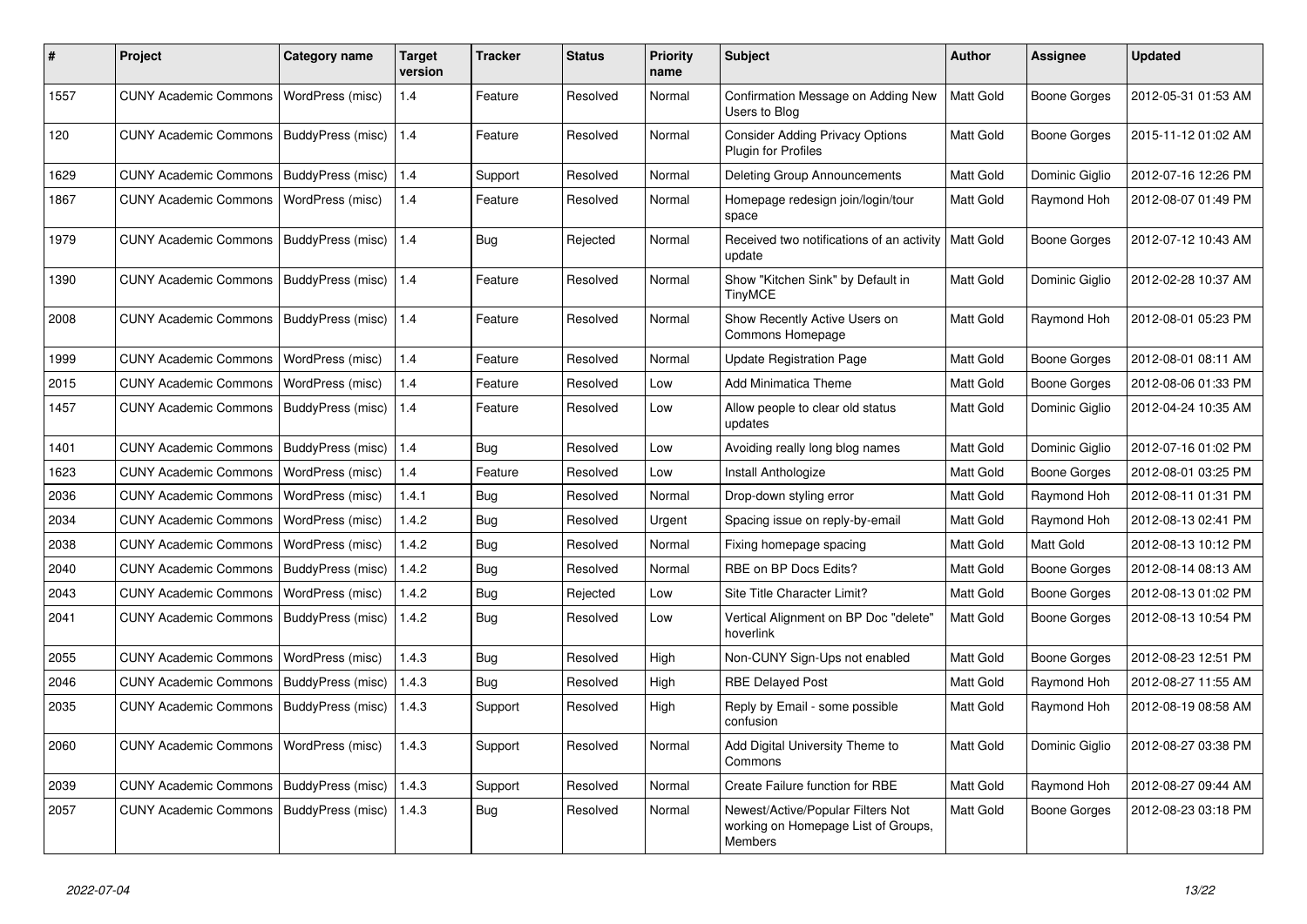| #    | <b>Project</b>                           | Category name     | <b>Target</b><br>version | Tracker    | <b>Status</b> | <b>Priority</b><br>name | Subject                                                             | <b>Author</b>    | Assignee            | <b>Updated</b>      |
|------|------------------------------------------|-------------------|--------------------------|------------|---------------|-------------------------|---------------------------------------------------------------------|------------------|---------------------|---------------------|
| 2115 | <b>CUNY Academic Commons</b>             | WordPress (misc)  | 1.4.4                    | Bug        | Resolved      | Normal                  | Update Site Footer to reflect current<br>number of CUNY campuses    | Matt Gold        | Dominic Giglio      | 2012-09-10 02:47 PM |
| 2037 | <b>CUNY Academic Commons</b>             | BuddyPress (misc) | 1.4.5                    | Bug        | Resolved      | Normal                  | Special Character shows up in RBE<br>post                           | Matt Gold        | Raymond Hoh         | 2012-09-17 07:12 PM |
| 2113 | <b>CUNY Academic Commons</b>             | WordPress (misc)  | 1.4.6                    | Support    | Resolved      | Normal                  | Add google docs shortcode<br>documentation to plugin                | Matt Gold        | Raymond Hoh         | 2012-09-30 10:57 PM |
| 2002 | <b>CUNY Academic Commons</b>             | WordPress (misc)  | 1.4.6                    | Feature    | Resolved      | Normal                  | Create Livestream video<br>space/channel for the Commons            | Matt Gold        | Michael Smith       | 2012-09-30 05:52 PM |
| 1997 | <b>CUNY Academic Commons</b>             | BuddyPress (misc) | 1.4.6                    | Bug        | Resolved      | Normal                  | Forum post notification didn't indicate<br>image attachments        | Matt Gold        | Boone Gorges        | 2012-09-23 05:03 PM |
| 2058 | <b>CUNY Academic Commons</b>             | WordPress (misc)  | 1.4.6                    | Bug        | Rejected      | Normal                  | Page shift on clicking Log in box                                   | Matt Gold        | <b>Boone Gorges</b> | 2012-08-20 05:53 PM |
| 2053 | <b>CUNY Academic Commons</b>             | BuddyPress (misc) | 1.4.6                    | Feature    | Resolved      | Normal                  | RBE on BP Docs                                                      | Matt Gold        | Boone Gorges        | 2012-10-01 04:14 PM |
| 2129 | <b>CUNY Academic Commons</b>             | BuddyPress (misc) | 1.4.6                    | Bug        | Resolved      | Low                     | […]                                                                 | Matt Gold        | Boone Gorges        | 2012-09-30 09:53 AM |
| 2121 | <b>CUNY Academic Commons</b>             | BuddyPress (misc) | 1.4.6                    | <b>Bug</b> | Resolved      | Low                     | Email notification of forum post omits<br>hyperlinked word          | Matt Gold        | Boone Gorges        | 2012-09-30 09:05 AM |
| 2104 | <b>CUNY Academic Commons</b>             | WordPress (misc)  | 1.4.6                    | Bug        | Resolved      | Low                     | WordPress Database Backup Plugin<br>Error                           | Matt Gold        | Dominic Giglio      | 2012-09-13 03:45 PM |
| 2044 | <b>CUNY Academic Commons</b>             | WordPress (misc)  | 1.4.7                    | <b>Bug</b> | Resolved      | Normal                  | Comment field asks for name info<br>when user logged in             | <b>Matt Gold</b> | Dominic Giglio      | 2012-10-11 08:34 PM |
| 2082 | <b>CUNY Academic Commons</b>             | BuddyPress (misc) | 1.4.8                    | Support    | Resolved      | High                    | Default: No Email?                                                  | Matt Gold        | Dominic Giglio      | 2012-10-19 04:55 PM |
| 2185 | <b>CUNY Academic Commons</b>             | BuddyPress (misc) | 1.4.8                    | Feature    | Resolved      | Normal                  | Add WP Touch plugin                                                 | Matt Gold        | Dominic Giglio      | 2012-10-15 01:33 PM |
| 2117 | <b>CUNY Academic Commons</b>             | BuddyPress (misc) | 1.4.8                    | Bug        | Resolved      | Normal                  | User reports double notification of<br>announcements                | Matt Gold        | Dominic Giglio      | 2012-10-22 09:37 AM |
| 2210 | <b>CUNY Academic Commons</b>             | WordPress (misc)  | 1.4.9                    | Bug        | Resolved      | Normal                  | <b>Add Twenty Twelve Theme</b>                                      | <b>Matt Gold</b> | Boone Gorges        | 2012-11-01 10:26 AM |
| 2184 | <b>CUNY Academic Commons</b>             | BuddyPress (misc) | 1.4.9                    | Support    | Resolved      | Normal                  | Adjust Invite Directions to include info<br>about max invites       | Matt Gold        | Boone Gorges        | 2012-11-03 04:23 PM |
| 2206 | <b>CUNY Academic Commons</b>             | BuddyPress (misc) | 1.4.9                    | Support    | Resolved      | Normal                  | Change anchor location for "Post New<br>Topic" in group forums      | Matt Gold        | Dominic Giglio      | 2012-11-01 11:16 AM |
| 2203 | <b>CUNY Academic Commons</b>             | WordPress (misc)  | 1.4.9                    | Feature    | Resolved      | Normal                  | Enable uploading of sav files                                       | Matt Gold        | Boone Gorges        | 2012-11-03 04:37 PM |
| 2105 | <b>CUNY Academic Commons</b>             | BuddyPress (misc) | 1.4.9                    | Bug        | Resolved      | Normal                  | File name in a file uploaded to group<br>contains escape characters | Matt Gold        | Dominic Giglio      | 2012-11-01 12:02 PM |
| 2188 | <b>CUNY Academic Commons</b>             | BuddyPress (misc) | 1.4.9                    | Bug        | Resolved      | Normal                  | Line Spacing/Breaks on BP Docs                                      | Matt Gold        | Chris Stein         | 2012-11-01 03:15 PM |
| 2176 | <b>CUNY Academic Commons</b>             | BuddyPress (misc) | 1.4.9                    | <b>Bug</b> | Rejected      | Normal                  | Page error upon accepting group<br>membership request               | <b>Matt Gold</b> | Dominic Giglio      | 2012-11-01 09:48 PM |
| 2230 | <b>CUNY Academic Commons</b>             | WordPress (misc)  | 1.4.10                   | <b>Bug</b> | Resolved      | High                    | MESTC page scrambled                                                | Matt Gold        | Dominic Giglio      | 2012-11-20 02:39 PM |
| 2240 | CUNY Academic Commons   WordPress (misc) |                   | 1.4.10                   | Bug        | Resolved      | Normal                  | Update Luna theme                                                   | Matt Gold        | Dominic Giglio      | 2012-11-11 04:27 PM |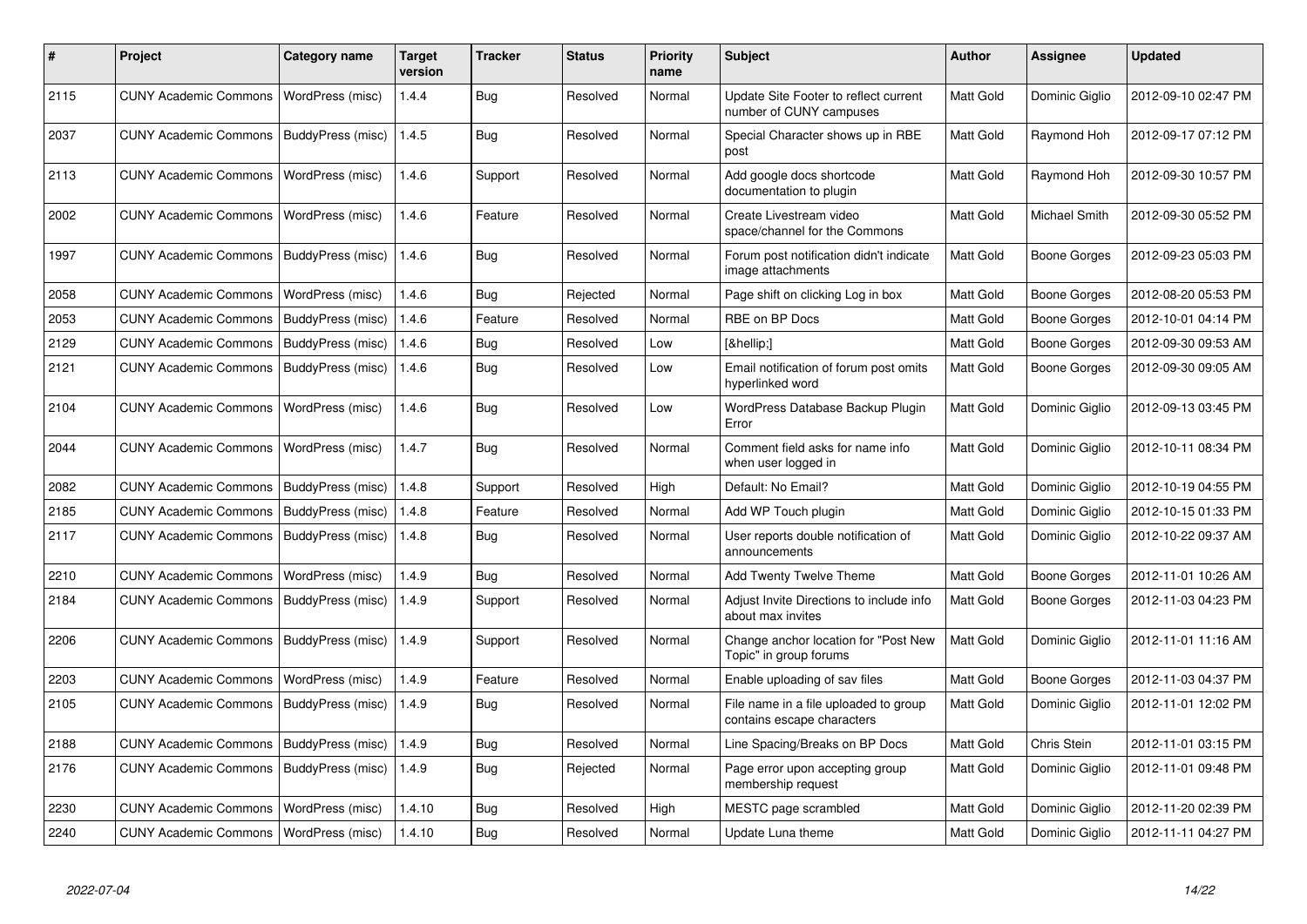| $\pmb{\#}$ | Project                                  | <b>Category name</b>    | <b>Target</b><br>version | <b>Tracker</b> | <b>Status</b> | <b>Priority</b><br>name | Subject                                                          | <b>Author</b> | Assignee            | <b>Updated</b>      |
|------------|------------------------------------------|-------------------------|--------------------------|----------------|---------------|-------------------------|------------------------------------------------------------------|---------------|---------------------|---------------------|
| 2204       | <b>CUNY Academic Commons</b>             | WordPress (misc)        | 1.4.10                   | <b>Bug</b>     | Resolved      | Normal                  | User Doesn't Come up in Add New<br>User Autocomplete             | Matt Gold     | Dominic Giglio      | 2012-11-11 12:50 AM |
| 2191       | <b>CUNY Academic Commons</b>             | BuddyPress (misc)       | 1.4.10                   | Bug            | Resolved      | Low                     | File upload to group doesn't register as<br>activity?            | Matt Gold     | Dominic Giglio      | 2012-11-11 09:28 PM |
| 2029       | <b>CUNY Academic Commons</b>             | WordPress (misc)        | 1.4.11                   | Bug            | Resolved      | Normal                  | CForms error                                                     | Matt Gold     | Dominic Giglio      | 2012-11-17 02:15 PM |
| 2248       | <b>CUNY Academic Commons</b>             | BuddyPress (misc)       | 1.4.11                   | Feature        | Resolved      | Low                     | Create Profile link to academia.edu<br>profile                   | Matt Gold     | Dominic Giglio      | 2012-11-21 11:55 PM |
| 2220       | <b>CUNY Academic Commons</b>             | BuddyPress (misc)       | 1.4.11                   | Bug            | Resolved      | Low                     | Spacing error on BP Doc comments                                 | Matt Gold     | Dominic Giglio      | 2012-11-20 03:47 PM |
| 2323       | <b>CUNY Academic Commons</b>             | WordPress (misc)        | 1.4.12                   | Feature        | Resolved      | Normal                  | Add four themeforest themes                                      | Matt Gold     | Dominic Giglio      | 2012-12-01 02:30 PM |
| 2313       | <b>CUNY Academic Commons</b>             | WordPress (misc)        | 1.4.12                   | Feature        | Resolved      | Normal                  | Add Recovery Theme                                               | Matt Gold     | Dominic Giglio      | 2012-11-29 04:01 PM |
| 2299       | <b>CUNY Academic Commons</b>             | <b>WordPress (misc)</b> | 1.4.12                   | Feature        | Resolved      | Normal                  | Add Shaken Grid Premium Theme                                    | Matt Gold     | Dominic Giglio      | 2012-11-29 04:01 PM |
| 2301       | <b>CUNY Academic Commons</b>             | WordPress (misc)        | 1.4.12                   | Feature        | Resolved      | Normal                  | Add Twenty Twelve JP365 Child<br>Theme                           | Matt Gold     | Dominic Giglio      | 2012-11-29 03:41 PM |
| 2296       | <b>CUNY Academic Commons</b>             | <b>WordPress (misc)</b> | 1.4.12                   | Feature        | Resolved      | Normal                  | Add WP Retina Plugin                                             | Matt Gold     | Dominic Giglio      | 2012-12-02 09:10 AM |
| 2312       | <b>CUNY Academic Commons</b>             | WordPress (misc)        | 1.4.12                   | Feature        | Resolved      | Normal                  | <b>Upload Gravity Forms Plugin</b>                               | Matt Gold     | Dominic Giglio      | 2012-12-03 07:58 PM |
| 2089       | <b>CUNY Academic Commons</b>             | WordPress (misc)        | 1.4.13                   | <b>Bug</b>     | Rejected      | Normal                  | Possible blog email notification issue                           | Matt Gold     | <b>Boone Gorges</b> | 2012-12-11 06:59 PM |
| 2251       | <b>CUNY Academic Commons</b>             | BuddyPress (misc)       | 1.4.13                   | Bug            | Resolved      | Low                     | From address of forum notifications                              | Matt Gold     | <b>Boone Gorges</b> | 2013-02-03 01:56 PM |
| 2247       | <b>CUNY Academic Commons</b>             | WordPress (misc)        | 1.4.13                   | Bug            | Resolved      | Low                     | Subdomain site login/nav bar issue                               | Matt Gold     | Dominic Giglio      | 2012-12-12 02:25 AM |
| 2361       | <b>CUNY Academic Commons</b>             | WordPress (misc)        | 1.4.15                   | Feature        | Resolved      | Urgent                  | Add KingSize Theme                                               | Matt Gold     | <b>Boone Gorges</b> | 2013-01-02 11:41 AM |
| 2245       | <b>CUNY Academic Commons</b>             | WordPress (misc)        | 1.4.15                   | Bug            | Resolved      | High                    | Domain mapping issues -- Site<br>warnings                        | Matt Gold     | Dominic Giglio      | 2012-12-27 03:59 PM |
| 2346       | <b>CUNY Academic Commons</b>             | WordPress (misc)        | 1.4.16                   | Feature        | Resolved      | Normal                  | Add Enable Media Replace Plugin                                  | Matt Gold     | <b>Boone Gorges</b> | 2013-01-08 03:53 PM |
| 2363       | <b>CUNY Academic Commons</b>             | WordPress (misc)        | 1.4.16                   | Bug            | Resolved      | Normal                  | HTTP Error 500 (Internal Server Error)<br>on GC DSL blog         | Matt Gold     | <b>Boone Gorges</b> | 2013-01-02 10:10 AM |
| 2366       | <b>CUNY Academic Commons</b>             | WordPress (misc)        | 1.4.16                   | Feature        | Resolved      | Low                     | Remove Kingsize plugin                                           | Matt Gold     | <b>Boone Gorges</b> | 2013-01-08 04:23 PM |
| 2385       | <b>CUNY Academic Commons</b>             | BuddyPress (misc)       | 1.4.18                   | Bug            | Resolved      | Normal                  | Sitewide nav bar not appearing                                   | Matt Gold     | <b>Boone Gorges</b> | 2013-01-24 10:21 AM |
| 2415       | <b>CUNY Academic Commons</b>             | BuddyPress (misc)       | 1.4.19                   | Bug            | Resolved      | Normal                  | Remove "Popular" link on homepage<br>members widget              | Matt Gold     | <b>Boone Gorges</b> | 2013-02-12 10:05 PM |
| 2387       | <b>CUNY Academic Commons</b>             | BuddyPress (misc)       | 1.4.19                   | Bug            | Resolved      | Low                     | File upload notifications contain<br>escape characters           | Matt Gold     | <b>Boone Gorges</b> | 2013-02-11 02:21 PM |
| 2479       | <b>CUNY Academic Commons</b>             | BuddyPress (misc)       | 1.4.21                   | <b>Bug</b>     | Resolved      | Urgent                  | Double posting, double notification of<br>message posted via RBE | Matt Gold     | Raymond Hoh         | 2013-04-09 02:04 AM |
| 2483       | CUNY Academic Commons   WordPress (misc) |                         | 1.4.21                   | Feature        | Resolved      | Normal                  | Advanced iFrame plugin request                                   | Matt Gold     | <b>Boone Gorges</b> | 2013-03-11 03:06 PM |
| 2478       | <b>CUNY Academic Commons</b>             | WordPress (misc)        | 1.4.21                   | Feature        | Resolved      | Normal                  | Ensure that sitewide footer is<br>responsive                     | Matt Gold     | Chris Stein         | 2013-03-01 04:17 PM |
| 2517       | <b>CUNY Academic Commons</b>             | WordPress (misc)        | 1.4.22                   | <b>Bug</b>     | Resolved      | Normal                  | Add Constant Contact Plugin                                      | Matt Gold     | Boone Gorges        | 2013-03-20 01:53 PM |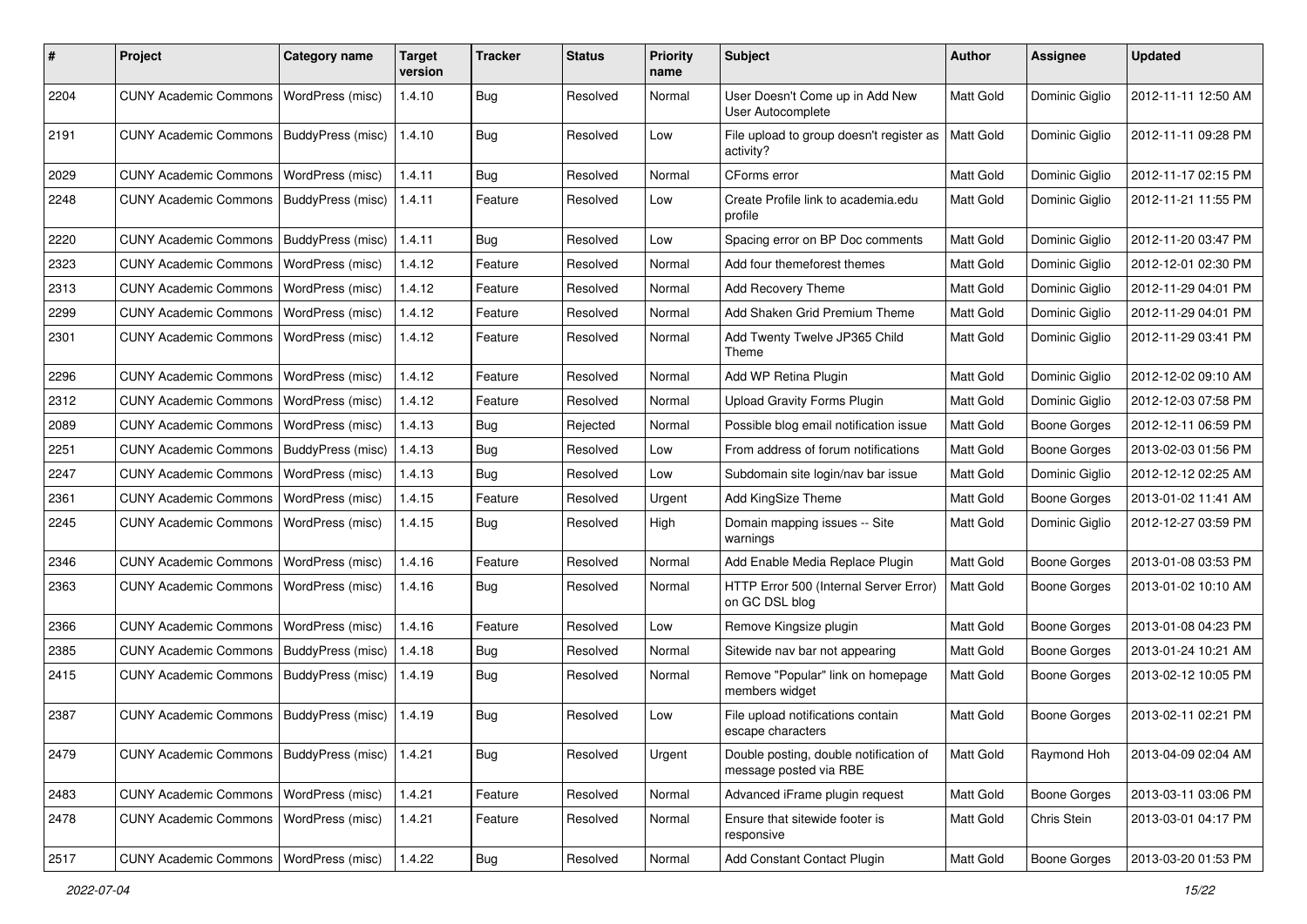| #    | Project                                  | <b>Category name</b> | Target<br>version | <b>Tracker</b> | <b>Status</b> | <b>Priority</b><br>name | <b>Subject</b>                                                                     | <b>Author</b>    | Assignee            | <b>Updated</b>      |
|------|------------------------------------------|----------------------|-------------------|----------------|---------------|-------------------------|------------------------------------------------------------------------------------|------------------|---------------------|---------------------|
| 2520 | <b>CUNY Academic Commons</b>             | WordPress (misc)     | 1.4.22            | <b>Bug</b>     | Resolved      | Normal                  | Add Edit Flow Plugin                                                               | Matt Gold        | Boone Gorges        | 2013-03-20 02:01 PM |
| 2159 | <b>CUNY Academic Commons</b>             | BuddyPress (misc)    | 1.4.24            | Bug            | Resolved      | Normal                  | Page redirection after accepting group<br>invite                                   | Matt Gold        | Dominic Giglio      | 2013-04-11 08:00 PM |
| 2538 | <b>CUNY Academic Commons</b>             | WordPress (misc)     | 1.4.25            | Bug            | Resolved      | High                    | Add security plugins                                                               | Matt Gold        | Boone Gorges        | 2013-04-22 10:37 AM |
| 2595 | <b>CUNY Academic Commons</b>             | BuddyPress (misc)    | 1.4.29            | <b>Bug</b>     | Resolved      | Low                     | Group invitation script                                                            | Matt Gold        | Boone Gorges        | 2013-06-02 04:06 PM |
| 2653 | <b>CUNY Academic Commons</b>             | WordPress (misc)     | 1.4.31            | Feature        | Resolved      | Normal                  | Add AR2 beta theme                                                                 | Matt Gold        | <b>Boone Gorges</b> | 2013-07-11 11:42 AM |
| 2116 | <b>CUNY Academic Commons</b>             | BuddyPress (misc)    | 1.4.31            | Bug            | Resolved      | Normal                  | Include failed message in RBE Failure<br>Notification                              | Matt Gold        | Raymond Hoh         | 2013-07-08 11:01 PM |
| 2661 | <b>CUNY Academic Commons</b>             | WordPress (misc)     | 1.4.31            | Feature        | Resolved      | Normal                  | Install Password-Protected Plugin                                                  | Matt Gold        | Boone Gorges        | 2013-07-11 11:44 AM |
| 2640 | <b>CUNY Academic Commons</b>             | WordPress (misc)     | 1.4.31            | Feature        | Resolved      | Normal                  | Plugin Request: Page Excerpt                                                       | Matt Gold        | <b>Boone Gorges</b> | 2013-07-10 11:30 AM |
| 2528 | <b>CUNY Academic Commons</b>             | BuddyPress (misc)    | 1.4.31            | Feature        | Resolved      | Low                     | BP emails sent from secondary sites<br>should use main site headers                | Matt Gold        | Raymond Hoh         | 2013-07-11 11:14 AM |
| 2564 | <b>CUNY Academic Commons</b>             | WordPress (misc)     | 1.4.32            | <b>Bug</b>     | Resolved      | High                    | Editing blog posts connected to groups<br>creates activity item/notification       | Matt Gold        | Boone Gorges        | 2013-07-17 08:39 AM |
| 2629 | <b>CUNY Academic Commons</b>             | WordPress (misc)     | 1.5               | <b>Bug</b>     | Rejected      | Urgent                  | images not showing in slider on<br>homepage                                        | Matt Gold        | Raymond Hoh         | 2013-07-10 11:10 AM |
| 2161 | <b>CUNY Academic Commons</b>             | WordPress (misc)     | 1.5               | Support        | Resolved      | Normal                  | <b>Account Confirmation Email Edits</b>                                            | Matt Gold        | Chris Stein         | 2013-08-21 04:54 PM |
| 2697 | <b>CUNY Academic Commons</b>             | WordPress (misc)     | 1.5               | Feature        | Resolved      | Normal                  | Add WP Document Revisions Plugin                                                   | Matt Gold        | Boone Gorges        | 2013-08-22 11:28 AM |
| 2322 | <b>CUNY Academic Commons</b>             | BuddyPress (misc)    | 1.5               | Feature        | Resolved      | Normal                  | Allow File uploads to be added<br>"quietly" (without email notification)           | Matt Gold        | Dominic Giglio      | 2013-08-21 05:23 PM |
| 2014 | <b>CUNY Academic Commons</b>             | BuddyPress (misc)    | 1.5               | <b>Bug</b>     | Resolved      | Normal                  | Improper margins on Members<br>Directory                                           | Matt Gold        | Dominic Giglio      | 2012-12-18 10:37 AM |
| 2000 | <b>CUNY Academic Commons</b>             | WordPress (misc)     | 1.5               | Feature        | Resolved      | Normal                  | Inconsistent Font sizes in site footer                                             | Matt Gold        | Dominic Giglio      | 2013-08-21 02:39 PM |
| 2021 | <b>CUNY Academic Commons</b>             | WordPress (misc)     | 1.5               | Feature        | Rejected      | Low                     | Buy gravity forms                                                                  | Matt Gold        | Matt Gold           | 2012-08-07 05:00 PM |
| 2360 | <b>CUNY Academic Commons</b>             | BuddyPress (misc)    | 1.5               | Feature        | Resolved      | Low                     | <b>Confirmation before File Deletion</b>                                           | Matt Gold        | Boone Gorges        | 2013-08-01 09:08 PM |
| 2111 | <b>CUNY Academic Commons</b>             | Redmine              | 1.5               | Feature        | Duplicate     | Low                     | Connect Commons updates to<br><b>Redmine Tickets</b>                               | Matt Gold        | <b>Boone Gorges</b> | 2012-09-09 08:09 AM |
| 1386 | <b>CUNY Academic Commons</b>             | BuddyPress (misc)    | 1.5               | Feature        | Resolved      | Low                     | Create way to create custom order BP<br>Profile Field checklist items              | Matt Gold        | Dominic Giglio      | 2012-12-18 10:38 AM |
| 1458 | <b>CUNY Academic Commons</b>             | WordPress (misc)     | 1.5               | Feature        | Resolved      | Low                     | <b>HTTPS for the Commons?</b>                                                      | Matt Gold        | Raymond Hoh         | 2013-08-20 10:07 AM |
| 2101 | <b>CUNY Academic Commons</b>             | BuddyPress (misc)    | 1.5               | Feature        | Resolved      | Low                     | Provide Site Admins Access to Send<br><b>Invites Menus</b>                         | Matt Gold        | Boone Gorges        | 2013-08-01 09:07 PM |
| 2066 | <b>CUNY Academic Commons</b>             | BuddyPress (misc)    | 1.5               | Feature        | Resolved      | Low                     | Public Blog Posts Associated with<br>Private Groups showing up in Sitewide<br>feed | Matt Gold        | Boone Gorges        | 2013-08-09 08:24 PM |
| 85   | CUNY Academic Commons   WordPress (misc) |                      | 1.5               | Feature        | Resolved      | Low                     | Twitter List Page                                                                  | <b>Matt Gold</b> | Dominic Giglio      | 2013-08-22 10:11 AM |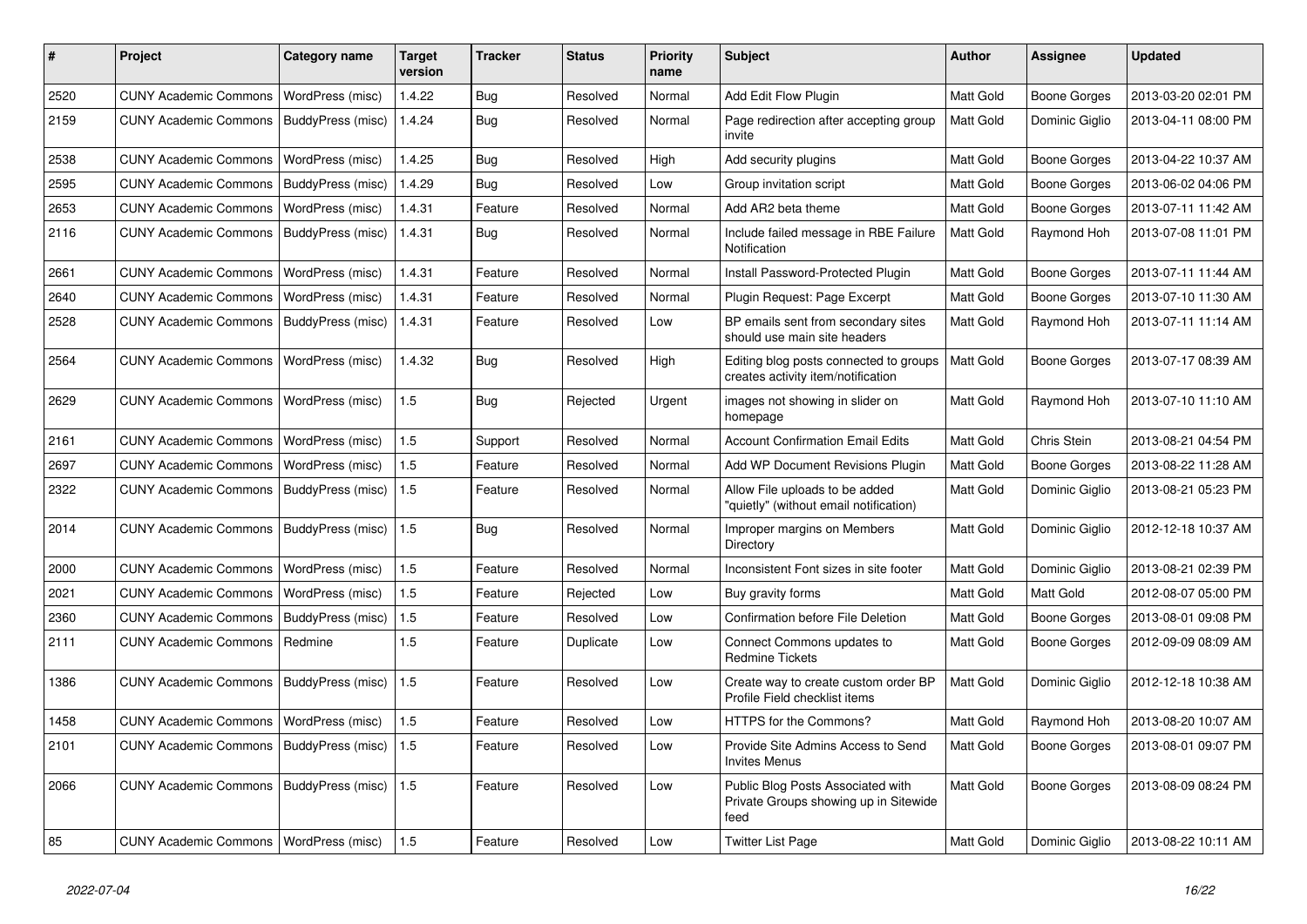| #    | Project                                   | Category name            | <b>Target</b><br>version | Tracker    | <b>Status</b> | <b>Priority</b><br>name | <b>Subject</b>                                                                | <b>Author</b> | Assignee            | <b>Updated</b>      |
|------|-------------------------------------------|--------------------------|--------------------------|------------|---------------|-------------------------|-------------------------------------------------------------------------------|---------------|---------------------|---------------------|
| 2714 | <b>CUNY Academic Commons</b>              | BuddyPress (misc)        | 1.5.0.1                  | Bug        | Resolved      | Normal                  | Font and Font Size Inconsistent in<br><b>Commons Profile</b>                  | Matt Gold     | <b>Boone Gorges</b> | 2013-08-23 04:17 PM |
| 2712 | <b>CUNY Academic Commons</b>              | BuddyPress (misc)        | 1.5.0.1                  | Bug        | Resolved      | Normal                  | Font Size in BP Profile Menu Should<br>be Larger                              | Matt Gold     | <b>Boone Gorges</b> | 2013-08-23 04:36 PM |
| 2737 | <b>CUNY Academic Commons</b>              | BuddyPress (misc)        | 1.5.0.2                  | Bug        | Resolved      | Urgent                  | CAC Not allowing CUNY Addresses to<br>Register                                | Matt Gold     | Boone Gorges        | 2013-08-26 05:43 PM |
| 2729 | <b>CUNY Academic Commons</b>              | BuddyPress (misc)        | 1.5.0.2                  | <b>Bug</b> | Resolved      | Urgent                  | Update Positions to Include Missing<br>Colleges                               | Matt Gold     | <b>Boone Gorges</b> | 2013-08-26 09:54 AM |
| 2738 | CUNY Academic Commons   BuddyPress (misc) |                          | 1.5.0.2                  | Bug        | Resolved      | High                    | Users Unable to Change Email<br><b>Address in Settings</b>                    | Matt Gold     | <b>Boone Gorges</b> | 2013-08-28 09:05 PM |
| 2711 | <b>CUNY Academic Commons</b>              | BuddyPress (misc)        | 1.5.1                    | Feature    | Resolved      | Normal                  | Add Change Avatar Link/Interface to<br>Profile Editing Page                   | Matt Gold     | Boone Gorges        | 2013-08-28 12:40 PM |
| 2755 | <b>CUNY Academic Commons</b>              | <b>BuddyPress (misc)</b> | 1.5.1                    | Bug        | Resolved      | Normal                  | Alphabetize list of colleges in positions<br>drop-down                        | Matt Gold     | <b>Boone Gorges</b> | 2013-08-29 09:30 AM |
| 2713 | <b>CUNY Academic Commons</b>              | BuddyPress (misc)        | 1.5.1                    | Feature    | Resolved      | Normal                  | Lighten Brief Descriptor Text Color                                           | Matt Gold     | <b>Boone Gorges</b> | 2013-08-28 12:58 PM |
| 2735 | <b>CUNY Academic Commons</b>              | BuddyPress (misc)        | 1.5.1                    | Bug        | Resolved      | Normal                  | Profile Incorrectly Shortens About You<br>Field                               | Matt Gold     | <b>Boone Gorges</b> | 2013-08-28 11:36 AM |
| 2732 | <b>CUNY Academic Commons</b>              | BuddyPress (misc)        | 1.5.1                    | Feature    | Resolved      | Normal                  | Return users to profile public view after<br>editing save                     | Matt Gold     | <b>Boone Gorges</b> | 2013-08-28 12:53 PM |
| 2178 | <b>CUNY Academic Commons</b>              | WordPress (misc)         | 1.5.1                    | Feature    | Resolved      | Low                     | Show More Link at bottom of Who's<br>Online Homepage list                     | Matt Gold     | Dominic Giglio      | 2013-09-01 01:57 PM |
| 2775 | <b>CUNY Academic Commons</b>              | BuddyPress (misc)        | 1.5.1.1                  | <b>Bug</b> | Resolved      | High                    | Add Lehman College to List of<br>Colleges in Profiles                         | Matt Gold     | <b>Boone Gorges</b> | 2013-09-06 04:40 PM |
| 2771 | <b>CUNY Academic Commons</b>              | BuddyPress (misc)        | 1.5.2                    | Feature    | Resolved      | Normal                  | <b>Change Brief Descriptor Text Color</b><br>Again                            | Matt Gold     | Boone Gorges        | 2013-09-10 06:07 AM |
| 2776 | <b>CUNY Academic Commons</b>              | BuddyPress (misc)        | 1.5.2                    | <b>Bug</b> | Resolved      | Normal                  | Change Name of SPS in College list                                            | Matt Gold     | Boone Gorges        | 2013-09-11 08:19 PM |
| 2786 | <b>CUNY Academic Commons</b>              | BuddyPress (misc)        | 1.5.3                    | Bug        | Resolved      | Normal                  | Move position of close window<br>checkbox on overlay                          | Matt Gold     | Boone Gorges        | 2013-09-19 12:07 PM |
| 2798 | <b>CUNY Academic Commons</b>              | BuddyPress (misc)        | 1.5.4                    | Bug        | Resolved      | Normal                  | <b>IE10 Profile Display Errors</b>                                            | Matt Gold     | Raymond Hoh         | 2013-09-25 03:33 PM |
| 2806 | <b>CUNY Academic Commons</b>              | WordPress (misc)         | 1.5.5                    | Feature    | Rejected      | Normal                  | <b>Add Bones Theme</b>                                                        | Matt Gold     | <b>Boone Gorges</b> | 2013-10-11 11:28 AM |
| 2839 | <b>CUNY Academic Commons</b>              | WordPress (misc)         | 1.5.6                    | Feature    | Resolved      | Normal                  | <b>Add Storify Plugin</b>                                                     | Matt Gold     | <b>Boone Gorges</b> | 2013-10-26 07:21 PM |
| 2800 | <b>CUNY Academic Commons</b>              | BuddyPress (misc)        | 1.5.6                    | Feature    | Resolved      | Normal                  | Add Vimeo & Github social media<br>account fields to Profiles                 | Matt Gold     | Dominic Giglio      | 2013-10-14 04:51 PM |
| 2858 | <b>CUNY Academic Commons</b>              | BuddyPress (misc)        | 1.5.7                    | Bug        | Resolved      | Normal                  | […] redux                                                                     | Matt Gold     | Boone Gorges        | 2013-10-30 10:08 PM |
| 2847 | <b>CUNY Academic Commons</b>              | WordPress (misc)         | 1.5.7                    | Feature    | Resolved      | Normal                  | Add Archive.org WP Plugin                                                     | Matt Gold     | <b>Boone Gorges</b> | 2013-11-01 02:41 PM |
| 2845 | <b>CUNY Academic Commons</b>              | BuddyPress (misc)        | 1.5.7                    | Bug        | Resolved      | Normal                  | Anchor errors with bp activity items<br>created from associated blog postings | Matt Gold     | <b>Boone Gorges</b> | 2013-11-01 08:15 PM |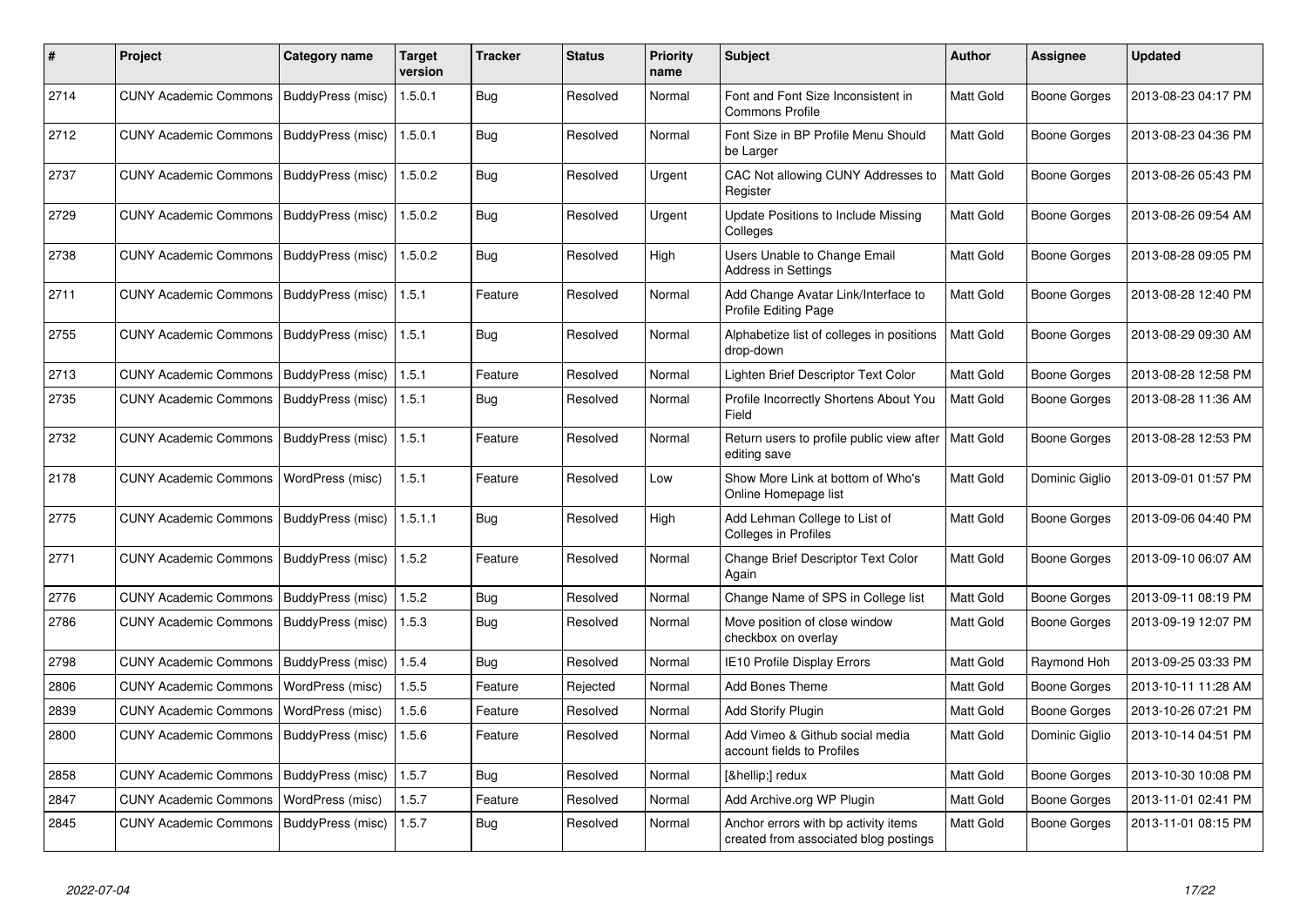| #    | Project                                   | Category name           | <b>Target</b><br>version | <b>Tracker</b> | <b>Status</b> | <b>Priority</b><br>name | Subject                                                                               | <b>Author</b>    | <b>Assignee</b>     | <b>Updated</b>      |
|------|-------------------------------------------|-------------------------|--------------------------|----------------|---------------|-------------------------|---------------------------------------------------------------------------------------|------------------|---------------------|---------------------|
| 2906 | <b>CUNY Academic Commons</b>              | BuddyPress (misc)       | 1.5.10                   | <b>Bug</b>     | Resolved      | Normal                  | Unable to delete file attachment from<br>forum post                                   | Matt Gold        | <b>Boone Gorges</b> | 2013-12-01 09:35 PM |
| 2918 | <b>CUNY Academic Commons</b>              | WordPress (misc)        | 1.5.11                   | Bug            | Resolved      | Normal                  | Add Sensitive WP Theme                                                                | Matt Gold        | <b>Boone Gorges</b> | 2013-12-03 03:17 PM |
| 2944 | <b>CUNY Academic Commons</b>              | BuddyPress (misc)       | 1.5.13                   | <b>Bug</b>     | Resolved      | Normal                  | Long load time on send invites group<br>pages                                         | Matt Gold        | <b>Boone Gorges</b> | 2014-01-02 02:50 PM |
| 2960 | <b>CUNY Academic Commons</b>              | WordPress (misc)        | 1.5.16                   | Bug            | Resolved      | Normal                  | Add WP Accessibility Plugin                                                           | Matt Gold        | <b>Boone Gorges</b> | 2014-02-01 02:55 PM |
| 2976 | <b>CUNY Academic Commons</b>              | BuddyPress (misc)       | 1.5.16                   | Feature        | Resolved      | Normal                  | Allow users to permanently dismiss<br>notification of new profiles on profile<br>page | Matt Gold        | <b>Boone Gorges</b> | 2014-02-01 02:56 PM |
| 3058 | <b>CUNY Academic Commons</b>              | BuddyPress (misc)       | 1.5.18.1                 | Bug            | Resolved      | Urgent                  | Main navigation bar not working                                                       | Matt Gold        | <b>Boone Gorges</b> | 2014-02-21 09:28 AM |
| 2791 | <b>CUNY Academic Commons</b>              | BuddyPress (misc)       | 1.5.19                   | Bug            | Rejected      | Normal                  | Modify yellow profile bar alert                                                       | Matt Gold        | Chris Stein         | 2014-02-21 03:52 PM |
| 3100 | <b>CUNY Academic Commons</b>              | WordPress<br>Themes     | 1.5.20                   | <b>Bug</b>     | Resolved      | Normal                  | <b>Add Customizr Theme</b>                                                            | <b>Matt Gold</b> | <b>Boone Gorges</b> | 2014-03-11 10:35 PM |
| 2733 | <b>CUNY Academic Commons</b>              | Public Portfolio        | 1.6                      | Bug            | Resolved      | Normal                  | Address UX issues in Profile submenu<br>on admin bar                                  | Matt Gold        | Chris Stein         | 2014-03-31 10:52 PM |
| 2192 | <b>CUNY Academic Commons</b>              | <b>Group Files</b>      | 1.6                      | Feature        | Resolved      | Normal                  | Allow members to replace files                                                        | Matt Gold        | <b>Boone Gorges</b> | 2014-03-21 03:37 PM |
| 2833 | <b>CUNY Academic Commons</b>              | <b>Group Files</b>      | 1.6                      | Bug            | Resolved      | Normal                  | Allow silent file deletions                                                           | Matt Gold        | <b>Boone Gorges</b> | 2014-03-21 03:50 PM |
| 3124 | <b>CUNY Academic Commons</b>              | Design                  | 1.6                      | Bug            | Resolved      | Normal                  | Create small version of horizontal logo<br>image to include in HTML Emails            | Matt Gold        | <b>Boone Gorges</b> | 2014-04-01 03:40 PM |
| 2135 | <b>CUNY Academic Commons</b>              | <b>Group Blogs</b>      | 1.6                      | Feature        | Resolved      | Normal                  | Creating a Blog, Creating a Group                                                     | Matt Gold        | Chris Stein         | 2014-04-01 11:59 AM |
| 2736 | <b>CUNY Academic Commons</b>              | <b>Public Portfolio</b> | 1.6                      | Feature        | Resolved      | Normal                  | Enable Rich Text for Profile Fields                                                   | Matt Gold        | <b>Boone Gorges</b> | 2014-02-20 07:52 PM |
| 2795 | <b>CUNY Academic Commons</b>              | BuddyPress (misc)       | 1.6                      | Bug            | Resolved      | Normal                  | <b>Friendship Request Acceptance</b><br>interface                                     | Matt Gold        | Chris Stein         | 2014-03-27 03:07 PM |
| 1542 | <b>CUNY Academic Commons</b>              | <b>BuddyPress Docs</b>  | 1.6                      | Bug            | Resolved      | Normal                  | Group Docs Locked                                                                     | <b>Matt Gold</b> | <b>Boone Gorges</b> | 2014-03-21 03:38 PM |
| 589  | <b>CUNY Academic Commons</b>              | <b>Group Forums</b>     | 1.6                      | Feature        | Resolved      | Normal                  | Preview of Forum Posts                                                                | Matt Gold        | <b>Boone Gorges</b> | 2014-03-27 03:11 PM |
| 2726 | <b>CUNY Academic Commons</b>              | Public Portfolio        | 1.6                      | Feature        | Resolved      | Normal                  | Reorder Positions in Profile Field                                                    | Matt Gold        | Chris Stein         | 2014-03-31 10:51 PM |
| 1098 | <b>CUNY Academic Commons</b>              | Blogs<br>(BuddyPress)   | 1.6                      | Feature        | Resolved      | Low                     | Create way for people to search<br>through authors on blog listings                   | Matt Gold        | <b>Boone Gorges</b> | 2014-03-31 07:01 PM |
| 3150 | <b>CUNY Academic Commons</b>              | Group Forums            | 1.6.1                    | Bug            | Resolved      | Low                     | "Post New Topic" Button Shows Up for<br>Non-Logged in Users on Group Forum<br>Pages   | Matt Gold        | <b>Boone Gorges</b> | 2014-04-21 04:49 PM |
| 3180 | <b>CUNY Academic Commons</b>              | Group Files             | 1.6.2                    | Bug            | Resolved      | Normal                  | Silent Edit of File Title Produces Email<br>Notification                              | Matt Gold        | <b>Boone Gorges</b> | 2014-05-01 11:19 PM |
| 3205 | <b>CUNY Academic Commons</b>              | Commons Profile         | 1.6.3                    | Bug            | Resolved      | High                    | Email profile field not showing up                                                    | Matt Gold        | <b>Boone Gorges</b> | 2014-05-12 02:18 PM |
| 3190 | <b>CUNY Academic Commons</b>              | BuddyPress (misc)       | 1.6.3                    | Bug            | Resolved      | Normal                  | Mention link on Member Profile Leads<br>to SiteWide activity stream                   | Matt Gold        | Boone Gorges        | 2014-05-12 02:53 PM |
| 2706 | CUNY Academic Commons   BuddyPress (misc) |                         | 1.6.4                    | Bug            | Resolved      | Normal                  | Problem sending group invitations                                                     | Matt Gold        | <b>Boone Gorges</b> | 2014-05-18 11:36 AM |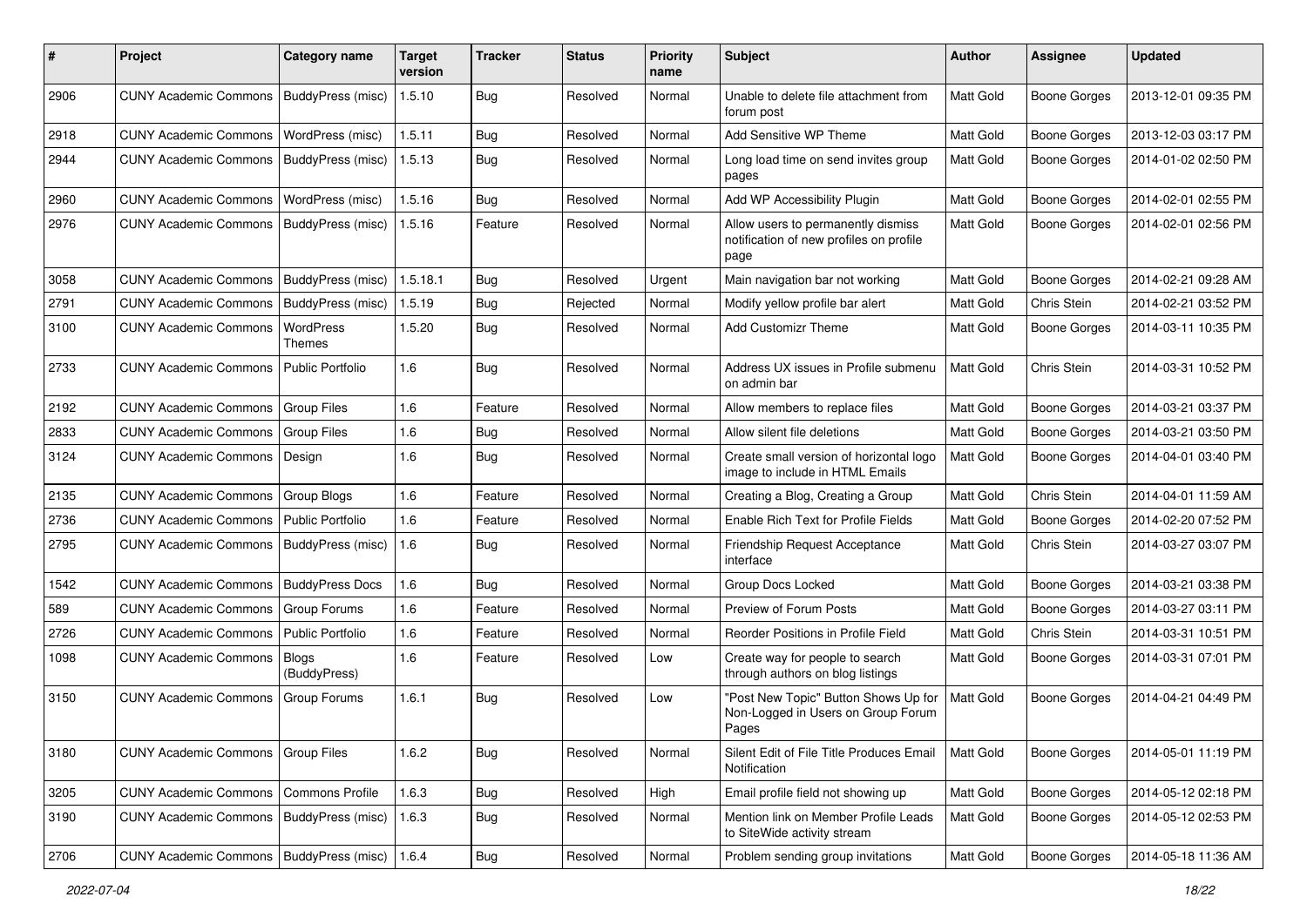| #    | Project                             | Category name              | <b>Target</b><br>version | <b>Tracker</b> | <b>Status</b>       | <b>Priority</b><br>name | <b>Subject</b>                                                               | <b>Author</b>    | Assignee       | <b>Updated</b>      |
|------|-------------------------------------|----------------------------|--------------------------|----------------|---------------------|-------------------------|------------------------------------------------------------------------------|------------------|----------------|---------------------|
| 1127 | <b>CUNY Academic Commons</b>        | WordPress<br>Themes        | 1.6.4                    | Bug            | Resolved            | Normal                  | <b>Update WooThemes</b>                                                      | <b>Matt Gold</b> | Boone Gorges   | 2014-05-21 11:04 PM |
| 3226 | <b>CUNY Academic Commons</b>        | Groups (misc)              | 1.6.4.1                  | <b>Bug</b>     | Resolved            | Normal                  | Group home: content pushed below<br>sidebar                                  | Matt Gold        | Boone Gorges   | 2014-05-23 09:55 AM |
| 3219 | <b>CUNY Academic Commons</b>        | BuddyPress (misc)          | 1.6.7                    | Bug            | Resolved            | Normal                  | new_groupblog_post emails not being<br>sent as HTML                          | Matt Gold        | Raymond Hoh    | 2014-06-23 08:36 AM |
| 3164 | <b>CUNY Academic Commons</b>        | Reply By Email             | 1.6.7.1                  | Bug            | Resolved            | High                    | Duplicate RBE messages                                                       | <b>Matt Gold</b> | Raymond Hoh    | 2014-06-24 12:23 PM |
| 3324 | <b>CUNY Academic Commons</b>        | <b>Public Portfolio</b>    | 1.6.10                   | Bug            | Resolved            | Normal                  | Incorrect display of send<br>message/mention on portfolio page               | Matt Gold        | Boone Gorges   | 2014-07-22 09:06 PM |
| 3344 | <b>CUNY Academic Commons</b>        | Layout                     | 1.6.11                   | <b>Bug</b>     | Resolved            | Normal                  | Double display of menu on profile<br>settings                                | <b>Matt Gold</b> | Boone Gorges   | 2014-08-01 09:58 AM |
| 3345 | <b>CUNY Academic Commons</b>        | Layout                     | 1.6.11                   | Bug            | Resolved            | Normal                  | Text/Icon Styling Error/Overlap on<br>Profile pages                          | Matt Gold        | Boone Gorges   | 2014-08-01 09:05 AM |
| 3343 | <b>CUNY Academic Commons</b>        | <b>BuddyPress</b> (misc)   | 1.6.11                   | <b>Bug</b>     | Resolved            | Low                     | Minor Email display error                                                    | Matt Gold        | Boone Gorges   | 2014-08-01 10:01 AM |
| 3428 | <b>CUNY Academic Commons</b>        | Twitter page               | 1.6.14                   | Bug            | Resolved            | High                    | Fix typo on Twitter page                                                     | Matt Gold        | Dominic Giglio | 2014-09-01 08:53 PM |
| 3420 | <b>CUNY Academic Commons</b>        | <b>Email Notifications</b> | 1.6.14                   | Bug            | Resolved            | Normal                  | Membership approval link in email<br>notifications                           | <b>Matt Gold</b> | Boone Gorges   | 2014-09-01 09:31 PM |
| 3419 | <b>CUNY Academic Commons</b>        | Group Invitations          | 1.6.14                   | Bug            | Testing<br>Required | Normal                  | Neatening the display of messages on<br>group requests                       | Matt Gold        | Boone Gorges   | 2014-09-01 09:29 PM |
| 3045 | <b>CUNY Academic Commons</b>        | Public Portfolio           | 1.7                      | Feature        | Resolved            | Normal                  | Create 'clear formatting' button for<br>profile editor                       | <b>Matt Gold</b> | Boone Gorges   | 2014-10-08 03:53 PM |
| 2757 | CUNY Academic Commons   Group Files |                            | 1.7                      | Feature        | Resolved            | Normal                  | Create "Download All" Capabilities for<br>Files in a Folder                  | Matt Gold        | Boone Gorges   | 2014-10-14 03:09 PM |
| 3451 | <b>CUNY Academic Commons</b>        | WordPress (misc)           | 1.7                      | Bug            | Resolved            | Normal                  | Edit delete blog text                                                        | Matt Gold        | Raymond Hoh    | 2014-09-15 08:27 PM |
| 2563 | <b>CUNY Academic Commons</b>        | My Commons                 | 1.7                      | Feature        | Resolved            | Normal                  | <b>Favorite Follow Blogs</b>                                                 | Matt Gold        | Raymond Hoh    | 2014-10-09 10:49 AM |
| 3544 | <b>CUNY Academic Commons</b>        | <b>Group Files</b>         | 1.7                      | <b>Bug</b>     | Resolved            | Normal                  | Files list upload button placement after<br>upload                           | <b>Matt Gold</b> | Boone Gorges   | 2014-10-10 09:09 AM |
| 3448 | <b>CUNY Academic Commons</b>        | Groups (misc)              | 1.7                      | Bug            | Resolved            | Normal                  | Group changes email slug/link issue                                          | <b>Matt Gold</b> | Raymond Hoh    | 2014-09-15 08:29 PM |
| 2239 | <b>CUNY Academic Commons</b>        | <b>Email Notifications</b> | 1.7                      | Bug            | Resolved            | Normal                  | Login redirects when clicking on<br>private group addresses not working      | Matt Gold        | Raymond Hoh    | 2014-11-01 11:41 AM |
| 3449 | <b>CUNY Academic Commons</b>        | Groups (misc)              | 1.7                      | Bug            | Resolved            | Normal                  | Make Default Option for "Create<br>Forum" in Group Creation Process<br>"Yes" | <b>Matt Gold</b> | Boone Gorges   | 2014-09-22 08:39 PM |
| 3486 | CUNY Academic Commons               | My Commons                 | 1.7                      | Feature        | Resolved            | Normal                  | Minor Issues on My-Commons page                                              | Matt Gold        | Raymond Hoh    | 2014-10-03 10:44 AM |
| 2954 | <b>CUNY Academic Commons</b>        | <b>Public Portfolio</b>    | 1.7                      | Feature        | Duplicate           | Normal                  | New Profile social media options                                             | Matt Gold        | Dominic Giglio | 2014-09-16 11:48 AM |
| 3411 | CUNY Academic Commons   My Commons  |                            | 1.7                      | Feature        | Resolved            | Normal                  | Placement of Personal Homepage                                               | <b>Matt Gold</b> | Raymond Hoh    | 2014-09-22 08:45 PM |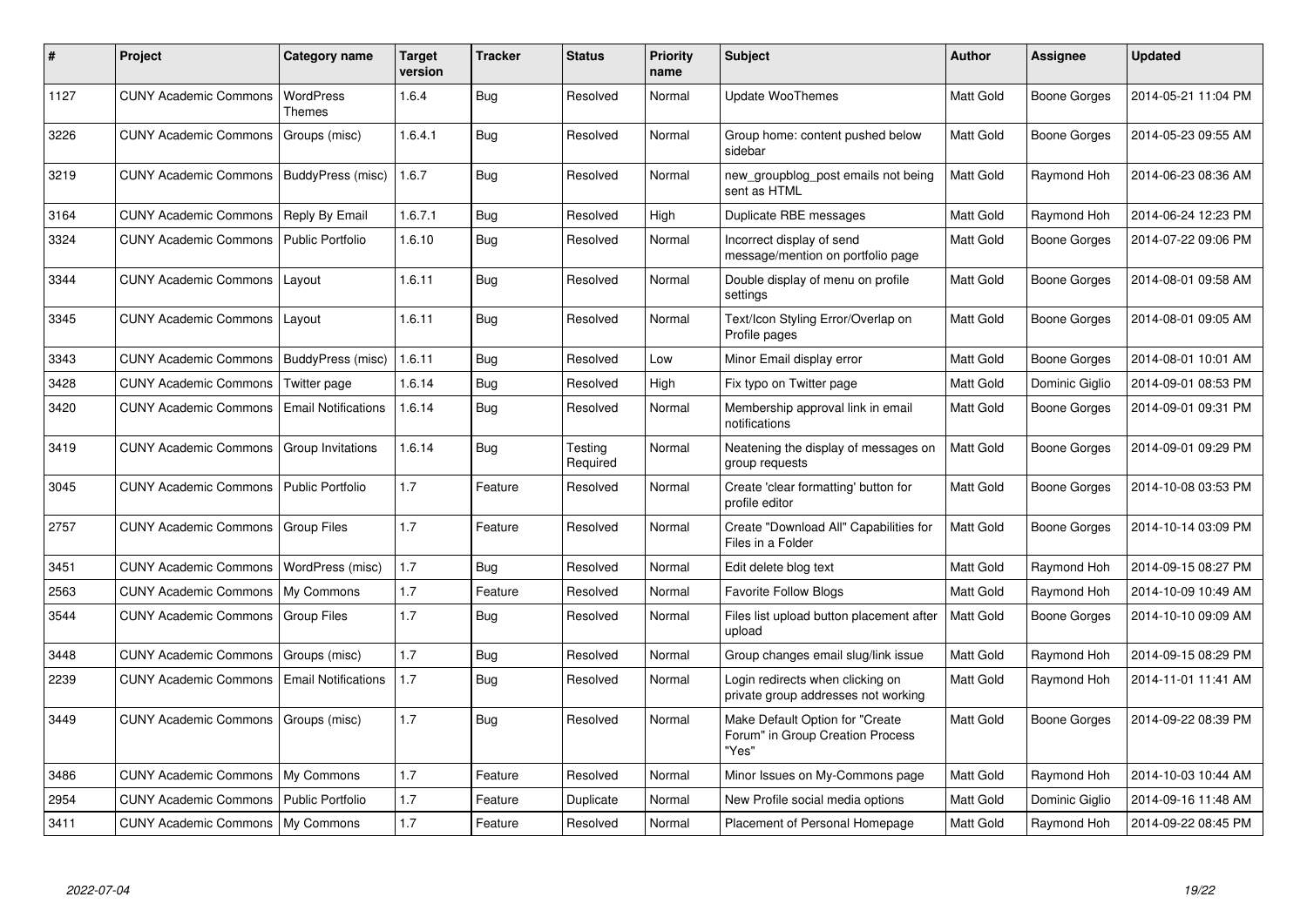| #    | Project                                  | <b>Category name</b>       | <b>Target</b><br>version | <b>Tracker</b> | <b>Status</b> | <b>Priority</b><br>name | <b>Subject</b>                                                                   | Author           | <b>Assignee</b>     | <b>Updated</b>      |
|------|------------------------------------------|----------------------------|--------------------------|----------------|---------------|-------------------------|----------------------------------------------------------------------------------|------------------|---------------------|---------------------|
| 3418 | <b>CUNY Academic Commons</b>             | <b>Email Notifications</b> | 1.7                      | Feature        | Resolved      | Normal                  | Revisions/Additions to email<br>notifications about group membership<br>requests | Matt Gold        | <b>Boone Gorges</b> | 2014-09-30 01:14 PM |
| 3282 | <b>CUNY Academic Commons</b>             | Groups (misc)              | 1.7                      | Feature        | Resolved      | Normal                  | Search/sort users within group                                                   | Matt Gold        | <b>Boone Gorges</b> | 2014-06-25 09:16 PM |
| 3177 | <b>CUNY Academic Commons</b>             | Group Forums               | 1.7                      | Feature        | Resolved      | Normal                  | Upgrade bbPress to 2.x                                                           | <b>Matt Gold</b> | <b>Boone Gorges</b> | 2014-09-30 01:35 PM |
| 3151 | <b>CUNY Academic Commons</b>             | Toolbar                    | 1.7                      | Feature        | Resolved      | Low                     | Add submenu items in Help section of<br><b>WP Admin Bar</b>                      | Matt Gold        | Daniel Jones        | 2014-07-11 08:14 PM |
| 28   | <b>CUNY Academic Commons</b>             | Group Forums               | 1.7                      | Feature        | Resolved      | Low                     | Add threaded replies to forum posts                                              | Matt Gold        | Raymond Hoh         | 2014-10-13 09:38 PM |
| 3223 | <b>CUNY Academic Commons</b>             | <b>Public Portfolio</b>    | 1.7                      | <b>Bug</b>     | Resolved      | Low                     | Alter Profile Editing Unsaved Text<br><b>Warning Feature</b>                     | Matt Gold        | <b>Boone Gorges</b> | 2014-09-22 09:18 PM |
| 3012 | <b>CUNY Academic Commons</b>             | <b>Public Portfolio</b>    | 1.7                      | Design/UX      | Resolved      | Low                     | Create automated nudges for people<br>who have not filled in profiles            | Matt Gold        | Boone Gorges        | 2014-10-09 02:51 PM |
| 3557 | <b>CUNY Academic Commons</b>             | My Commons                 | 1.7.1                    | Bug            | Resolved      | Urgent                  | Fix typo on My Commons overlay                                                   | Matt Gold        | <b>Boone Gorges</b> | 2014-10-15 11:02 PM |
| 3561 | <b>CUNY Academic Commons</b>             | Group Forums               | 1.7.1                    | Feature        | Resolved      | Normal                  | Add Post New Topics link to top of<br>forums                                     | <b>Matt Gold</b> | Boone Gorges        | 2014-10-21 06:48 PM |
| 3581 | <b>CUNY Academic Commons</b>             | <b>BuddyPress Docs</b>     | 1.7.1                    | Bug            | Resolved      | Normal                  | <b>BuddyPress Docs Line Break issue</b>                                          | Matt Gold        | Boone Gorges        | 2014-10-20 02:56 PM |
| 3362 | <b>CUNY Academic Commons</b>             | <b>Public Portfolio</b>    | 1.7.1                    | Bug            | Resolved      | Normal                  | Default display of profiles with no info<br>added                                | Matt Gold        | Boone Gorges        | 2014-10-21 02:44 PM |
| 3559 | <b>CUNY Academic Commons</b>             | Group Forums               | 1.7.2                    | Design/UX      | Resolved      | Normal                  | Forum Styling                                                                    | Matt Gold        | Boone Gorges        | 2014-11-02 03:18 PM |
| 3588 | <b>CUNY Academic Commons</b>             | Groups (misc)              | 1.7.2                    | <b>Bug</b>     | Resolved      | Normal                  | Hidden group not appearing in search<br>results                                  | Matt Gold        | Boone Gorges        | 2014-11-01 02:57 PM |
| 3614 | <b>CUNY Academic Commons</b>             | Home Page                  | 1.7.2                    | Bug            | Resolved      | Normal                  | Homepage member widget filter<br>feature not working                             | Matt Gold        | Boone Gorges        | 2014-11-01 02:24 PM |
| 3599 | <b>CUNY Academic Commons</b>             | <b>BuddyPress Docs</b>     | 1.7.2                    | Bug            | Resolved      | Normal                  | Silent BP Docs edits                                                             | Matt Gold        | <b>Boone Gorges</b> | 2014-11-01 02:20 PM |
| 3589 | <b>CUNY Academic Commons</b>             | Group Invitations          | 1.7.2                    | <b>Bug</b>     | Resolved      | Normal                  | User not appearing in group invitation<br>autocomplete                           | Matt Gold        | Boone Gorges        | 2014-11-01 02:58 PM |
| 3601 | <b>CUNY Academic Commons</b>             | <b>Email Notifications</b> | 1.7.3                    | Bug            | Resolved      | High                    | Forum replies do not show up on the<br>group homepage                            | Matt Gold        | Raymond Hoh         | 2014-11-10 01:24 PM |
| 3608 | <b>CUNY Academic Commons</b>             | <b>Email Notifications</b> | 1.7.3                    | Bug            | Resolved      | High                    | Group email plain-text formatting<br>problem                                     | Matt Gold        | Raymond Hoh         | 2014-11-11 12:19 PM |
| 3611 | <b>CUNY Academic Commons   Publicity</b> |                            | 1.7.3                    | Feature        | Resolved      | Normal                  | Add Susana's Video to a Standalone<br>page on the Commons                        | <b>Matt Gold</b> | Dominic Giglio      | 2014-11-04 02:07 PM |
| 3610 | CUNY Academic Commons   Home Page        |                            | 1.7.3                    | Feature        | Resolved      | Normal                  | Add Susana's Video to the Homepage                                               | Matt Gold        | Dominic Giglio      | 2014-11-04 03:42 PM |
| 3520 | <b>CUNY Academic Commons   Security</b>  |                            | 1.7.3                    | Feature        | Resolved      | Normal                  | Encourage or Require CAPTCHA on<br>forms?                                        | Matt Gold        | Daniel Jones        | 2014-11-06 03:40 PM |
| 3583 | CUNY Academic Commons   Reply By Email   |                            | 1.7.3                    | Bug            | Resolved      | Normal                  | RBE error message                                                                | Matt Gold        | Raymond Hoh         | 2014-11-10 12:42 PM |
| 3676 | <b>CUNY Academic Commons</b>             | WordPress (misc)           | 1.7.4                    | Feature        | Resolved      | High                    | Update WP to 4.0.1                                                               | Matt Gold        | <b>Boone Gorges</b> | 2014-11-21 10:49 AM |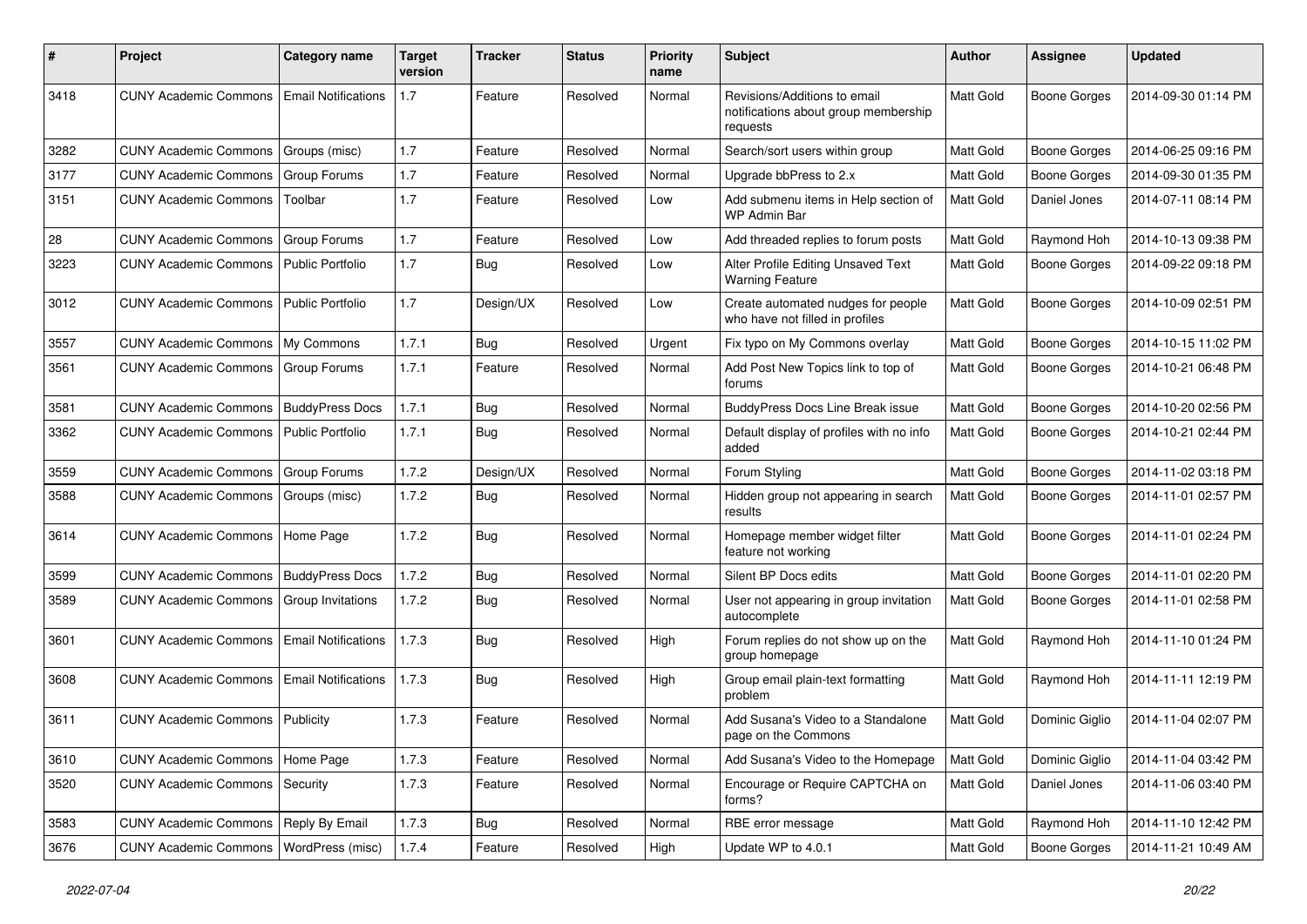| #    | <b>Project</b>                                    | Category name              | <b>Target</b><br>version | Tracker    | <b>Status</b> | <b>Priority</b><br>name | <b>Subject</b>                                                           | <b>Author</b> | <b>Assignee</b>     | <b>Updated</b>      |
|------|---------------------------------------------------|----------------------------|--------------------------|------------|---------------|-------------------------|--------------------------------------------------------------------------|---------------|---------------------|---------------------|
| 3654 | CUNY Academic Commons   Group Forums              |                            | 1.7.4                    | <b>Bug</b> | Resolved      | Normal                  | can only attached one file to a forum<br>post                            | Matt Gold     | <b>Boone Gorges</b> | 2014-11-21 10:42 AM |
| 3672 | CUNY Academic Commons   WordPress Plugins   1.7.4 |                            |                          | Feature    | Resolved      | Normal                  | Force captcha on existing contact<br>forms                               | Matt Gold     | <b>Boone Gorges</b> | 2014-11-21 12:20 PM |
| 2924 | <b>CUNY Academic Commons</b>                      | WordPress (misc)           | 1.7.4                    | Feature    | Resolved      | Normal                  | Make header of Help blog a clickable<br>link to the homepage             | Matt Gold     | Dominic Giglio      | 2014-11-14 04:35 PM |
| 3659 | <b>CUNY Academic Commons</b>                      | Home Page                  | 1.7.4                    | Feature    | Resolved      | Normal                  | Remove UserVoice                                                         | Matt Gold     | Boone Gorges        | 2014-11-21 10:53 AM |
| 3688 | <b>CUNY Academic Commons</b>                      | <b>BuddyPress Docs</b>     | 1.7.6                    | Bug        | Resolved      | Normal                  | Doc creation didn't create email<br>notification                         | Matt Gold     | <b>Boone Gorges</b> | 2014-12-12 08:57 AM |
| 3714 | <b>CUNY Academic Commons</b>                      | cuny.is                    | 1.7.7                    | Feature    | Resolved      | Normal                  | cuny.is access                                                           | Matt Gold     | Boone Gorges        | 2014-12-22 02:19 PM |
| 3717 | <b>CUNY Academic Commons</b>                      | Groups (misc)              | 1.7.7                    | <b>Bug</b> | Resolved      | Normal                  | Member invitations to Group Members<br>error alert                       | Matt Gold     | <b>Boone Gorges</b> | 2014-12-22 02:25 PM |
| 3729 | <b>CUNY Academic Commons</b>                      | WordPress (misc)           | 1.7.11                   | Feature    | Resolved      | Normal                  | Add 'contact us' line to failed login<br>screen                          | Matt Gold     | Daniel Jones        | 2015-02-02 01:16 AM |
| 3760 | <b>CUNY Academic Commons</b>                      | <b>WordPress Plugins</b>   | 1.7.11                   | Feature    | Resolved      | Normal                  | Add WP Accessiblity Plugin                                               | Matt Gold     | Raymond Hoh         | 2015-02-02 02:30 AM |
| 3769 | <b>CUNY Academic Commons</b>                      | <b>Public Portfolio</b>    | 1.7.12                   | Bug        | Resolved      | Normal                  | Completion mouseover on editing<br>version of profile is blank           | Matt Gold     | Boone Gorges        | 2015-02-12 09:13 AM |
| 3799 | <b>CUNY Academic Commons</b>                      | cuny.is                    | 1.7.12                   | Bug        | Resolved      | Normal                  | cuny.is issue                                                            | Matt Gold     | <b>Boone Gorges</b> | 2015-02-10 09:07 PM |
| 3859 | <b>CUNY Academic Commons</b>                      | Group Forums               | 1.7.14                   | Bug        | Resolved      | Normal                  | Group Forum Button Layout                                                | Matt Gold     | <b>Boone Gorges</b> | 2015-03-05 10:57 AM |
| 3802 | <b>CUNY Academic Commons</b>                      | Home Page                  | 1.7.14                   | Bug        | Resolved      | Normal                  | Long user name causes problems with<br>Who's Online homepage display     | Matt Gold     | Daniel Jones        | 2015-02-23 03:39 PM |
| 3864 | <b>CUNY Academic Commons</b>                      | DiRT Integration           | 1.7.15                   | Bug        | Resolved      | Normal                  | DIRT Tools Group sidebar label display                                   | Matt Gold     | <b>Boone Gorges</b> | 2015-03-11 09:30 PM |
| 3865 | <b>CUNY Academic Commons</b>                      | Design                     | 1.7.15                   | <b>Bug</b> | Resolved      | Normal                  | DiRT Tools listing in Group > Manage                                     | Matt Gold     | <b>Boone Gorges</b> | 2015-03-12 10:35 AM |
| 3866 | <b>CUNY Academic Commons</b>                      | <b>Email Notifications</b> | 1.7.15                   | <b>Bug</b> | Resolved      | Normal                  | Email notification does not indicate<br>presence of an attachment        | Matt Gold     | Boone Gorges        | 2015-03-12 10:35 AM |
| 3914 | <b>CUNY Academic Commons</b>                      | <b>WordPress Plugins</b>   | 1.7.15.1                 | Feature    | Resolved      | High                    | Upgrade Yoast's SEO plugin                                               | Matt Gold     | Boone Gorges        | 2015-03-13 05:30 PM |
| 3910 | <b>CUNY Academic Commons</b>                      | Home Page                  | 1.7.15.2                 | <b>Bug</b> | Resolved      | High                    | Home Page Display Errors                                                 | Matt Gold     | <b>Boone Gorges</b> | 2015-03-17 10:21 AM |
| 3853 | <b>CUNY Academic Commons</b>                      | BuddyPress (misc)          | 1.7.16                   | Bug        | Resolved      | High                    | Post erroneously ascribed to wrong<br>author in activity feed            | Matt Gold     | Raymond Hoh         | 2015-03-21 01:13 PM |
| 3917 | <b>CUNY Academic Commons</b>                      | Home Page                  | 1.7.16                   | Bug        | Resolved      | Normal                  | New homepage display errors                                              | Matt Gold     | Raymond Hoh         | 2015-03-18 11:15 AM |
| 3809 | <b>CUNY Academic Commons</b>                      | BuddyPress (misc)          | 1.7.17                   | <b>Bug</b> | Resolved      | Normal                  | BuddyPress member filters not working<br>correctly                       | Matt Gold     | Matt Gold           | 2015-03-22 01:03 AM |
| 3969 | <b>CUNY Academic Commons</b>                      | WordPress Plugins   1.7.18 |                          | Bug        | Resolved      | Normal                  | External Group Blogs plugin causing<br>duplicate items of the same post: | Matt Gold     | Raymond Hoh         | 2015-04-10 07:51 PM |
| 3954 | <b>CUNY Academic Commons</b>                      | <b>Email Notifications</b> | 1.7.18                   | Bug        | Resolved      | Normal                  | Issues with Email notifications for<br>Groups w/RSS Feeds attached       | Matt Gold     | Raymond Hoh         | 2015-04-08 05:04 PM |